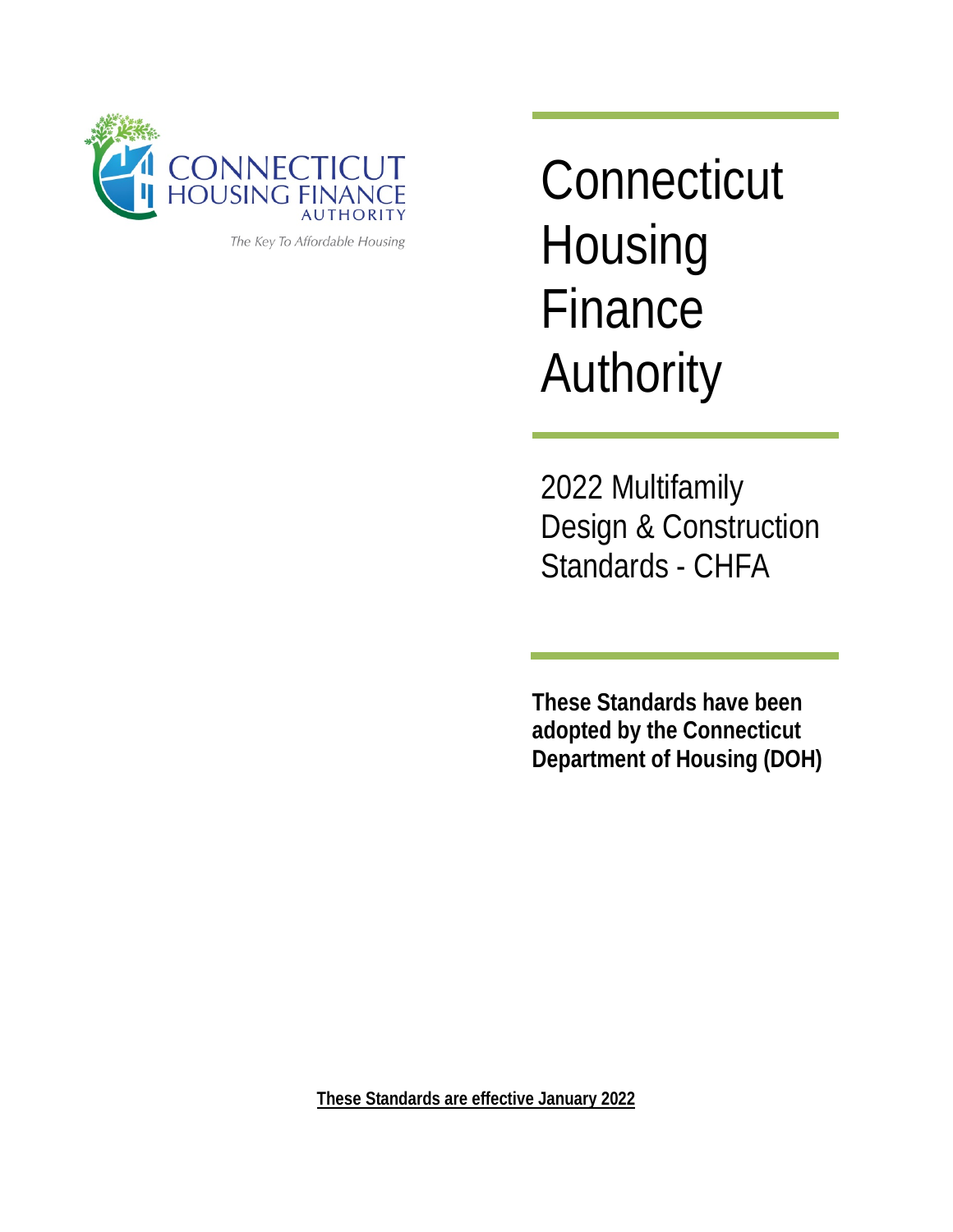# **TABLE OF CONTENTS**

| L.    | Standards, Regulations and Codes<br>II. Project Design Criteria<br>III. Crime Prevention Through Environmental Design (CPTED)<br>IV. Building Design |  |  |
|-------|------------------------------------------------------------------------------------------------------------------------------------------------------|--|--|
|       |                                                                                                                                                      |  |  |
| 02000 | 02001 Site Design<br>02810 Irrigation<br>02980 Site Signs                                                                                            |  |  |
| 03000 |                                                                                                                                                      |  |  |
| 04000 |                                                                                                                                                      |  |  |
| 05000 |                                                                                                                                                      |  |  |
| 06000 | 06100 Rough Carpentry<br>06200 Finish Carpentry                                                                                                      |  |  |
| 07000 | 07010 Energy Efficient Building Envelope<br>07200 Insulation<br>07310 Roofing<br>07460 Siding                                                        |  |  |
| 08000 | 08001 Windows and Skylights<br>08100 Doors<br>08710 Hardware                                                                                         |  |  |
| 09000 | FINISHES. Page 39<br>09250 Gypsum Board and Acoustic Panel Ceilings<br><b>Floor Finishes</b><br>09650<br>09900 Paints and Coatings                   |  |  |
| 10000 |                                                                                                                                                      |  |  |
| 11000 |                                                                                                                                                      |  |  |
| 12000 |                                                                                                                                                      |  |  |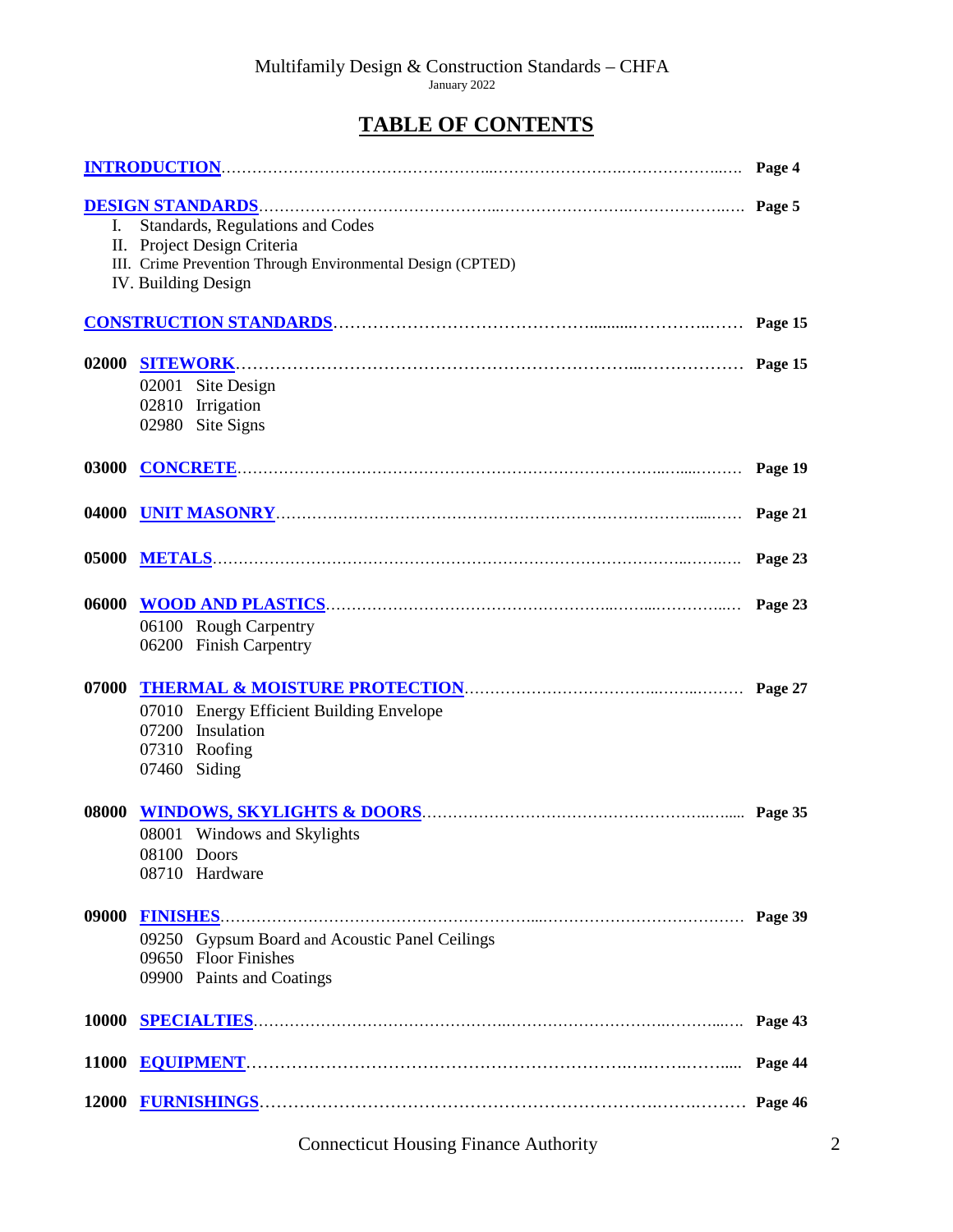| 15050 Plumbing                                          |  |
|---------------------------------------------------------|--|
| 15470 Water Heaters                                     |  |
| 15600 Heating, Ventilation, and Air Conditioning (HVAC) |  |
|                                                         |  |
|                                                         |  |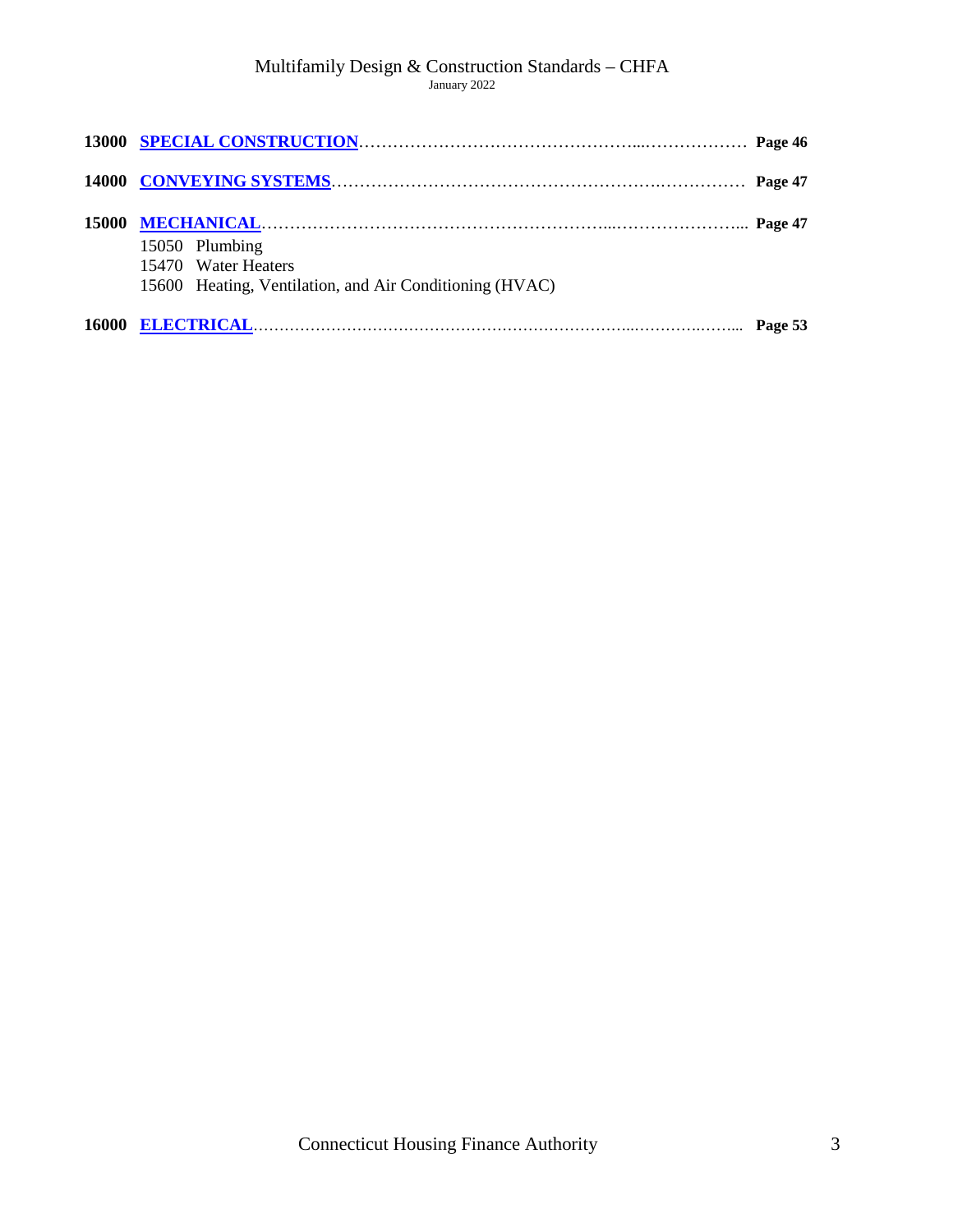# **INTRODUCTION**

## <span id="page-3-0"></span>**Multifamily Design and Construction Standards – CHFA (the Standards)**:

These Standards generally define the design process and the specific requirements for multifamily housing developments seeking construction funding administered through the Connecticut Housing Finance Authority (CHFA), and the Connecticut Department of Housing (DOH). These Standards are intended to facilitate the Design & Construction of housing with as much quality, durability and environmental sustainability as the marketplace, resources and need will permit. It is acknowledged that individual developments may face unique site, design, financing or market constraints, for which full compliance may be difficult or impossible. It is intended that such unique constraints are identified early in the design and underwriting review process, and that the developer or owner may request a modification of specific sections of the Standards. For other Construction Guidelines regarding CHFA Construction Cost, Energy Conservation, Environmental & Hazardous Materials Review, Project Planning & Technical Services Review and Technical Services/Asset Management (TSAM) Capital Improvement Project Review, see the CHFA website.

Please note, since the Department of Housing reserves the right to restrict project funding based on the availability of federal and state resources, project teams should plan for the use of Federal funds and the corresponding requirements such as, but not limited to, procurement, environmental requirements and design and building standards.

**CSI Format:** The Construction Specification Institute (CSI) has developed the standard filing system used by architectural, design, engineering, and construction professionals. The CSI MasterFormat 1995 provides a uniform approach to organizing specification text by establishing a structure consisting of 16 divisions (see table of contents), and each division is divided into articles, subordinate paragraphs, and subparagraphs, with standard, fivedigit codes. Project manuals organized under MasterFormat 1995 are preferred, since the Project Cost Summary (Construction Schedule of Values) and Exploded Trade Payment Breakdown exhibits in the CHFA/DOH consolidation application, construction phase payment requisition and post-construction cost certification templates are organized by 16-divisions. Use of the 50-division, six-digit code 2014 MasterFormat filing system in project manuals is acceptable, provided all information is re-organized into 16-divisions for CHFA/DOH application exhibits and forms.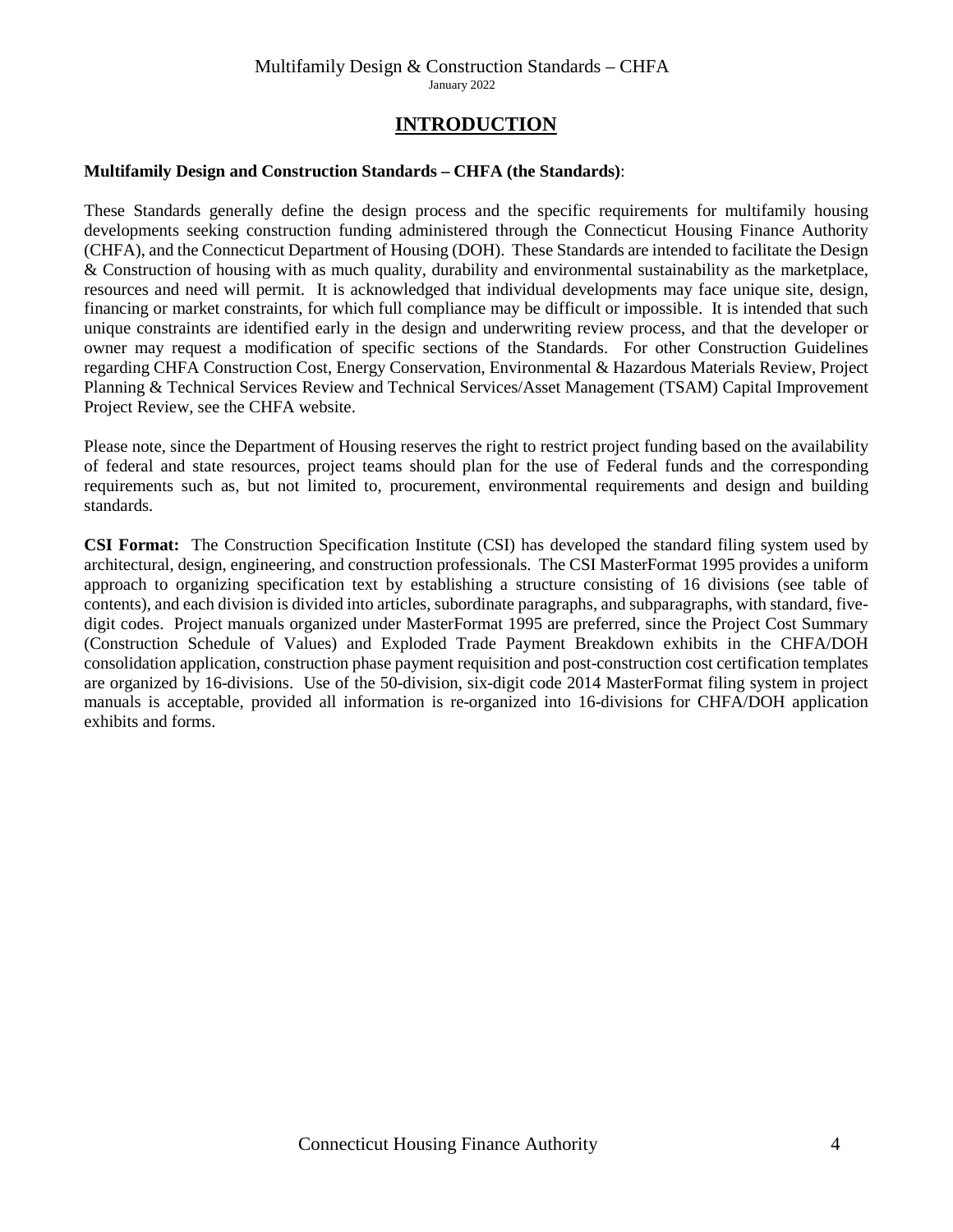# **DESIGN STANDARDS**

# <span id="page-4-0"></span>**I. Standards, Regulations and Codes**

## **A. Standards**:

- 1. The Standards are not intended to reduce or circumvent the requirements of law and current applicable codes.Some of these Standards are general, and are intended to be guidelines that must be applied to the local situation. Although these Standards apply primarily to new construction, they also apply to the rehabilitation of existing structures as applicable to the proposed scope of work. These Standards may be modified only where the particular characteristics of the site or other local conditions make compliance impractical or undesirable. When such modifications are made, additional requirements may be required. It is highly recommended that if an applicant is unable to comply with any of the items listed in the Standards, the applicant contact CHFA and/or DOH to discuss.
- 2. The Standards are typically revised annually, and due to the evolving nature of such factors as construction means, methods, materials, technology, codes and laws, and CHFA/DOH multifamily financing program requirements, processes and procedures, they may be revised at any time. All applications must conform to the Standards current at the time they are submitted.

## **B. Regulations that may apply**:

- 1. Flood Management Certification requirements of the Inland Water Resources Division (IWRD) of the Department of Energy and Environmental Protection (DEEP), if critical activities will be conducted that impact state natural resources and the environment, including building in sites within 500-year floodplain or wetland areas;
- 2. National Historic Preservation Act (NHPA) requirements, as regulated by the Connecticut State Historic Preservation Office (SHPO) and the National Park Service (NPS), if the project impacts historic resources with alteration or demolition of structures, sites or districts listed, or eligible for designation on the state or national registry, or if the project alters an historic resource or its setting;
- 3. Section 504 of the Rehabilitation Act of 1973 (Section 504), the Department of Justice 2010 ADA Standards for Accessible Design and the Uniform Federal Accessibility Standards (UFAS) for all federally-assisted newly constructed developments with 5 or more units – 5% (or at least one unit, whichever is greater) accessible for persons with mobility disabilities, and an additional 2% (or at least one unit, whichever is greater) accessible for persons with hearing or visual disabilities;
- 4. HUD Minimum Property Standards (HUD MPS);
- 5. HUD MAP Guidelines, including Chapter 9 Environmental Review and Requirements, if the project is seeking federal funding through DOH;
- 6. Federal Occupational Safety and Health Agency (OSHA) regulations; and
- 7. Fair Housing and Equal Opportunity (FHEO) including the barrier-free requirements of the Fair Housing Act (FHAct), Section 504, the Americans with Disabilities Act (ADA), the Architectural Barriers Act (ABA), and the Housing of Older Persons Act (HOPA).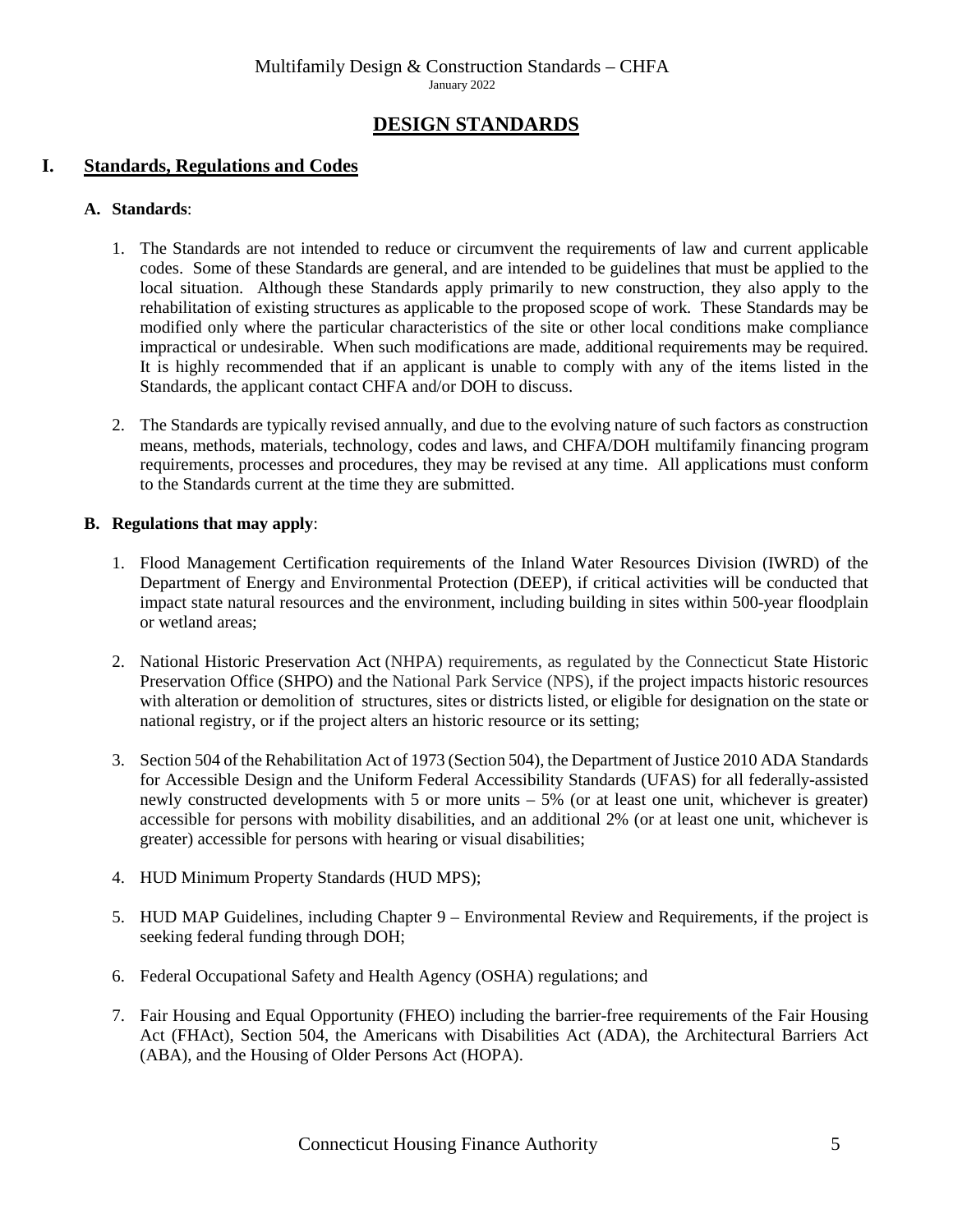8. In the event of a pandemic, the GC must follow all Federal, State and local regulations and guidance, including guidance from the CDC, for managing and maintaining safe job sites.

# **C. Codes**:

- 1. International Residential and Building Codes current editions;
- 2. Connecticut State Building, Plumbing, Heating, Electrical and Energy Codes current editions;
- 3. Connecticut Fire Safety Code (CSFSC) current edition; and,
- 4. Connecticut Elevator Code (CSEC) current edition.

# **II. Project Design Criteria**

A proposal shall demonstrate that location, orientation, and design of vehicular ways, parking areas, pedestrian routes, public outdoor space, buildings, street furnishings, service facilities, and plantings respond appropriately to the following concerns:

- **A. Traditional Neighborhood Development ("TND")**: TND is a comprehensive planning system that includes a variety of housing types and land uses in a defined area. Typical characteristics of TND include:
	- 1. Housing Choice: Dwelling units differ in type and/or size, and serve different market segments/socioeconomic categories.
	- 2. Mixed Uses: In addition to residential, a variety of commercial, civic, institutional and personal activities are in close proximity (within  $\frac{1}{4}$  mile). Uses may be mixed horizontally or vertically, and may include:
		- a. Everyday Retail (convenience and grocery stores, pharmacies and banks);
		- b. Discretionary Retail (restaurants, department stores and specialty shops);
		- c. Entertainment (movies, music and performance venues);
		- d. Education (public and private pre-, elementary and secondary schools, continuing/higher education);
		- e. Religious (churches, schools and cemeteries);
		- f. Government Services (post office, town/city hall, fire/police, courts, detention and motor vehicle);
		- g. Other Civic Buildings (transportation stations/terminals, community center, library and museum);
		- h. Offices (small professional/personal services);
		- i. Medical (hospital, clinic, and private offices);
		- j. Public Park or Community Recreation Center (playing courts/fields, walking/hiking trails and public gardens);
		- k. Light Industrial (auto repair, warehouses, and nurseries); and,
		- l. Lodging.
	- 3. Connectivity: Efficiency/directness of travel between any two points within the development, and to destinations outside. Optimally, three separate routes, designed to accommodate a mix of travel modes, including motor vehicles, bicycles and pedestrians, should be provided.
	- 4. Proximity: Neighborhood activity centers accessible by foot and mass transit.
	- 5. Location: Placement of a development should relate to the greater metropolitan or regional context, may reflect smart growth. Types of development sites include brownfield (vacant, industrial site available for redevelopment), greyfield (paved parking area available for redevelopment), infill (balancing, completing,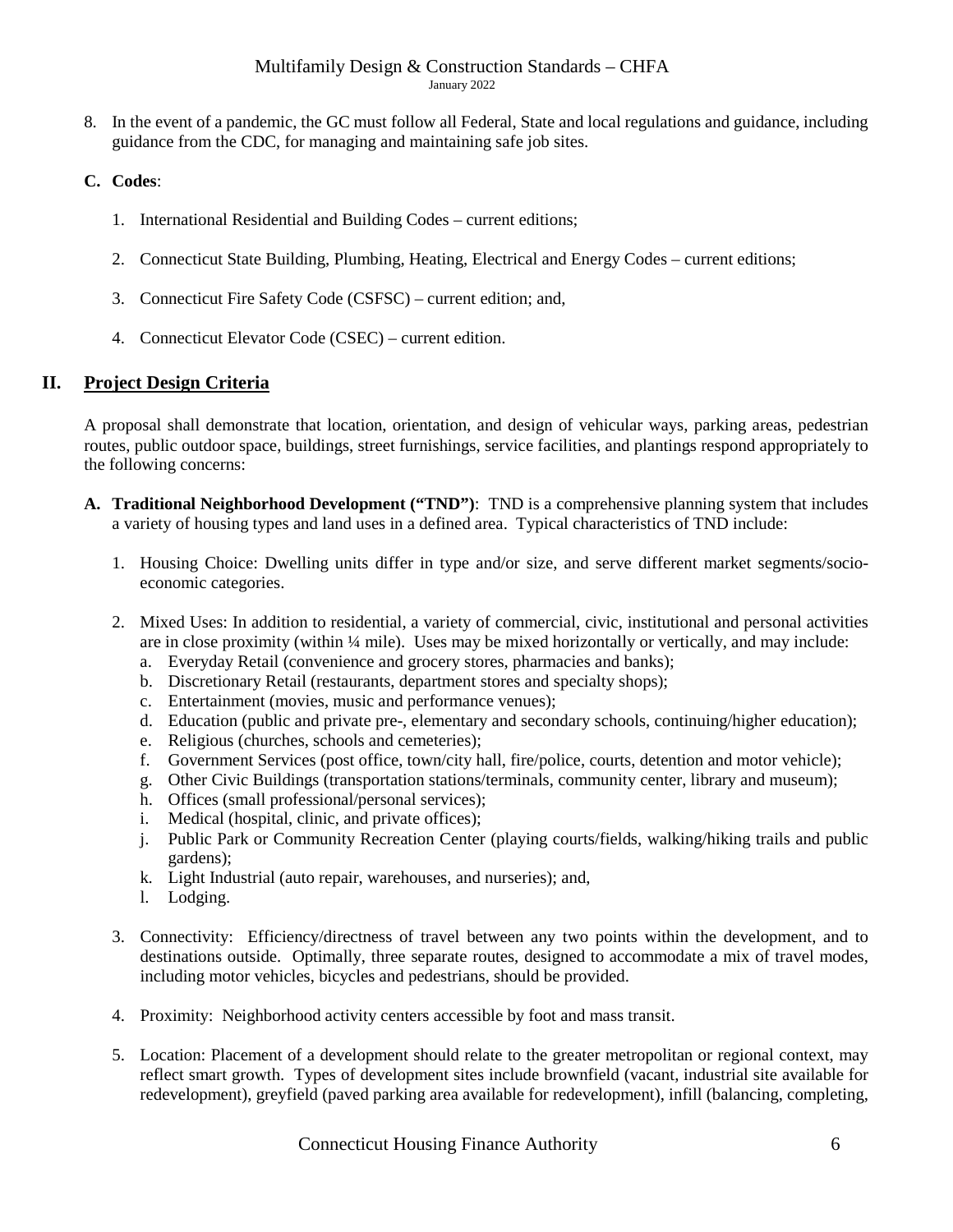repairing existing urban fabric), and greenfield (site in an undeveloped/natural condition). Brownfield, greyfield and urban/suburban infill developments, which primarily use existing thoroughfares, schools, transit and other infrastructure, are generally preferable to greenfield developments in farmlands, woodlands, and any areas outside of designated growth areas not served by major transportation corridors.

- 6. Streetscape: Formal streetscape zones include private frontage (the privately-owned layer between building façade and property line), public frontage (publicly-owned layer between property line and the edge of vehicular lanes), and vehicular lanes (the space between curbs/pavement edges).
- 7. Civic Space: Publicly-accessible gathering areas may include plazas (major space enclosed by frontages, with durable pavement for parking and trees, requiring little maintenance), squares (large space enclosed by frontages at the intersection of important streets, with paved walks, lawns, trees and civic structures, requiring substantial maintenance), greens (medium space surrounded by building facades for unstructured recreation, with grassy areas and trees, requiring little maintenance), and tot lots/playgrounds/gardens (small recreational spaces within urban blocks).
- 8. Architectural Aesthetics: Developments should provide/reflect accessible, safe environments (presence and arrangement of doors and windows - permeability vs. blank walls), facade elements which relate to residents and each other through proportion, massing, scale, rhythm and articulation, and patterns of light and shade. Iconography, ornamentation and symbolism should reflect building uses and purposes, and building materials should provide/reflect durability and permanence.
- 9. Development Scale: The design of Lot Scale Developments (smaller than three acres) should consider the possibilities for Housing Choice, Mixed Uses, Proximity, Location, Streetscape and Architectural Aesthetics. In addition to all of the characteristics of TND, the design of Block Scale Developments (more than three acres, but less than fifteen acres) should also consider the possibilities for Connectivity. The design of Neighborhood Scale Developments (fifteen acres or more) should also consider all of the characteristics of TND, including the possibilities for civic space.
- **B. Layout and Facilities**: Buildings shall be planned and located so that the spaces between them become positive elements in the site plan, and not just leftover portions of the site which happen not to be occupied by buildings. Buildings, roads, parking areas, recreational facilities, paths and landscaping of plants and site furnishings shall be related properly to each other, to the sun, to natural features, to topography and to views on and off the site, in a well-designed assembly.
	- 1. Vehicular Routes and Parking: Provide vehicular routes for inhabitants, visitors and service needs, and onsite parking for each dwelling. Parking areas shall be located and sized appropriately and shielded by topography or evergreen plantings. Large, open parking lots that dominate the overall site development are not acceptable. Sufficient numbers of deciduous trees in parking areas shall be planted to avoid heat island effect. Snow storage areas shall be provided for snow cleared from the drive, parking areas, and walkways.
	- 2. Pedestrian Routes and Recreation Areas: Pedestrian routes and recreation areas shall be separated from vehicular ways to the fullest extent possible so as to provide safety to the inhabitants. Family housing developments shall be designed to provide routes which cross as few vehicular ways as possible and which are appropriate for children leading from dwellings to recreation areas, school bus stops and municipal streets. Sidewalks and pedestrian crossing(s) shall be made accessible to the handicapped, and shall be located so as to enhance neighborhood walk-ability.
	- 3. Outdoor Seating Areas:Handicapped accessible outdoor seating areas shall be provided in locations and numbers appropriate for the size of the development which they will serve. Exterior seating and common area seating shall have back and arm rests. Seating shall be planned in family housing developments to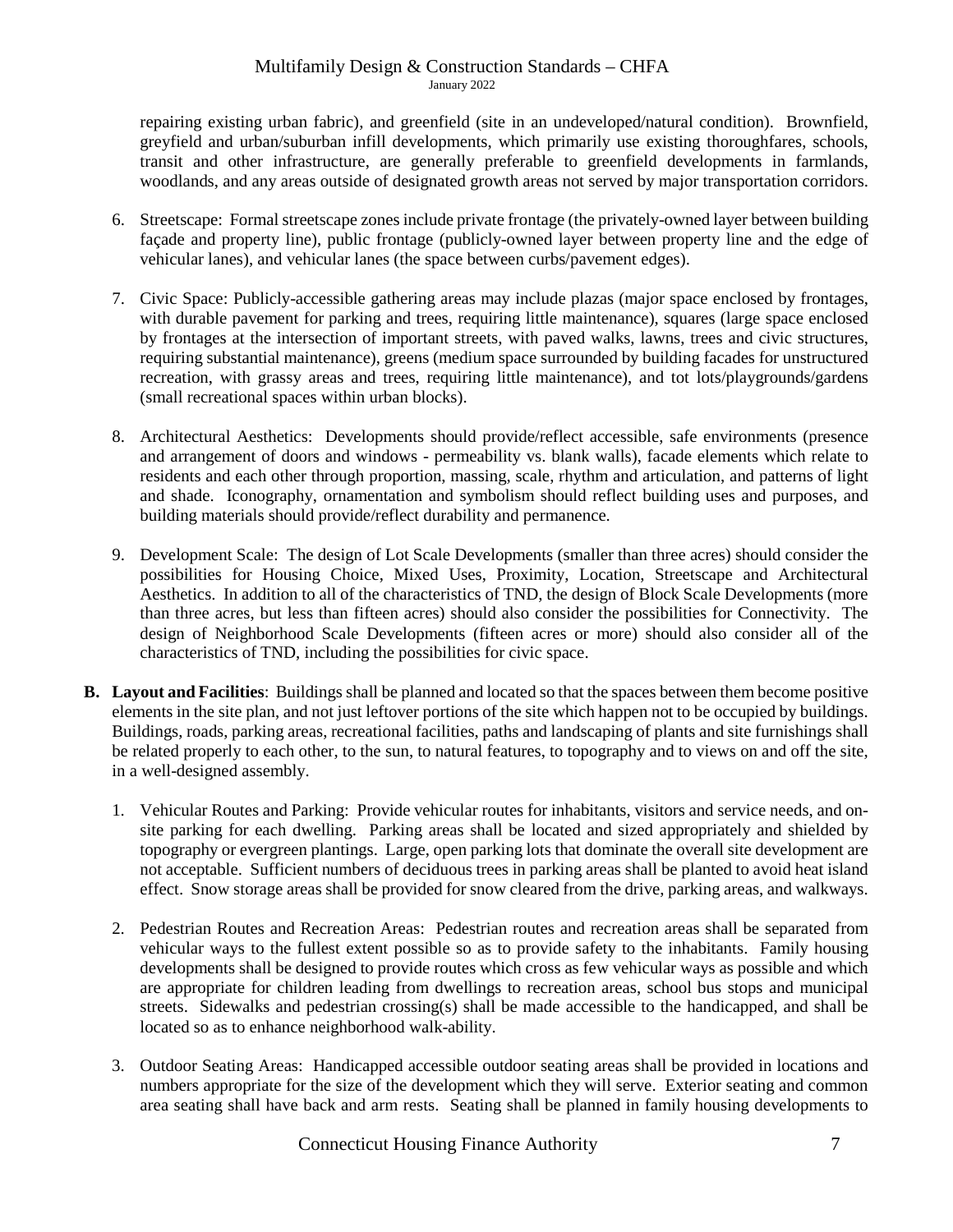relate to children's play areas for use of attending adults, and in elderly housing developments to observe centers of activity on and off the site.

- 4. Outdoor Recreation Facilities:Outdoor recreation facilities shall be provided consistent with the needs and size of each development, and its site characteristics. Tot and/or play lots shall be provided in family developments. All equipment shall be constructed for durability, resistance to vandalism and misuse, and low maintenance. Playgrounds shall be located to avoid hazards and to provide handicapped accessibility, opportunity for parental supervision, and protection of privacy of nearby inhabitants.
- 5. Landscaping:Tree species shall be selected for form, size and rate of growth to provide wind barriers, shading during the summer and sunshine in the winter. Non-invasive, native, drought-resistant plants shall be selected according to conditions of exposure and according to color, texture, and other features that will enhance the aesthetics of the site. Root structures shall be considered for their required space, effects on nearby pavements, and possible interference with subsurface utilities
- 6. Community Facilities:Community facilities are required for clothes washing, social gathering, maintenance storage, management offices or other needs. Community facilities shall include a meeting room, toilet and kitchen facilities and (for elderly projects) recreation space for crafts.
- 7. Garbage, Trash and Recycling Facilities:Provide interior spaces or site-built enclosures for commerciallymanufactured recycling containers for recyclable materials such as newspapers, magazines, junk mail, cardboard, glass, plastic, and aluminum, etc., in accordance with municipal recycling program requirements. Dumpsters and large bins shall be used for family housing if regular municipal collection service is not available. Dumpsters and bins shall be placed on concrete pads. Enclosures shall be provided for all collection areas to maintain orderly collection, neat appearance, and sanitary conditions, to deter access by animals and to minimize hazards to playing children. Locations and numbers shall be convenient to the inhabitants served, and accessible to the collecting vehicle, but shall be placed, screened or related to other facilities so as to be unobtrusive. Trash areas must be covered, or dumpsters must have lids, to provide protection from rain, wind and snow.
- 8. Mailboxes:Mailboxes, if provided in centralized, outdoor locations, shall be protected from weather, accessible to the mail carrier, convenient to the inhabitants, handicapped accessible, and located, screened or related to other facilities so as not to be obtrusive.
- 9. Exterior Lighting:Exterior lighting shall be provided for walkways and parking areas, independent of dwelling unit lighting and shall be integrated with features of the site to provide a coordinated, harmonious and uncluttered streetscape.
- 10. Utilities: Utilities shall be centralized wherever practicable to realize economies of efficiency in operation or maintenance. Electrical entrances shall be underground leading from a point where overhead service does not intrude upon the residential scale.

# **III. Crime Prevention Through Environmental Design (CPTED)**

A. Commitment to Safe and Secure Design: CHFA, consistent with its Vision Statement, is committed to providing affordable, safe, and quality housing. CHFA believes that project design can influence the overall security and perception of safety within a project environment. To that end, CHFA endorses the concept of *Crime Prevention Through Environmental Design (CPTED)*, a widely used design practice based on the tenets of 'defensible space.' These Construction Guidelines: Crime Prevention Through Environmental Design (CPTED) outline CPTED recommendations for developments funded through CHFA, and are intended to provide guidance for CPTED project planning and CHFA technical review.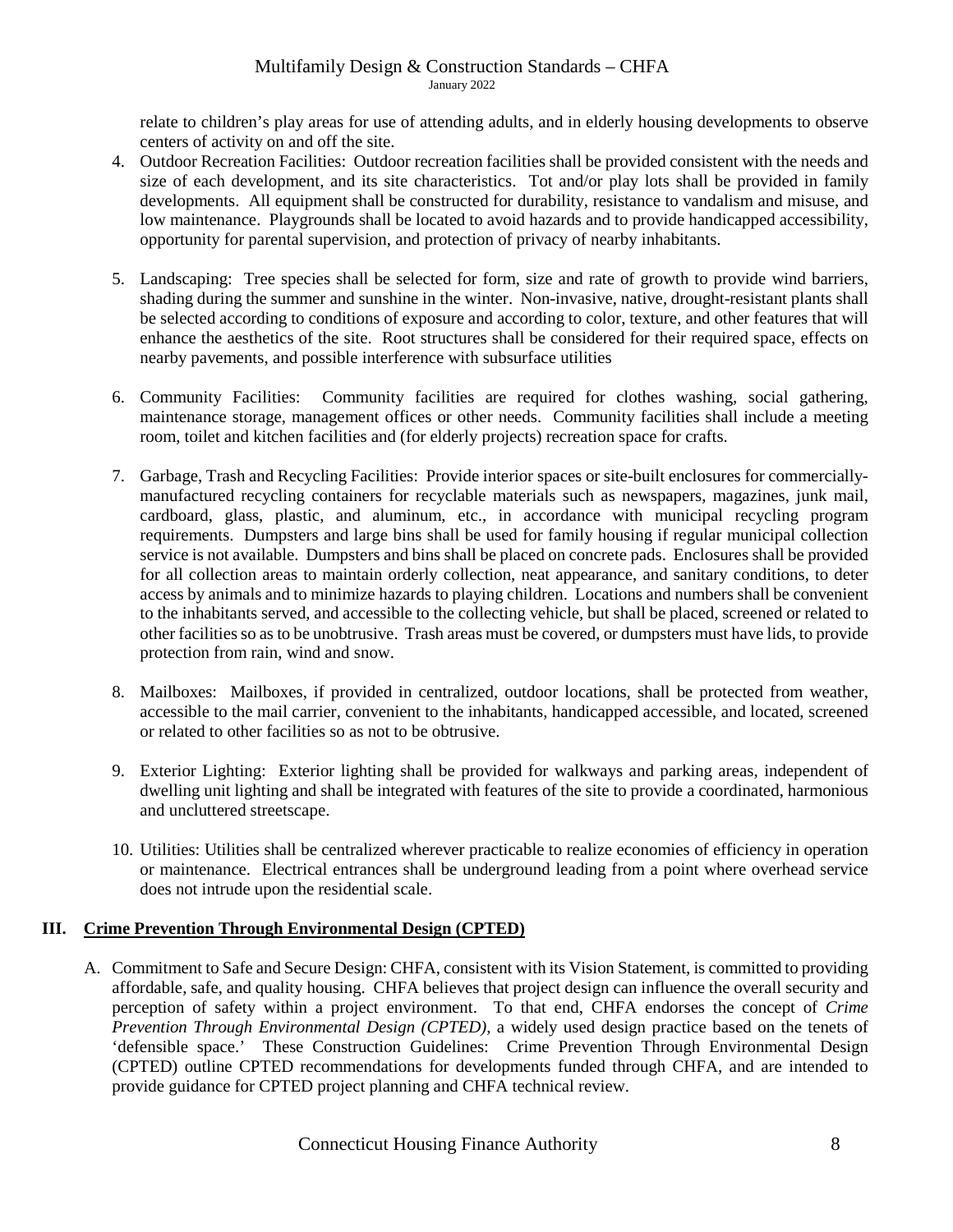- B. Crime Prevention Through Environmental Design (CPTED): CPTED requires an analysis of factors influencing crime and undesirable behavior at a given site. These factors will necessarily vary by site and the applications of CPTED principles should be scaled accordingly. Agencies including law enforcement and local institutions are capable of providing information and guidance regarding a location that can assist the design team in constructing a built environment that influences desirable use, complicates or impedes undesirable use, and decreases opportunities for crime. Thoughtful consideration of available information and resources can result in a design that enhances the residential experience and mitigates the need for subsequent remedial measures.
- C. CPTED Components: At its core, CPTED has four key components natural surveillance; territoriality; access control; and maintenance. Incorporated into initial project design, either in new or renovation/rehabilitation construction, CPTED seeks a built environment that supports, sustains and encourages desirable activity, discourages criminal and undesirable activity, increases perceptions of safety, and facilitates a sense of ownership and responsibility among residents and legitimate users of the property.
	- 1. Natural Surveillance: This involves the placement of physical features and a built environment that maximizes visibility – the ability to see and be seen. Building orientation, window placement, entry and exit locations, lighting, parking areas, outdoor recreation areas, common use areas such as laundry and community rooms and trash receptacles should afford maximum visual opportunities. The use of plantings or placement or orientation of objects that impede visibility or provide concealment, particularly along walkways or near entrances, exits, trash receptacles and elevators are to be avoided.

Lighting, not inconsistent with applicable CHFA standards, should be of appropriate color and temperature so as to provide an even measure of lighting minimizing glare and shadows and not impeded by obstructions, including plantings.

- 2. Territoriality: A built design that clearly cues a transition from public to "owned" space. The use of pavement treatments, signage, fences, objects and landscaping to define the space as cared for by others. Persons entering the property should know that they are no longer on public space and that undesirable activity is likely to be readily observed.
- 3. Access Control: The effective use of fences, signage, gates, bollards, planters, and topography to assist and guide users in navigating about the property in a proscribed manner while simultaneously impeding or discouraging undesirable movement within the property and making such movement easily recognizable.
- 4. Maintenance: Natural surveillance, territoriality, and access control all contain maintenance components. A commitment to maintenance bolsters a resident's sense of responsibility, strengthens perceptions of safety and is a visible sign to all users that the property is cared for. Opportunities to provide for ease of maintenance should be incorporated into CPTED related features of a project.

# **IV. Building Design**

Each dwelling unit shall be designed to be a private shelter with all the amenities possible within a development budget. Construction should provide the greatest durability and economy for the term of the mortgage. The following specific features must be considered in project development:

# **A. Building Form (Orientation, Shape and Materials)**:

1. Building access, public passageways, places for social gathering, common facilities, dwelling entrances, rooms and windows shall be related to sun direction, prevailing seasonal winds, views, nearby land uses, topography, natural features, vegetation, roads, drives, parking, recreation areas, other common facilities, walks, outdoor areas or any other features as may apply. Whenever possible, orient within 20° of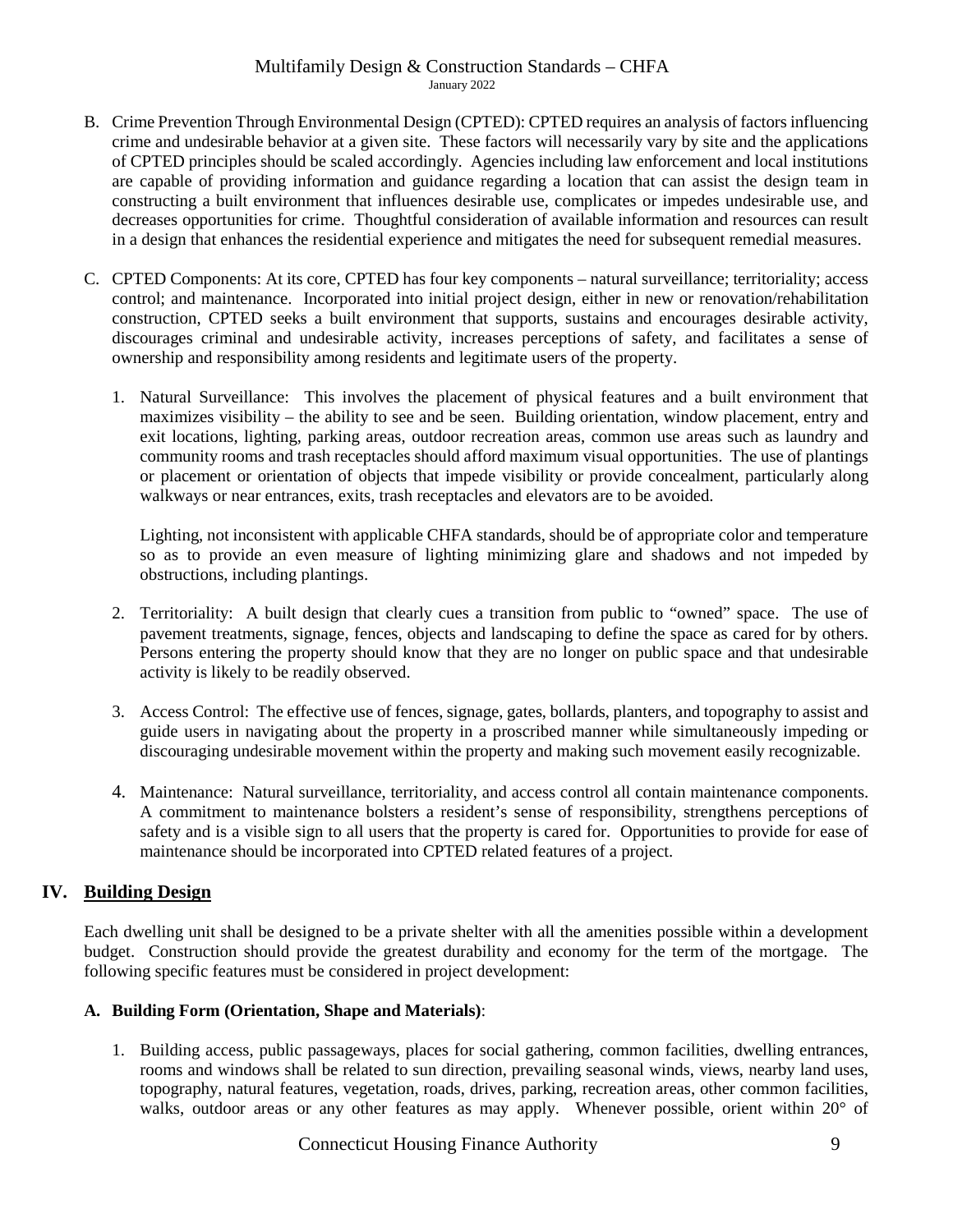north/south axis, with 90% of south-facing glazing shaded from the sun at noon on June  $21<sup>st</sup>$  with overhangs, awnings, natural vegetation or automated shading devices, and un-shaded from the sun at noon on December 21<sup>st</sup>. All dwellings, especially elderly units, should be oriented on an east/west axis with daytime living portions related to the sun to capitalize on natural light and passive solar heat. They should also be oriented, wherever possible, to provide a daytime view, for the interior living spaces and covered exterior porches of each dwelling, of any areas on or off the site where interesting activity may be observed, consistent with maintaining privacy.

2. Buildings shall be designed and composed of materials appropriate to nearby existing development, to each other, to site improvements and to natural features. Sunlight, protection from winter winds, exposure to summer breezes and views shall be considered. Incorporate natural cooling systems: shading from deciduous trees (for east and west-facing glass), screened operable windows and radiant heat-reflective barriers installed in attic spaces. Use materials that retain heat in the winter and remain cool in the summer.

## **B. General Building Arrangement**:

- 1. Dwelling units shall be equipped with covered entryways that extend a minimum of three feet out from every exterior door, not located in basement spaces or where the finish floor of the habitable area is entirely below grade.
- 2. Efficiency units may be acceptable on a case-by-case basis.
- 3. Row-house units of three-bedroom or larger size shall have their entry at grade level. Their habitable spaces may be placed on a second floor level, but not at third floor level or above. Adequate sound insulation must be provided between units on separate floor levels and adjacent/abutting units.
- 4. Site plans shall not concentrate three and four bedroom units into one area. Concentrating units in such a manner has an adverse impact on parking and site maintenance. Designing for diverse family types by providing a mix of single and multi-bedroom units is encouraged.
- 5. In all buildings that are designed to include a multiple number of dwelling units, an enclosed access shall be provided to any of those units that are located above grade. This access may be individual stair enclosures or common stair enclosures; however, if the building is served by an elevator, the elevator must provide access to all units in the building.
- 6. Laundry facilities in each dwelling unit are preferred. At a minimum, units with three or more bedrooms shall have a clothes washer and dryer in the unit.
- 7. Provide a minimum of one and one half baths in units having three bedrooms, and two full baths in four bedroom units. In case of a townhouse type unit, a half bath (min.) shall be provided on the ground floor.
- 8. In gut rehab and new buildings, all bedrooms shall be provided with screened, operable windows to the exterior of the building.

## **C. Common Space in Family Developments**:

Family developments require community spaces for social activities, office space (including work areas) for rent up and continued property management, maintenance spaces and storage space, appropriately furnished for the intended users.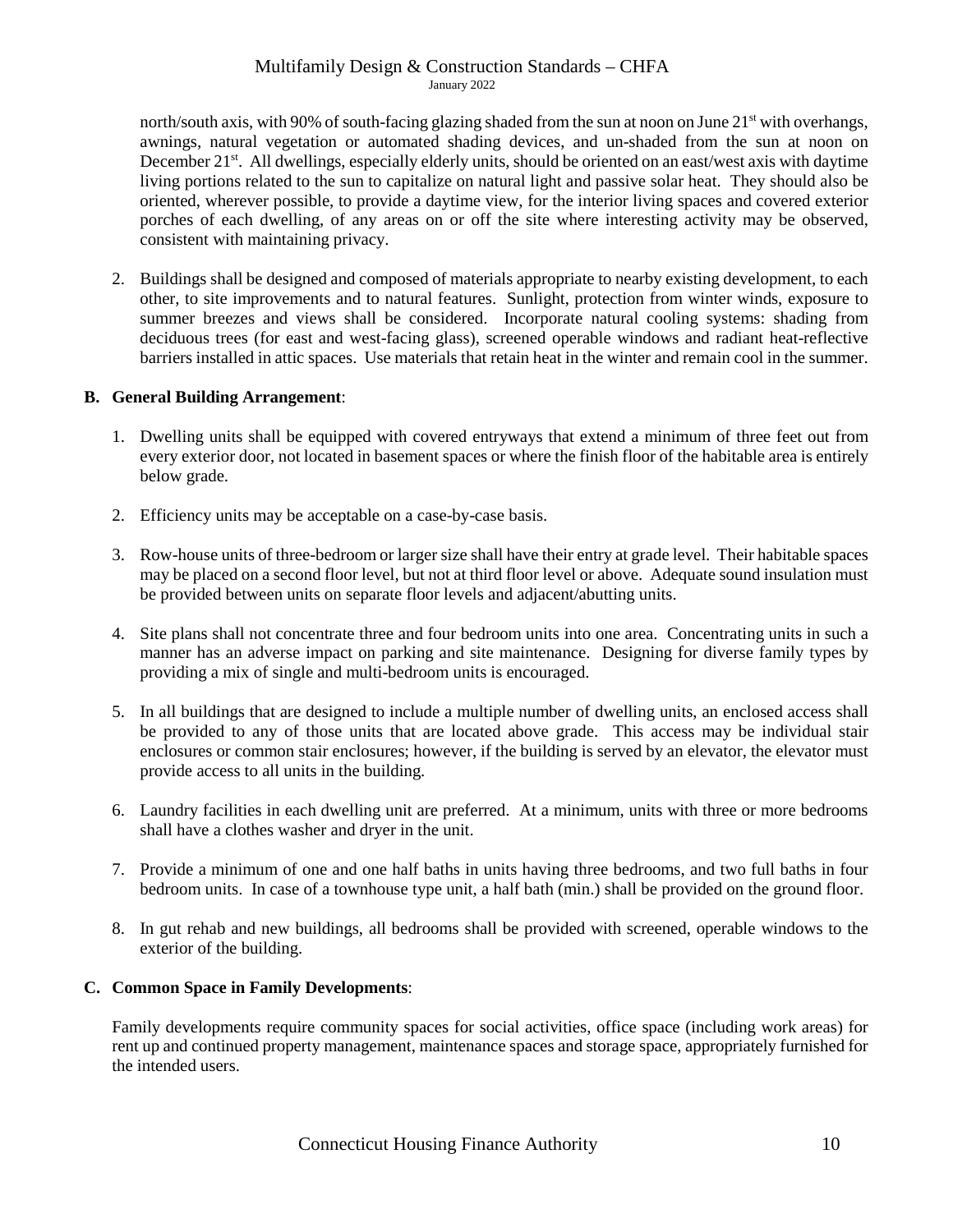# **D. Buildings for Elderly Residents**:

Physical limitations due to age and/or poor health shall be considered in the design of housing developments for elderly residents. Buildings designed for elderly residents shall have unit entries at grade, or a minimum of two elevators shall be provided to serve dwelling units on upper levels. Barrier-free units of different types and sizes shall be dispersed throughout the development.

# **E. Handicapped Accessibility, Adaptability and Visitability**:

- 1. Housing, programs and services for qualified individuals with disabilities shall be provided in settings that are not unnecessarily separate, segregated or restricted. Note that federal funding may require greater site accessibility and handicapped parking spaces to be provided beyond state code requirments.
- 2. All new ground floor residential spaces in multi-story units, and all new apartments in multi-story buildings shall be designed to be "visitable" – designed in such a way as to be visited by people with disabilities – with at least one no-step entrance, doors and hallways wide enough to navigate through, and a half bath (min.) sized for wheel chair access.
- 3. Barrier-free (handicapped-accessible) and handicapped-adaptable units shall be provided in accordance with federal law, code and requirements from program and financing institutions; however, no less than 10% of the units shall be "Type A" barrier-free (handicapped-accessible).
	- a. Repairs include the patching, restoration or replacement of damaged materials, elements, equipment or fixtures for the purpose of maintaining such components in food or sound condition with respect to existing loads or performance requirements. Note that a replacement may be considered a repair, if being made because a component is broken. If the replacement is being made as part of a planned update, it may be considered an alteration. Such replacements may include, but are not necessarily limited to:
		- New kitchen cabinets, counters, appliances, and fixture installations
		- Window and door replacements, exterior siding and trim replacements
		- Re-roofing including possible sheathing replacement
		- Bathroom fixture replacements including water closets, lavatories, and tub to shower conversions
		- New flooring including vinyl tile, carpet, etc.
		- New or additional wall and attic insulation
		- Replacement of existing lighting fixtures and/or new electrical panels
		- New mechanical equipment including more efficient heating and cooling units
		- Reconfigurations/construction to make some (but not 10%) units Type A compliant
	- b. Alterations include any construction or renovation to an existing structure, other than a repair or addition, and fall into three classification levels.
		- i. Level 1 alterations include the removal and replacement, or the covering of, existing materials, elements, equipment or fixtures, using new materials, elements, equipment or fixtures that serve the same purpose.
		- ii. Level 2 alterations include the reconfiguration of space, the addition or elimination of any door or window, the reconfiguration or extension of any system, or the installation of any additional equipment.
		- iii Level 3 alterations apply where the work area exceeds 50% of the building area.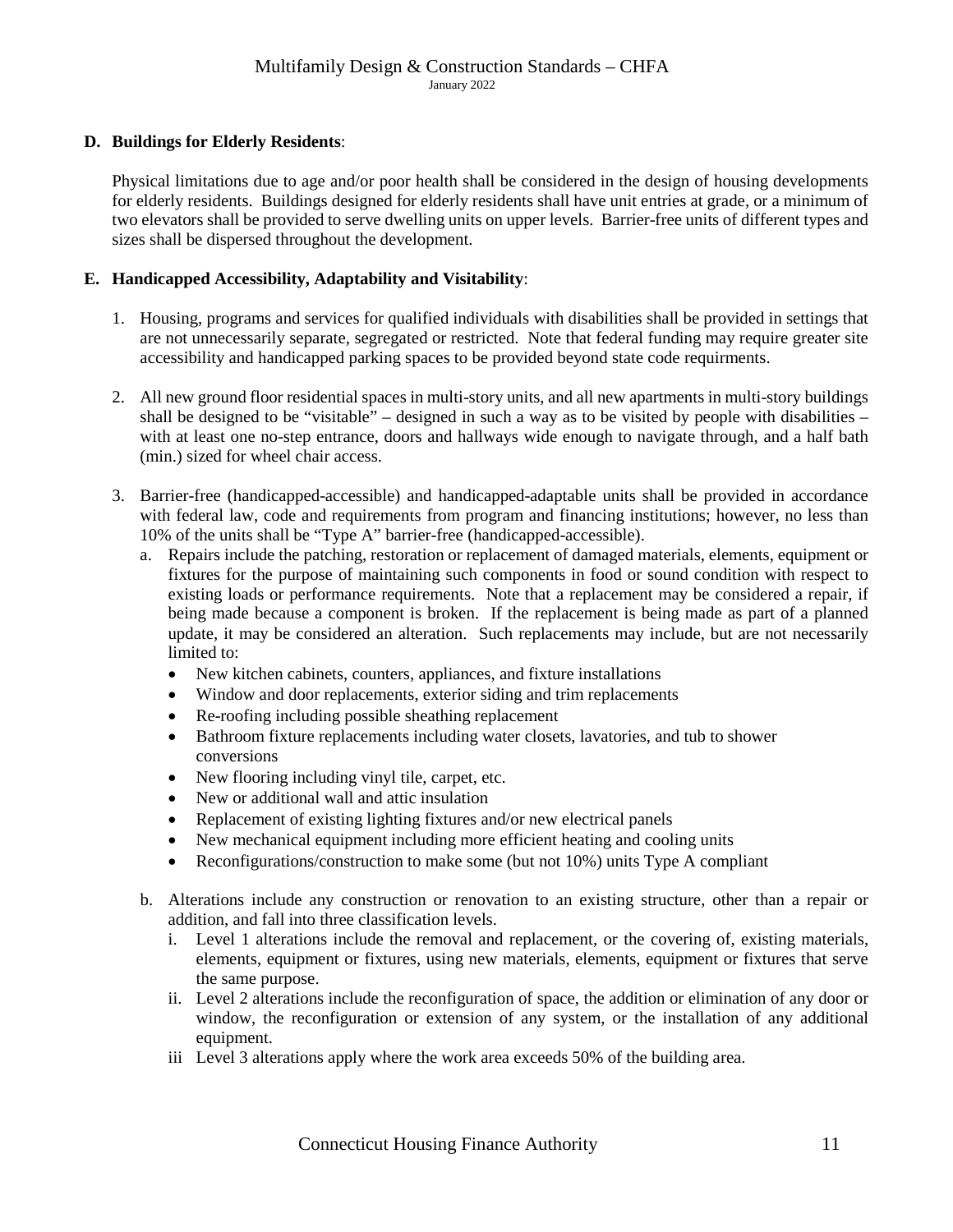- c. Where Level 1 (or higher) alterations to existing facilities are proposed, and more than 20 apartment units are to be altered, 10% of the number of units being altered must be made Type A units, and visible alarms included in the spaces being altered.
	- i. Note that the requirements for 10% Type A units for Level 1 (or higher) alterations can only be waived by the Office of the State Building Inspector (OSBI) in the form of an accessibility waiver for technical infeasibility.
	- ii. An alteration of a facility may be considered technically infeasible by the OSBI if it has little likelihood of being accomplished because the existing structural conditions require the removal or alteration of a load-bearing member that is an essential part of the structural frame, or because other existing physical or site constraints prohibit modification or addition of elements, spaces or features that are in full and strict compliance with the minimum requirements for new construction, and which are necessary to provide accessibility.
	- iii. Where an alteration affects an area of, or accessibility to the accessibility to a, primary function, the route to the primary function area shall be accessible. The accessible route to the primary function area shall include toilet facilities and drinking fountains serving the area of primary function. Note that the costs of providing the accessible route are not required to exceed 20% of the costs of the alterations affecting the area of primary function.
- **F. Universal Design Features**: Consider providing universal design features in all dwelling units, to make them usable to the greatest extent by people of all ages and abilities, without the need for adaptation, including:
	- 1. In dwelling units not required to be "Type A" (handicapped-accessible) units, comply with "Type B" (adaptable to handicapped-accessibility) dwelling unit requirements contained in ICC/ANSI A117.1 Accessible and Usable Buildings and Facilities (current edition).
	- 2. Lever handles at all windows and doors; loop or lever pulls at cabinet doors/drawers.
	- 3. Tilt-style bathroom vanity mirrors and bathtub faucets/shower controls in an off-set location close to the outside rim of tubs and showers.
	- 4. Adjustable shelves and hanging rods in closets.

# **G. Internet Connectivity and Digital Literacy:**

Investments in building-wide broadband access may help building owners and property managers reap operational efficiencies such as online tenant portals for resident services such as account access, rental payment and service requests, and reduce the need for paperwork. Owners and property managers could broadcast information, track resident and property performance outcomes and use Wi-Fi enabled sensors to help control utility costs. Building-wide broadband access may also be a marketing strategy and differentiator to prospective residents, and increase property values.

CHFA encourages project teams to simulate the federal "Dig Once" mandate for its projects. Project teams shall consider the simultaneous construction of broadband infrastructure alongside other related construction projects, wherever feasible. This has the potential to save considerably on construction costs and allow simultaneous construction of broadband infrastructure alongside other rehab and new construction projects.

Guidance:

• Project teams to check if their project qualifies for FCC's Lifeline program or HUD's Connect Home or similar incentives that may be available under the President Biden's infrastructure initiative (the American Jobs Plan) that was just approved.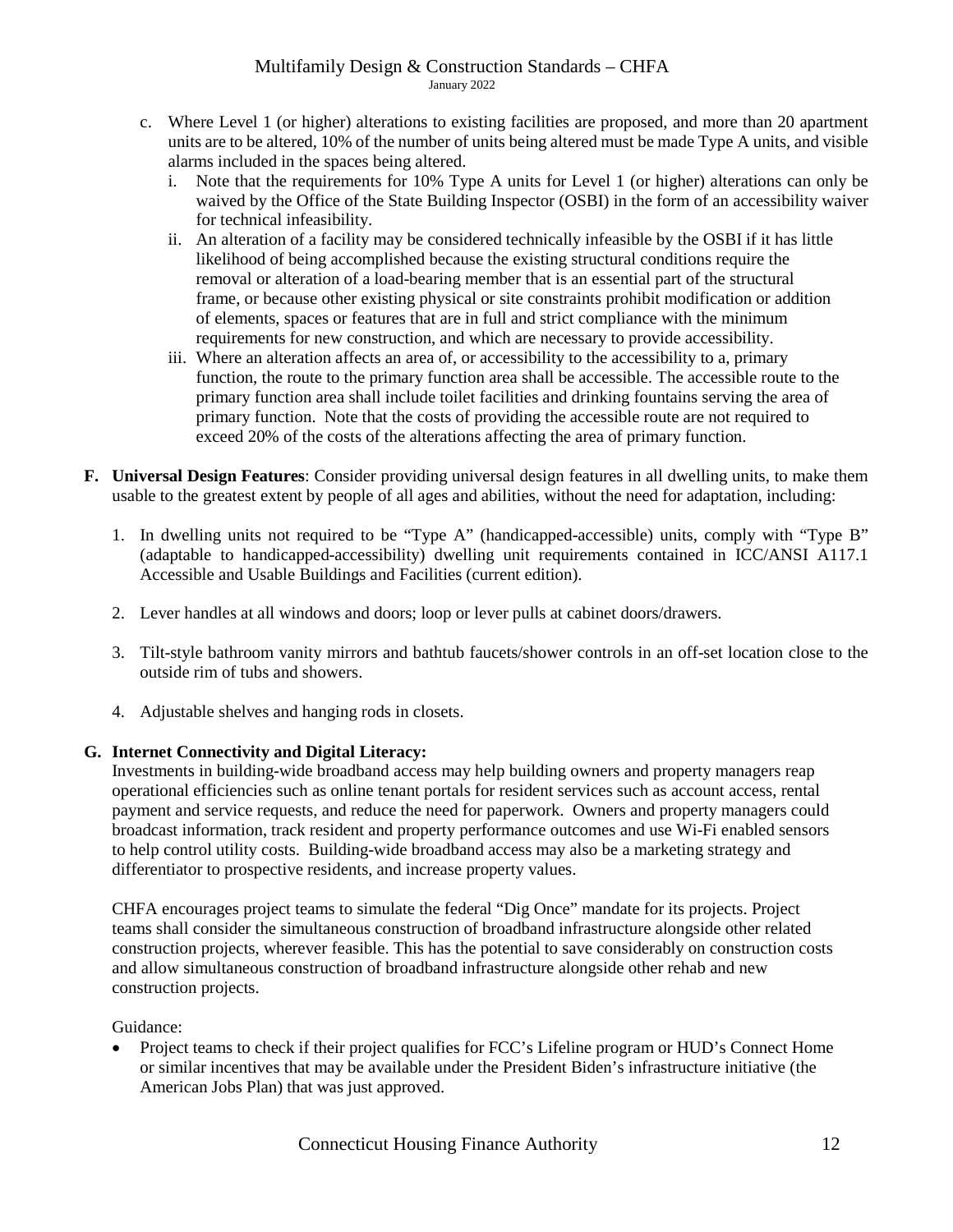- Project teams to consider bulk purchasing of service and/or explore partnerships with Internet Service Providers (ISPs), non-profits, housing authorities and local government.
- Project managers shall encourage residential services coordinators/staff to provide digital literacy training to residents and initiate outreach activities, such as community surveys and sign-up events.
- **H. Common Spaces**: Management, mail pick-up and primary vertical circulation functions shall be grouped at the primary entrance.
	- 1. All common facilities shall be accessible without passing directly through the lounge. If provided, medical and social services, central dining facilities and similar common facilities (including trash removal) shall be grouped in close proximity to the main circulation elements but in such a way that it is not necessary for a resident to pass through the lobby or the lounge to reach them.
	- 2. The design shall provide easy "way finding" cues to distinguish location within a building. These cues can include clear organization in the design of space and circulation, plants, lighting, features, color (flooring, walls, and other features), furnishings, and consistent signs.
	- 3. Proposed furnishings for Common Spaces shall be appropriate for the spaces to be furnished and for the intended residents.
- **I. Circulation**: Common corridors shall be a minimum of 5 wide, with significant visual breaks or offsets to mitigate the apparent lengths of corridors. The length of travel from a unit to an elevator, and from the farthest unit to common dining and/or office facilities shall be minimized through building arrangement. No ramps shall be used in corridors.
- **J. Community rooms**: Where provided, community rooms shall be handicapped-accessible, and shall be provided with a kitchen that shall have a double bowl sink, garbage disposal, dishwasher, microwave oven, refrigerator, and a barrier-free workspace. Community room doors shall have integral glazing or sidelights, or immediately-adjacent interior windows shall be provided, so the community room and adjacent public common areas can be perceived as defensible spaces.
- **K. Craft rooms**: Where provided, craft rooms shall be handicapped-accessible, shall include a large sink, with a gooseneck faucet and plaster trap, and shall have negative air pressure.
- **L. Maintenance spaces**: Common maintenance space shall be provided for storage and work space. Heated and insulated maintenance buildings or maintenance spaces within residential buildings, with bathroom facilities, work benches and storage shelves for staff, shall be provided. Provision shall be made for the storage of flammable materials.
- **M. Common laundry rooms**: Where provided, common laundry rooms shall be handicapped-accessible, and shall be provided with floor drains, a table for folding laundry, and a rod for hanging clothes. All laundry rooms shall have negative air pressure and, if feasible, a window to the outside. Common laundry rooms shall have a seating area within, immediately adjacent to, or in line of sight of the laundry room and doors shall have integral glazing or sidelights, or immediately-adjacent interior windows.
- **N. Trash compactor rooms, trash chutes and trash rooms**: Trash compactor rooms shall be designed so that the trash gondola can be easily wheeled in and out of the space without sharp turns. A utility sink shall be provided in trash compactor areas/trash rooms for ease in cleaning. Wash-down sprayers shall be provided within the trash chute. Provide handicapped-accessible remote trash rooms as needed, so that disposal of trash is not through the main lobby. In multi-story apartment buildings, provide barrier-free resident access to the trash chute or trash room on each floor. All trash rooms shall have negative air pressure.

Connecticut Housing Finance Authority 13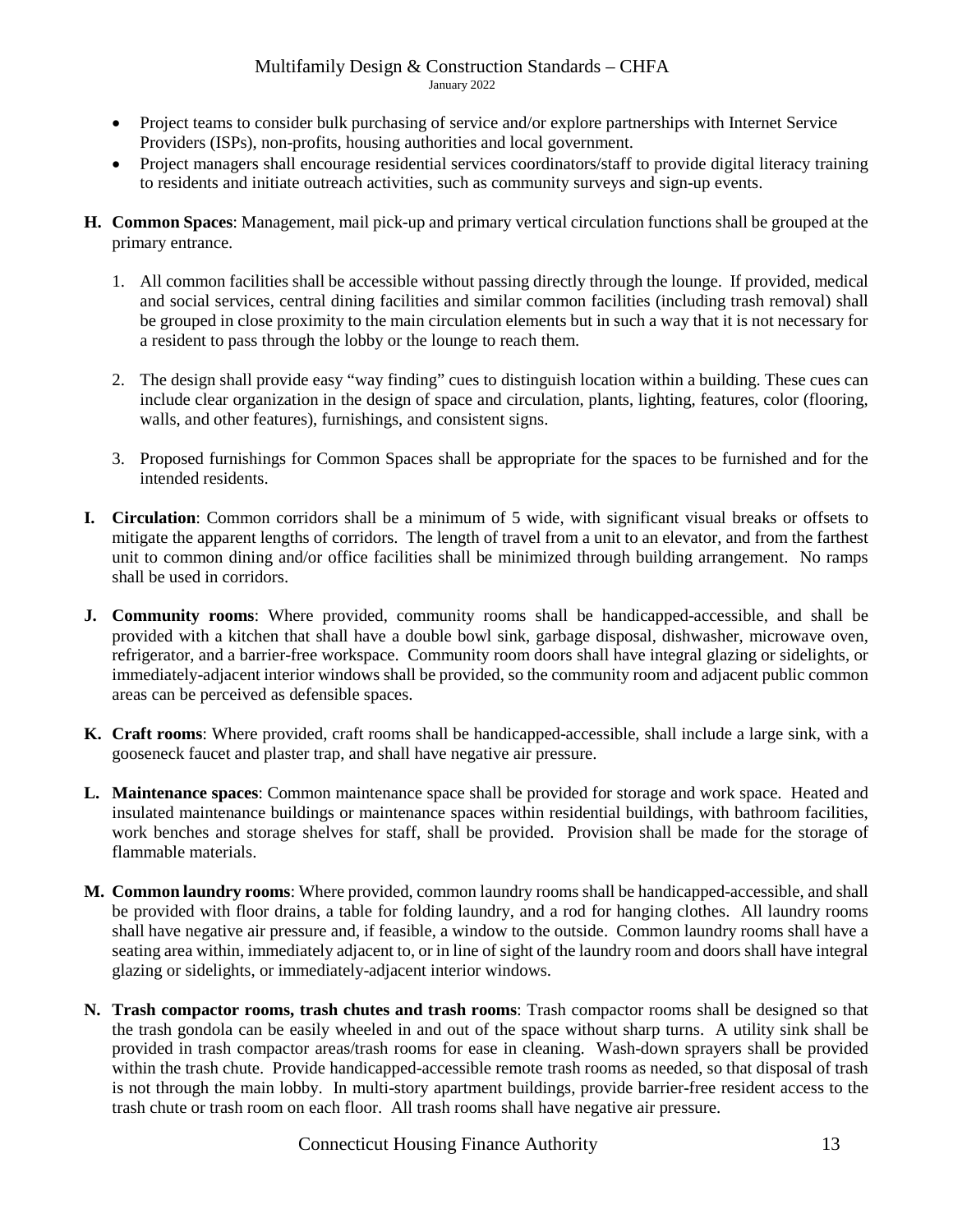- **O. Signs**: Interior signage at designated common permanent rooms and spaces shall be consistent with applicable codes and accessibility requirements.
- **P. Dwelling unit design**: The adequacy of the design of dwelling units shall be measured by the dwelling units furnish ability, minimum room dimensions, handicapped-accessibility, and the inclusion of several key components listed below. Furniture layouts shall be provided for all unit floor plans. All units, unless otherwise noted, shall provide for:
	- 1. Living Area (Minimum dimension of 11'-6") to accommodate: sofa: 36" x 84"; two chairs: 30" x 36" (one additional chair for three bedroom units): television on a table: 20" x 36"; Table: 18" x 30";
	- 2. Entrance Area (including a 2' x 3' coat closet) with 3' entry door;
	- 3. Secondary General Storage (near an exterior door; may be located within the dwelling unit, or in the same building accessible with sheltered passage);
		- a. Where no basement is provided: Single Room Occupancy (SRO)/one-bedroom: 15 sq. ft.; twobedroom: 18 sq. ft.; three-bedroom: 22 sq. ft.
		- b. In buildings with multiple units for elderly residents, storage may be located in cubicles located in common area storage rooms;
	- 4. Dining Area (minimum of 42" from table edge to a wall or another piece of other furniture) to accommodate: Table 3'-6" x 3'-6" or 4'-6" diameter to accommodate four (accommodate six in threebedroom units); Buffet or sideboard: 18" x 42";
	- 5. Kitchen (minimum of 60" between counters at dead ends) to accommodate:
		- a. Single bowl sink, with garbage disposal and 18" of counter space each side and task light above.
		- b. Dishwasher: 24" wide (18" wide acceptable for SRO/one bedroom units), adjacent to or in close proximity to the sink: Range/Oven: 30" wide (24" wide acceptable for SRO/one bedroom units), with 18" of counter space each side: Range Hood: 30" wide, re-circulating, with task light [Provide accessible controls, i.e., hard wired switches for the exhaust fan and task light where required]: Exhaust Fan: Recessed ceiling fans or ceiling grills ducted to in-line or roof-top exhaust fans for exhaust ventilation to the outside: Refrigerator/Freezer: Width as determined by dwelling unit type/storage requirements, with 18" minimum counter on latch side and cabinet above; side-by-side or bottom freezer refrigerators, or top freezer units specifically designed for accessibility in barrier-free designed units.
		- c. Natural light shall be provided; borrowed light from pass-through openings and open areas over cabinets is acceptable.
		- d. Cabinets at a pass-through shall allow a vertical opening of 24" minimum.
		- e. In housing for elderly residents, overhead kitchen cabinets shall be placed 15" above the counter top, except as otherwise required for accessibility. Exceptions to this requirement shall be at pass-through openings and ranges, where cabinets shall be placed 24" above the work surface. Provide glare-free under-cabinet task lighting.
		- f. Appliance and cabinet doors and drawers shall not conflict when operated simultaneously.
		- g. Counter top work surface shall provide a minimum of 6 lineal feet with wall cabinets above and base cabinets below (split evenly between drawer bases and door bases).
		- h. In housing for elderly residents, counter space and an electrical outlet for a counter top microwave oven shall be provided.
		- i. Pantry closets/cabinets are desirable, especially in barrier-free units.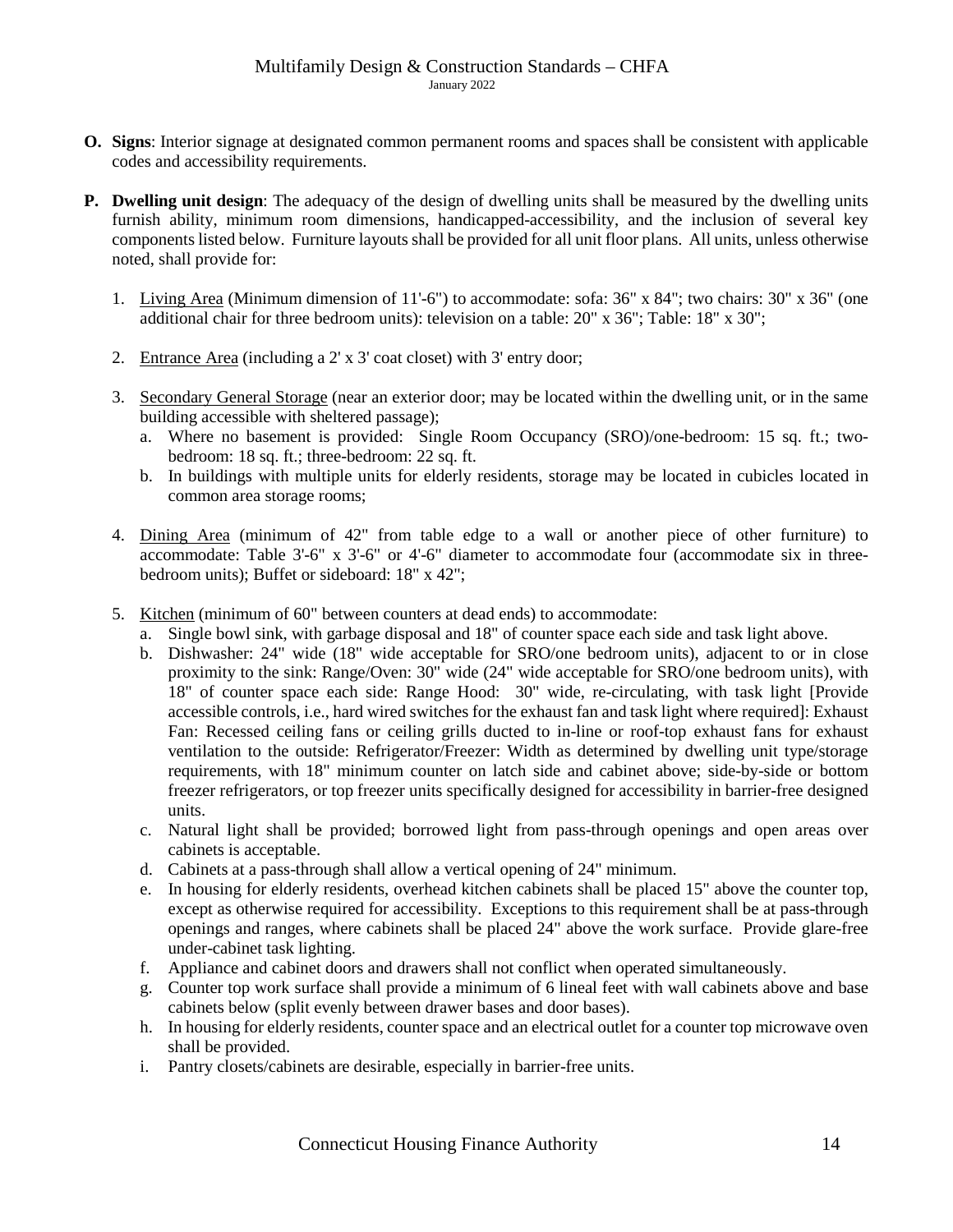- 6. Master Bedroom (Minimum dimension of 10'-6") to accommodate: queen bed: 60" x 80" (elderly housing: two twin beds: 39" x 78" each with 24" between); dresser: 18" x 52"; chair: 18" x 18"; two nightstands: 18" x 18" each; closet with six lineal feet of hanging rod;
- 7. Secondary Bedroom Elderly **(**Minimum dimension of 10'-0") to accommodate: double bed: 54" x 80"; dresser: 18" x 42"; chair: 18" x 18"; nightstand: 18" x 18"; closet with five lineal feet of hanging rod;
- 8. Secondary Bedroom Family **(**Minimum dimension of 10'-0") to accommodate: two twin beds: 39" x 78" each and 18" between; dresser: 18" x 42"; closet with four lineal feet of hanging rod; linen closet: near bathroom with two lineal feet and five shelves;
- 9. Bathrooms (visitors shall have access to a water closet and lavatory without having to circulate through a bedroom in all dwelling units) to accommodate: water closet; bathtub and/or shower; lavatory in a 42" w. vanity base (vanity top in barrier-free units) with 12" w. drawer base; mirror; medicine cabinet; toilet paper holder; (2) towel bars; grab bars, as required; ENERGY STAR-qualified exhaust fan;
- 10. Outdoor Space: Provide a patio of 80 ft² minimum (8'-0" least dimension) at all ground floor units in lowrise developments;
- 11. Circulation: All interior dwelling unit doors within units designed for elderly residents shall be 36" wide. No "winders" shall be included in stair runs; and,
- 12. Efficiency Units: Where provided, living/sleeping/eating areasin efficiency units shall be one large, simpleshaped, 450 sf (min.) space, not including bathroom and any entrance/foyer spaces, and shall at a minimum accommodate a 30" x 60" sofa or two 30" x 36" chairs, an 18" x 52" dresser (for clothing and TV placement), a 60" x 80" Queen-size bed, an 18" x 18" nightstand and a table for two. Note that pull-out sofa-beds are not acceptable. Furniture plans must be included with the application drawings.
- **Q. Acoustical ratings**: Minimum acoustical or Sound Transmission Class (STC) ratings for wall and floor/ceiling assemblies shall be STC 34-39 (wood stud walls)/38-40 (steel-stud walls) within living units in bathrooms and bedrooms, STC 52 between living units, and between living units and public corridors. Acoustical or sound ratings for wall and floor/ceiling assemblies shall be STC 55 between living units and other noisy public spaces, such as lobbies, stairs, elevators, mechanical rooms, etc. Materials with adequate mass and sound isolation design shall be selected. Acoustical sealant shall be used to seal all joints. Sound "leakage" through openings for mechanical and electrical pipes, conduits or boxes shall be avoided. Sound isolators shall be used for mechanical equipment to prevent impact sound transmission.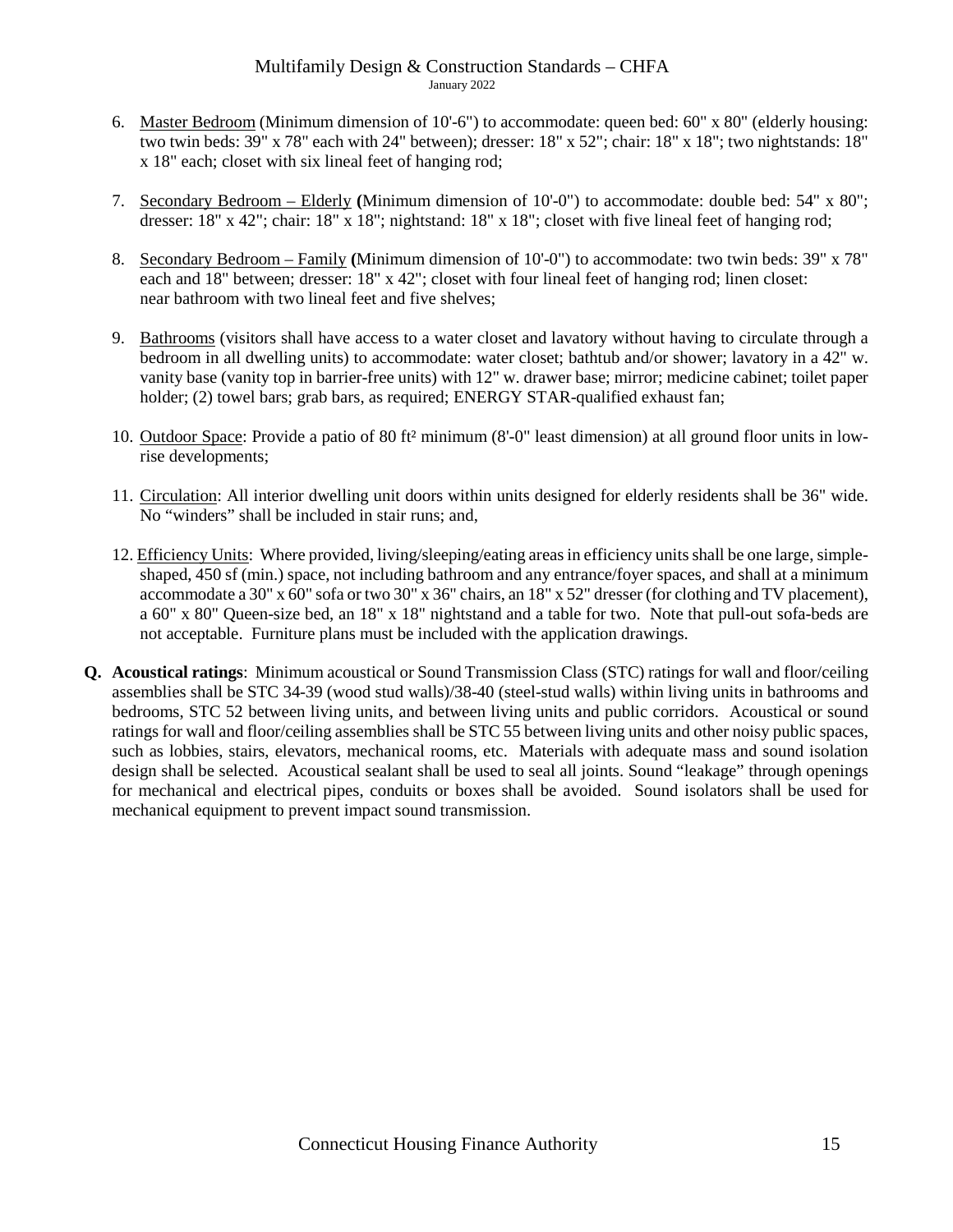# **CONSTRUCTION STANDARDS**

## <span id="page-15-0"></span>**01000 GENERAL REQUIREMENTS**

**01355 Waste Management & Disposal**: See CHFA Construction Guidelines: Energy Conservation & Sustainability

## **01700 Warranties**

# **At minimum, warranty all products, materials, fabrications and equipment in accordance with manufacturer's warranties, or as indicated below:**

- Metal roofing shall have a minimum warranty period of 30 years. The minimum warranty-period for labor shall be 10 years, No-Dollar-Limit (NDL).
- Interior sealants shall have minimum 5-year warranty, including replacement of sealant materials which fail to adhere, cure or provide a water-tight seal.
- Fiber-cement siding material shall have minimum 50 year warranty, with a factory finish warranty of 15 years.
- Asphalt fiberglass shingles shall have a minimum warranty period of 30 years for materials, and 10 years for labor, No-Dollar-Limit (NDL).
- Single-ply membrane roof covering shall have a minimum warranty period of 20 years, covering both labor and materials, with NDL.
- Vinyl Siding shall have a minimum warranty period of 20 years, covering both labor and materials, with NDL.
- Exterior Insulation & Finish System (EIFS) shall have a minimum warranty period of 10 years, covering both labor and materials, NDL.
- High-pressure laminate plank flooring shall have a minimum warranty period of 15 years.
- Carpeting shall have a minimum 10 year performance warranty including, but not limited to, abrasive wear static protection, tuft bind and delamination.
- HVAC equipment shall have a minimum warranty period of 5 years.

## <span id="page-15-1"></span>**02000 SITEWORK**

## **02001 Site Design**

Sites shall be designed to harmonize with the natural terrain, take advantage of positive site features and characteristics (and mitigate negative site features), and such that existing trees may be saved. Comply with all federal, State, and local government erosion control and tree protection measures. All sites for proposed new and gut rehab developments must comply with the "Water Quality Volume" (WQV) storm water management requirements in the CT DEEP "*Stormwater Quality Manual"* (current edition).

**A. Low Impact Development (LID)**: See CHFA Construction Guidelines: Energy Conservation & Sustainability

- **B. Erosion Control**: Follow guidelines set forth in the current "Connecticut Guidelines for Soil Erosion and Sedimentation Control" and the "State of Connecticut Department of Transportation Standard Specifications for Roads, Bridges and Incidental Construction", as amended and as applicable.
- **C. Plant Preservation**: A tree expert (certified arborist, landscape architect, or individual with a professional degree in forestry or related field) shall be retained to create a Plant Preservation Site Plan which identifies and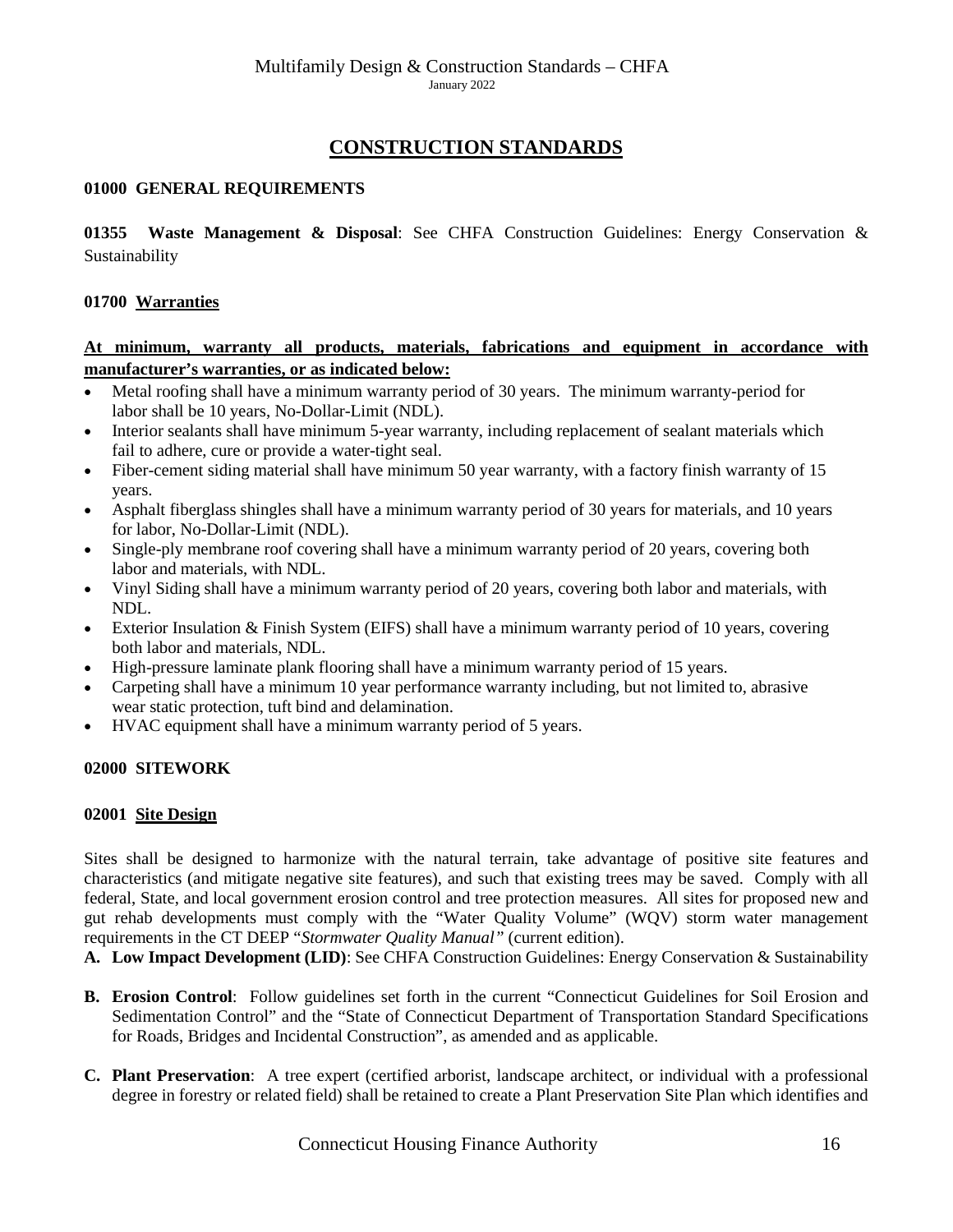designates healthy trees and of different ages and sizes that to be protected during all construction activities, to coordinate with landscape architects, engineers and utility managers to place improvements where the impact on trees will be minimized, and to provide guidance for aftercare to help trees recover from the stress of construction.

- 1. The Plant Preservation Site Plan shall also identify healthy ornamental and native plants not included within tree-save or undisturbed areas of the site, which can be expected to survive being relocated, stored and replanted, or to be made available for relocation by others, prior to the area being disturbed, and provide notes and specifications for such relocation. In general, healthy trees 3½" in diameter or greater in the path of proposed buildings and site construction features shall be considered for transplantation.
- 2. Trees that are marked to be preserved on the Plant Preservation Site Plan, and for which utilities must pass through their root zones, shall not have surface-dug trenches. The site engineer shall indicate tunnels to be dug through, or trenches around, root zones and provide details, notes and specifications.
- **D. Tree Planting, Landscaping, Lawn Areas and Maintenance Strips**: Soils compacted during construction by materials and/or construction vehicles shall be rehabilitated with 6" of top soil or by tilling 6" down.
	- 1. Site plan shall indicate new tree planting at a minimum rate of 12 trees per acre.
	- 2. Plants shall be sized according to proper planting practice and shall be adequate to withstand normal abuse. Selected specimen flowering and shade trees should be of the largest caliber the project can afford, but in no case should the caliber be less than 3½". Evergreen trees shall have a minimum height of 5'-0", with an average height of 6'-0", and mass plantings of evergreen seedlings should be considered for use in screening objectionable views. Mulch all tree saucers with a minimum of 3" of finely processed shredded bark mulch.
	- 3. Grades shall slope away from buildings at 6" in the first 10' (5%). Grades at lawns shall slope 2% (minimum) to 8.3% (maximum), swales and berms 33% (maximum), and "un-mowable" slopes with groundcover 50% (maximum).
	- 4. A maintenance strip, not less than 18" in width, to protect siding from backsplash and mowing operations, shall be provided along all building facades. Provide maintenance strips with 4" to 6" (min.) of decorative stones over a weed barrier, and slope away from facades 5% (min.). Where gutters and downspouts are not provided, provide a ground gutter system in lieu of a maintenance strip. Ground gutters shall extend 12" (min.) beyond the roofline.
- **E. Parking Ratios, Lots and Collector Roads**: Parking shall comply with local planning and zoning requirements. Unless otherwise required, parking for housing for elderly residents shall be provided at the minimum ratio of 1.2 spaces per unit or greater. Parking for developments for family residents shall be provided at the minimum ratio of 2.4 spaces per unit or greater. Parking layouts with dead ends, and parking spaces along collector roads, are discouraged.
- **F. Drives and Curbing**: No gradients on drives shall be less than 1% or more than 8% (5% where traversed by pedestrians). Parking lots and areas shall have a cross slope or transverse slope no greater than 3%. All ADA, State of Connecticut Barrier-free, Uniform Federal Accessibility Standards, and Federal Fair Housing Act Amendment (FHAA) guidelines shall be met where applicable.
	- 1. Drives shall comply with local planning and zoning requirements. Unless otherwise required, collector drives shall be a minimum of 22'-0" in width. Drives within parking areas shall be a minimum of 20'-0".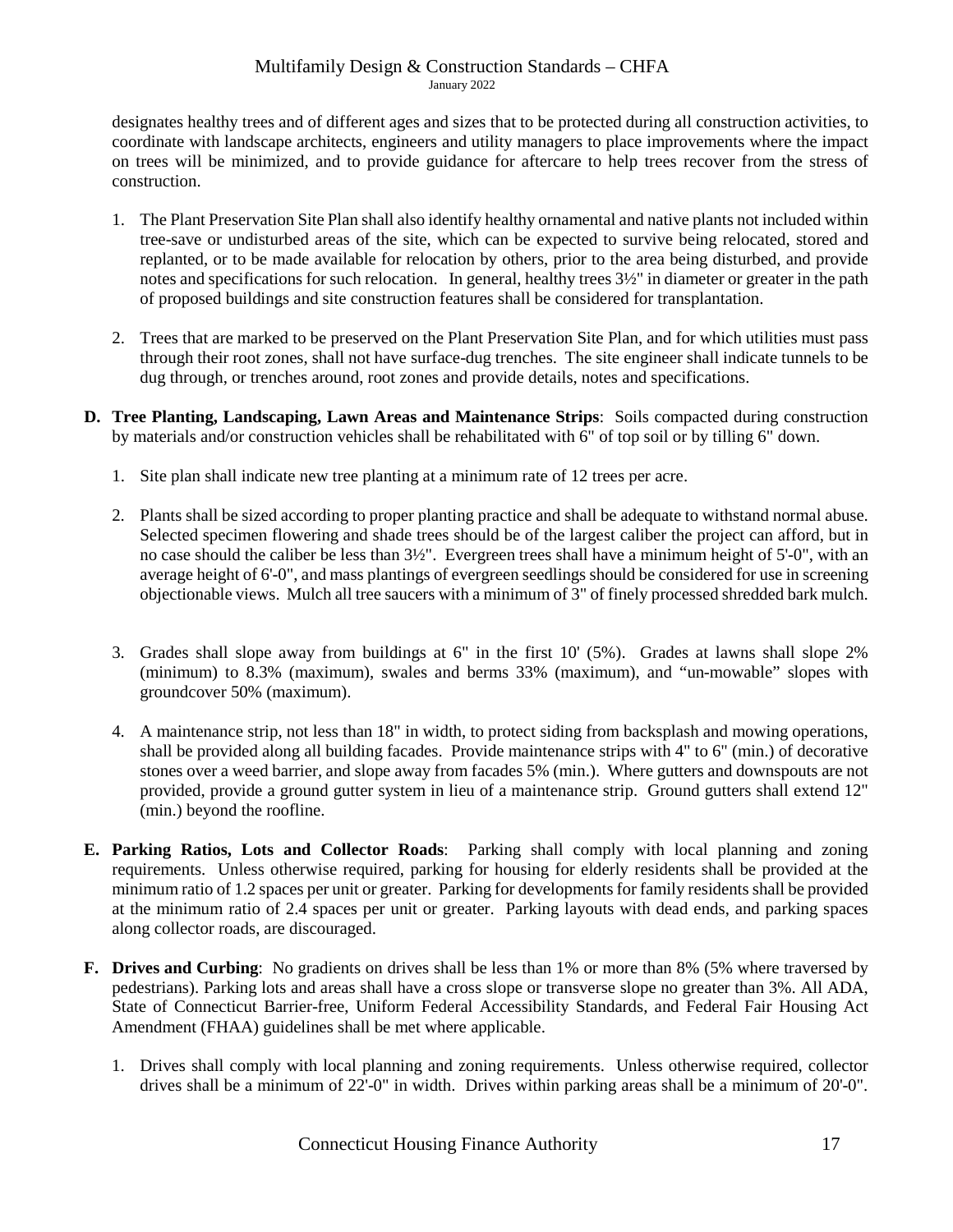Main drives and collector roads shall be crowned for drainage along curbs.

- 2. All drives, parking areas and planting islands shall be curbed. Curbing shall be concrete or granite, and curbs shall be profiled to accommodate snow plowing in identified areas.
- **G. Paving**: Paving thickness shall be based on recommendations provided in a soils report prepared by a licensed Soils Engineer. Paving at and in front of waste disposal stations shall be designed to bear the weight of dumpster trucks, 6" thick concrete with reinforcing mesh, minimum. This paving shall be sufficiently large to provide a pad for the truck wheels (front or rear) at time of loading. The minimum width of the concrete paving shall be the width of the dumpster enclosure.

The use of pervious concrete pavement for walks and drives is encouraged, where appropriate. To mitigate heat-island effect, consider light-colored/high-albedo materials and/or open-grid pavement with a Solar-Reflective Index of 0.29 over at least 30% of the site's hard-scape areas.

- **H. Parking Spaces**: Parking spaces shall comply with local planning and zoning requirements. Unless otherwise required, parking spaces within housing for elderly residents shall be a minimum of 10' wide x 20' long. Parking spaces within developments for family residents shall be a minimum of 9' wide x 20' long. Accessible parking shall be provided to accommodate all required ADA units, and accessible van parking shall be provided for elderly and supportive developments.
- **I. Walkways**: There shall be an internal system of walkways. Barrier-free ramps shall be provided at curb crossings. In housing for elderly residents, walks shall provide easy access to secure interactions with human activity and natural surroundings. Walks shall be concrete. Asphalt bituminous "walking trails" may be provided.No gradients on walks shall be less than 0.5% or more than 5%. Cross slopes shall not exceed 2%. Accessible ramps shall be no less than 5% or more than 8.3% (landings 0.5%) Walkways along parking spaces where cars may overhang the walk shall be 6'-0" wide or as required by ADA, FHAA, or local ordinance, whichever is greater.
- **J. Site Lighting**: Exterior lighting, including fixtures for required site development signs, drives, parking areas, walks, common entrances/exits, grade-level unit entrances and patio doors, shall be controlled by photocells. Patios shall have a switched light with a shielded light-source to prevent glare. All exterior luminaires shall be "Dark Sky compliant" – designed with opaque housings, baffles, reflectors and/or refractors to prevent glare and reduce light trespass into unwanted areas, adjacent properties, buildings and windows, and the night sky – and shall bear the fixture seal of approval of International Dark Sky Association (IDA).
	- 1. Building-mounted flood-lighting for lighting parking lots, and walks to or from parking, shall not be used. Pole-mounted and bollard lights of appropriate heights shall be used for such purposes. Aluminum poles and bollards with baked-enamel painted finishes are preferred. Pole bases shall be located no less than 3'-0" from curbs where cars will be parked head-in.
	- 2. Exterior lamps may be of the compact/tubular fluorescent, LED or metal halide type. Underwriters Laboratories (UL) wet-listed fluorescent fixtures should also be considered.
	- 3. Exterior lighting fixtures for parking, roadways and walkways shall provide a minimum of  $\frac{1}{2}$  foot candle (fc) overall along paths to common entrances/exits, grade-level unit entrances and patio doors. Lighting shall be even; dark areas and "hot" spots are to be avoided. Light fixtures at unit entry doors shall be photocell-operated and controlled for use in conjunction with the development's street/parking/walk lighting. All designs should consider the character and location of the development. Consult the Illuminating Engineering Society of North America Recommended Practice Manual: "Lighting for Exterior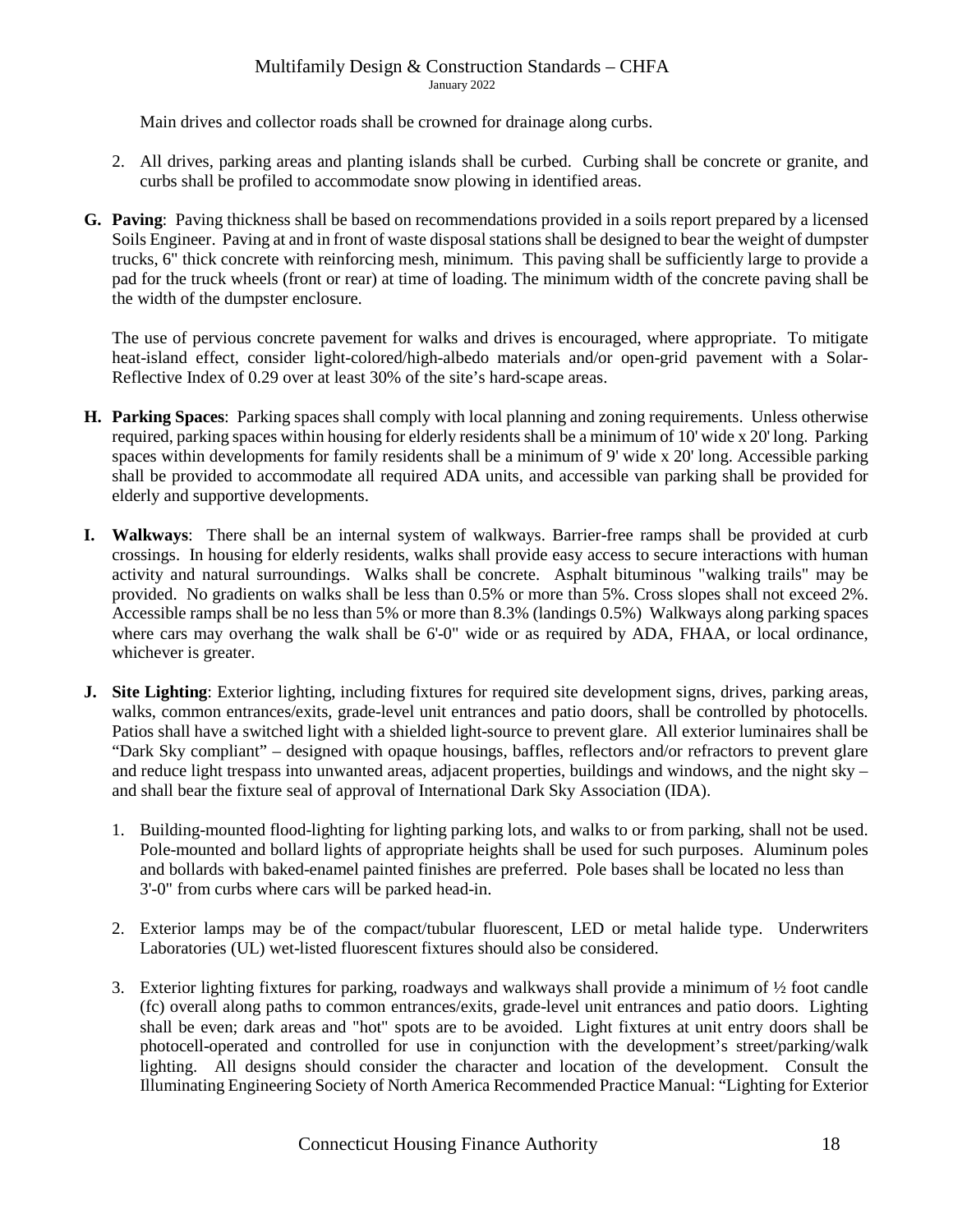Environments". Provide a separate Site Lighting Photometric Plan indicating conformance with required exterior illumination levels.

- **K. Retaining Walls**: Unless an engineered wall, dry-stacked masonry (no mortar) or timber retaining walls shall be constructed such that the wall shall not exceed 4' in height without an equal horizontal setback. An adequate safety barrier shall be provided at retaining walls as required by code. Where the code is silent on retaining walls and the top of a retaining wall is 20" or greater above adjacent grade and a dangerous condition putting pedestrians at risk exists, an adequate safety barrier shall be provided.
- **L. Road/Vehicle Protocols**:A vehicle washing station shall be provided in close proximity to each construction entrance and protocols describing appropriate use shall be clearly posted both at the on-site office and at the washing station (descriptions of washing station features and construction can be found in the National Pollutant Discharge Elimination System reference Green Book). Protocols for road sweeping and cleaning shall also be clearly posted at the on-site construction office.

**02810 Irrigation**: See CHFA Construction Guidelines: Energy Conservation & Sustainability

## **02980 Site Signs**

- **A. Construction Sign**: A construction sign shall be erected on site and remain for the duration of construction work. The construction sign shall be constructed of  $\frac{3}{4}$ " x 4'-0" x 8'-0" marine-grade AC plywood. Based on the funding program(s) under which the project has been underwritten the appropriate project sign design template will be provided that reflects the participating state financial institution(s), which will generally include the following information:
	- 1. Development name, town and state;
	- 2. "State of Connecticut" with current Governor's name; Please note when administrations/governors change during the course of construction, the sign would need to be updated to reflect the change.
	- 3. Participating state finance organization(s) name(s) and logo(s), with Executive Director's/Chairperson's/ Commissioner's name(s);
	- 4. "Equal Housing Opportunity" with logo(s) and "Equal Employment Opportunity" logo(s).

# <span id="page-18-0"></span>**03000 CONCRETE**

Where required, provide concrete in accordance with the following guidelines:

- **A. Footings**: Concrete footings shall be constructed on undisturbed material unless approved contract documents indicate otherwise. All fill placed under footings must be engineered fill, designed, compacted and certified by a professional engineer before placement.
	- 1. Apply a capillary break (damp-proofing or membrane) to the tops of concrete footings at all new basements and crawlspaces.
	- 2. Footing drains shall be provided outside all new foundations surrounding basement and crawlspaces. Outside drains shall drain to daylight or a storm system where possible or to an engineered drywell. All daylight drains must have their outfalls screened and protected from erosion.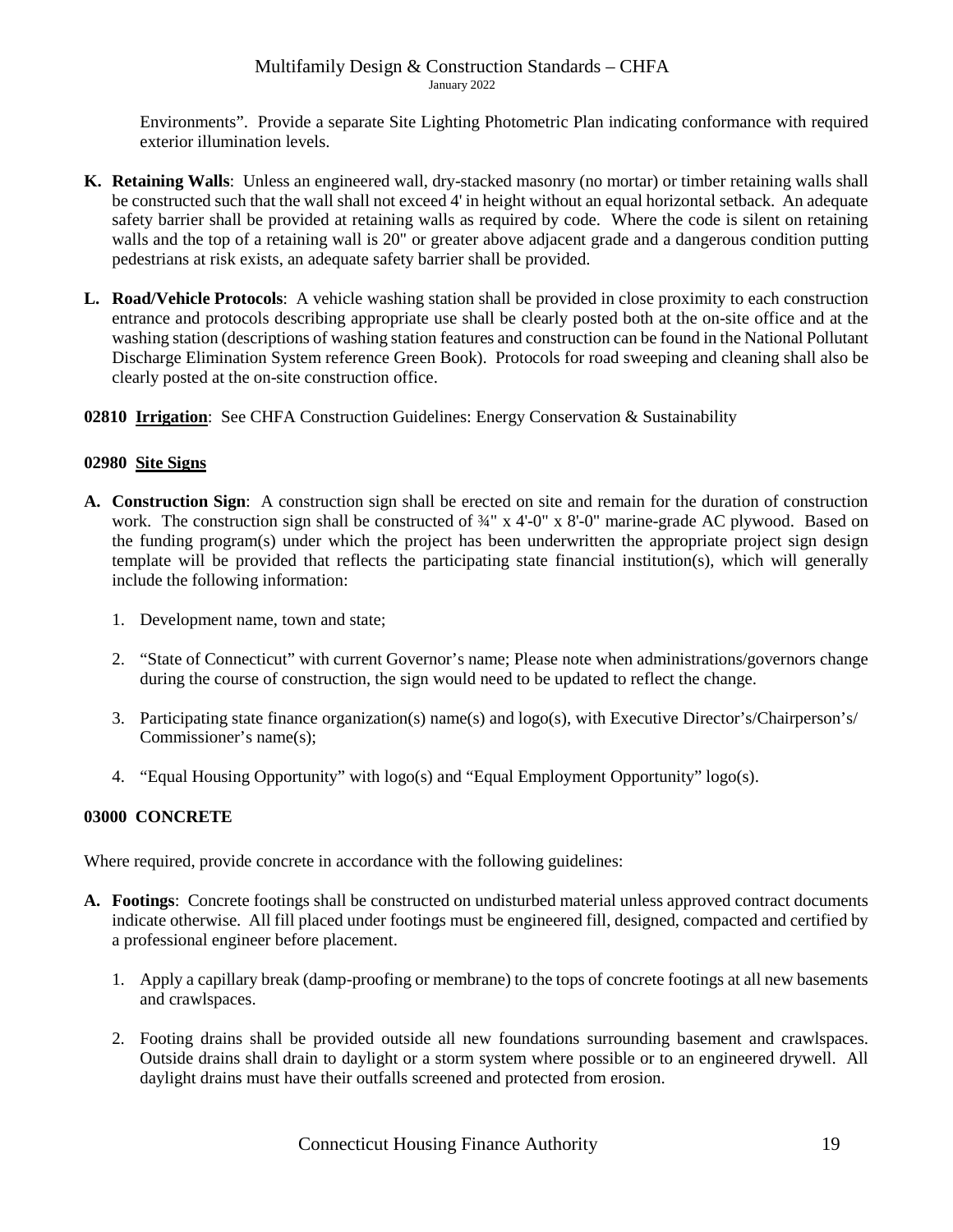- 3. In renovations, footing drains may not be present, and retrofitting a new exterior drainage system may not be practical. In such cases, interior perimeter drainage may be used in conjunction with sump pumps. Sump pits must be fitted with airtight, gasketed covers to prevent soil gas entry.
- 4. Fill compaction and concrete testing shall be conducted by an approved independent testing agency.
- **B. Foundations**: Concrete foundation walls shall be extended to 8" min. above exterior grade. Provide details for means to protect the building against moisture penetration and insect infestation where entry walks, ramps and platforms are less than 8" below the bottom edge of exterior finishes. Wood foundations will not be permitted.
- **C. Foundation Drains:** Styrene or corrugated polyethylene piping shall not be suitable for foundation drains, leaching fields or other below grade applications, except as otherwise required by local authorities. PVC perforated pipe is permissible, provided the minimum wall thickness for 4" diameter pipe is 0.075", and for 6" diameter pipe 0.10". Drainage lines shall be sized and pitched to provide velocities of at least 2.5 feet per second in storm drainage lines and 2.25 feet per second in sanitary lines. If cast iron pipes are not chosen for storm and sanitary lines, PVC schedule 40 (solid core) shall be specified.
- **D. Slabs**:Crawlspace vermin barrier slabs shall be a minimum of 3" thick, and shall be finished with a top-side semi-permeable coating or chemical sealer. Floor slabs, patios provided as outdoor space for grade level dwelling units and walks shall be reinforced concrete a minimum of 4" thick. Concrete drives and aprons at the front of dumpster shall be a minimum of 6" thick reinforced concrete.

## **E. Concrete Materials**:

- 1. Design, erect, support, brace and maintain formwork to support vertical and lateral loads that might be applied. Design formwork to be readily removable. Construct forms to sizes, shapes, lines and dimensions required to obtain accurate alignment, location, grades, level and plumb work in finished structures. Provide for openings, offsets, sinkages, keyways, recesses, moldings, rustications, reglets, chamfers, blocking, screeds, bulkheads, anchorages and inserts, and other features required.
	- a. Re-use Wood Form Boards:Where utilized, carefully remove and separate wood form boards for reuse.
	- b. Metal Forms: Consider utilizing metal forms to reduce wood use.
	- c. Insulated Concrete Forms (ICFs): Consider utilizing ICFs for poured concrete walls, which stay in place as a permanent part of the wall assembly.
- 2. Provide a polyethylene vapor barrier not less than 10 mils thick under all crawlspace vermin-barrier slabs. The Standards encourage drying mechanisms over wetting prevention mechanisms in the design of wall assemblies, i.e.: avoidance of using vapor barriers where vapor retarders will provide satisfactory performance, avoidance of using vapor retarders where vapor permeable materials will provide satisfactory performance, and avoidance of the installation of vapor barriers such as polyethylene vapor barriers, foilfaced batt insulation and reflective radiant barrier foil insulation on the interior of air-conditioned assemblies.
	- a. For all new slabs-on-grade, and basement or below-grade spaces designed and constructed to be occupied, install a vapor barrier not less than 10 mils thick with taped seams, or continuous vaporimpermeable rigid insulation with taped joints. All pipe penetrations shall be sealed to prevent water infiltration.
	- b. In existing buildings, under-slab stone and/or a polyethylene vapor barrier may not be present and overslab control of water vapor may be required. If basement or below-grade spaces in existing buildings to be renovated are intended to be occupied, install a vapor barrier not less than 10 mils thick with taped seams, or continuous vapor-impermeable rigid insulation with taped joints, over floor slabs in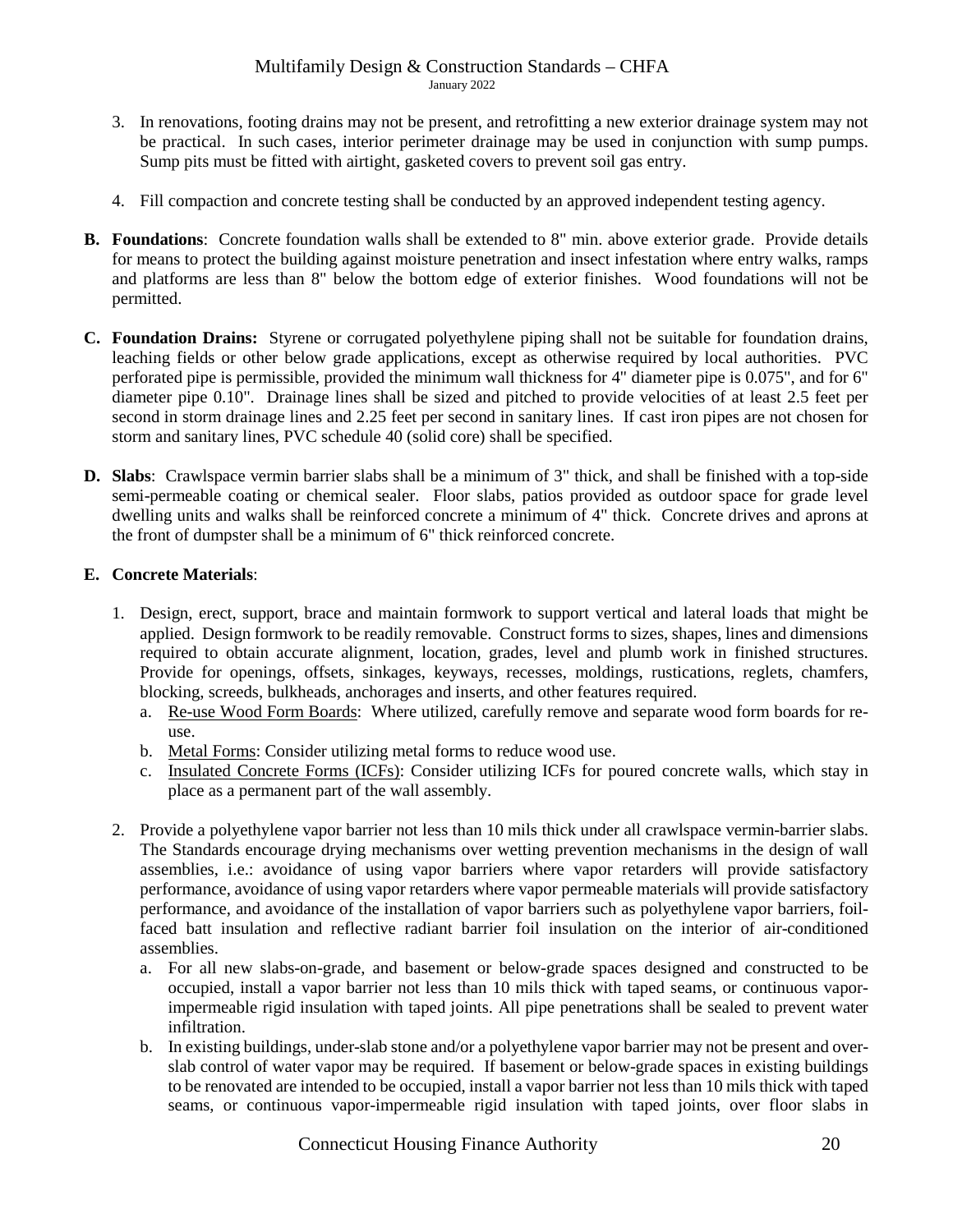conjunction with a floating floor. Carpeting should not be installed in below-grade spaces in renovated developments. All pipe penetrations shall be sealed to prevent water infiltration.

- **F. Slab Insulation**: Provide R-15 (min.) vapor-impermeable rigid foam thermal break insulation with taped joints under slabs and at slab edges.
- **G. Strength**: Concrete shall be, at a minimum, 3500 psi 28-day compressive strength, with reinforcing materials as required. Exterior concrete shall be air-entrained, and walks and porch/patio slabs shall be, at a minimum, 4000 psi 28-day compressive strength, with reinforcing materials as required. Where structural conditions or exposure to the weather warrant, provide concrete with higher compressive strength(s) as required. Slump limits shall meet ACI Standards. The concrete shall be used at a degree of plasticity which would produce the required slump(s). Do not increase the water ratio in concrete for easier movement.
- **H. Backfill**: See CHFA Construction Guidelines: Energy Conservation & Sustainability
- **I. Concrete with Fly Ash or Slag and Recycled Concrete Used as Aggregate**: See CHFA Construction Guidelines: Energy Conservation & Sustainability
- **J. Air Conditioner Condensing Unit Pads**: See CHFA Construction Guidelines: Energy Conservation & Sustainability

# **K. Concrete Finishing Materials**:

- 1. Provide a two-coat Portland cement parge coating, type L, M, or P, in compliance with ANSI A422 and ASTM C150, continuous from the sill to 12" (min.) below finished grade.
- 2. Waterproofing shall be applied to all foundation walls enclosing a basement or crawlspace. At a minimum, provide asphalt-bituminous coating from the outside edge of the top of footings to finished grade, per manufacturer's printed instructions. Where below-grade habitable spaces are planned, and/or severe underground water conditions warrant, provide more sophisticated systems incorporating rubber membranes, rigid insulation, protection board, bentonite, etc.
- 3. All exposed concrete floors within residential buildings shall be sealed. If salts are not present in the ground, epoxy and acrylic polymer coatings, or chemical sealers may be used.
- **L. Concrete Placement Crack Control and Expansion Joints**: Comply with applicable provisions of the current editions of ACI 301 specifications and documents for hot weather placement and ACI 306 for cold weather placement. Exterior contraction joints shall be tooled joints. Interior joints shall be made within 24 hours of concrete placement. Expansion joints in interior slabs shall be full depth and located beneath walls.
- **M. Cementitious Underlayment**: Cementitious underlayment, where required, including poured gypsum and lightweight concrete, shall be installed in accordance with manufacturer recommendations.

## <span id="page-20-0"></span>**04000 UNIT MASONRY**

Set masonry units, plumb and true to line in specified bond patterns, with joints pointed to uniform cross section, and well bonded to adjacent construction. Set units, both bottom and end, in full bed of mortar with joints uniform in thickness and head joints in alternative courses plumb over the ones below. Keep air spaces clean of mortar droppings and other materials during construction. Strike joints facing air spaces flush. Install embedded flashing and weep holes in masonry at shelf angles, lintels, ledges and other obstructions to the downward flow of water in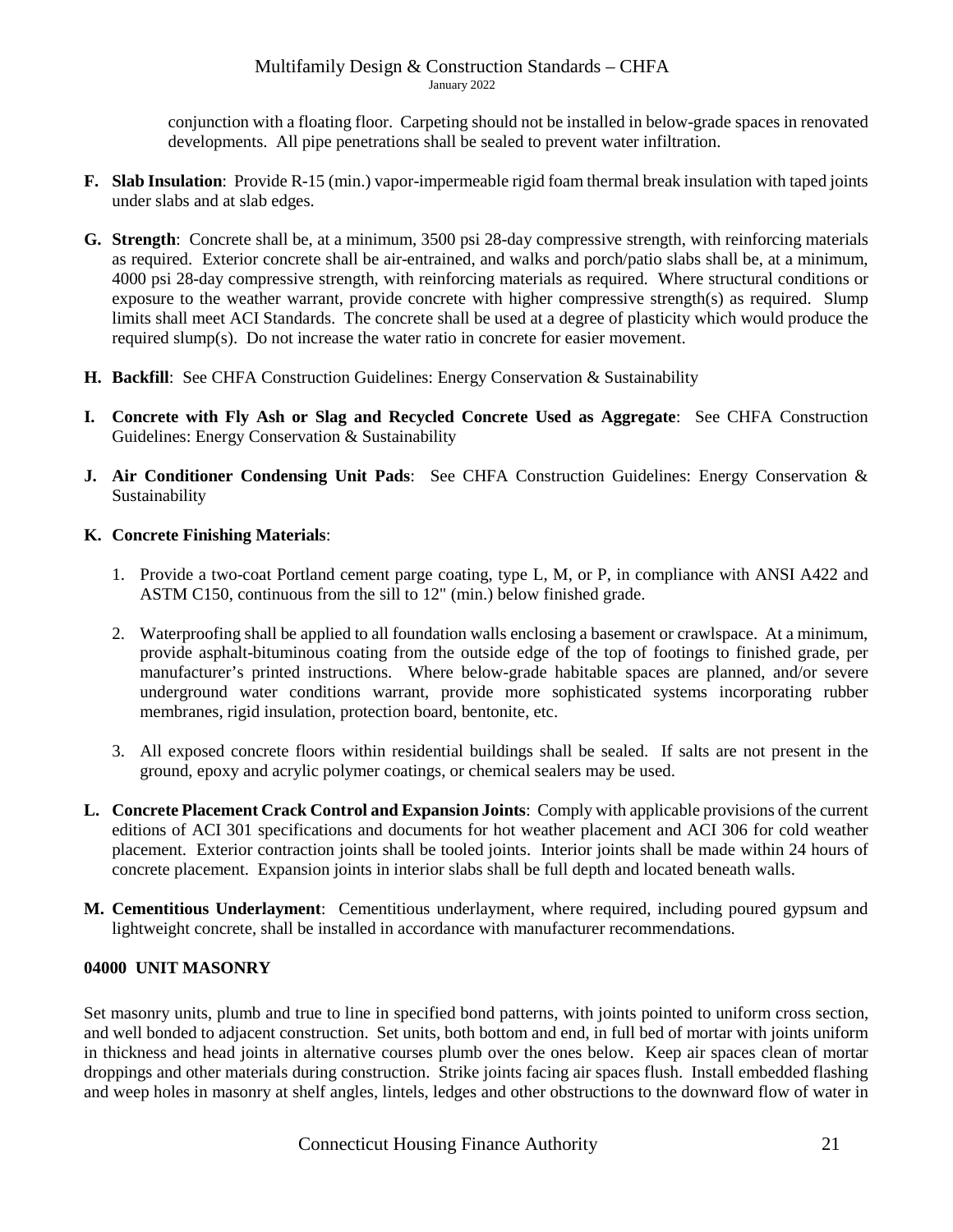the wall or where indicated on the drawings. Provide weep holes as specified – every effort must be made to keep weep holes clear during subsequent installations. Provide lintels, flashing, weep holes, anchors and other accessories where required in compliance with the highest standards of masonry practice and professional workmanship. Where colored mortar is desired, specify natural and synthetic iron oxide and chromium oxide pigments proven satisfactory for masonry mortars. Do not use calcium chloride or masonry cement.

- **A. General Installation Guidelines**: Comply with the provisions of the current editions of Brick Industry Association (BIA) recommended procedures, as applicable:
	- 1. Disconnect "reservoir" materials that collect and store moisture, such as stone, brick, and stucco, to prevent migrate to other components of exterior wall assemblies. Disconnect masonry veneer "reservoirs" by backventing or by using a condensing surface.
		- a. To effectively disconnect a masonry veneer from a wall system by back-venting, a cavity must be provided between the masonry and drainage plane, with air inlets at the bottom of the masonry veneer and air outlets at the top. BIA recommends a 2" air space between brick/block and stud back-up framing systems, to prevent encroachment into the wall cavity. Keep wall cavities clean, prevent mortar from "bridging" across the cavity and rendering flashing and weeps ineffective.
		- b. To effectively disconnect masonry veneer from a wall system by using a condensing surface, the drainage plane must also be a vapor barrier, or a vapor impermeable layer (i.e., rigid insulation) must be installed between the masonry veneer and drainage plane. When a condensing surface is used, a ventilated air space is not necessary, and the presence of mortar droppings is not a concern. Provide a drainage space ¼" or greater and drainage openings at the bottom of the masonry veneer.
	- 2. To prevent mortar droppings from blocking drainage weeps, pour a 2 3" layer of pea gravel (larger than weep openings) over flashing, or plastic  $1 - 2$ " plastic mesh net mortar collection devices, per BIA recommendations.
	- 3. Through-wall flashing should extend a minimum of 8" up the concrete block or stud back-up, per BIA recommendations. Flashing should extend to the outside face of the wall and form a drip edge.
	- 4. Provide weather-resistive barriers, air barriers and/or vapor retarders.
	- 5. Ensure that weeps let air in, as well as let water out as quickly as possible. Open-vent systems are preferred over rope wicks and small diameter plastic tubes, to allow walls to dry out faster. Space open head joints at 24" o.c., and provide vents or mesh for insect control.
	- 6. Provide adequate caps or copings at the tops of walls and parapets. Caps should slope downward 15° (min.) from the horizontal – caps away from the face of the wall above and copings in one or both directions – and should provide overhangs such that the inner lip of the drip is at least 1" from the face of the wall.
	- 7. Clear coatings that "breathe" (such as silanes and siloxanes), and coatings that form a film (such as acrylic and stearates) are not recommended.
	- 8. Install stucco over two layers of building paper, or over an appropriate capillary break such as foam sheathing.
- **B. Cold/Hot Weather Procedures**: Comply with applicable provisions of the current editions of the Portland Cement Association reference standard: "Table 501: Recommendations for Cold Weather Masonry Construction" and ACI 530.1/ASCE 6/TMS 602 for cold weather installations, and protect unit masonry work when temperature, humidity and wind conditions produce excessive evaporation of water from mortar and grout during hot weather installations.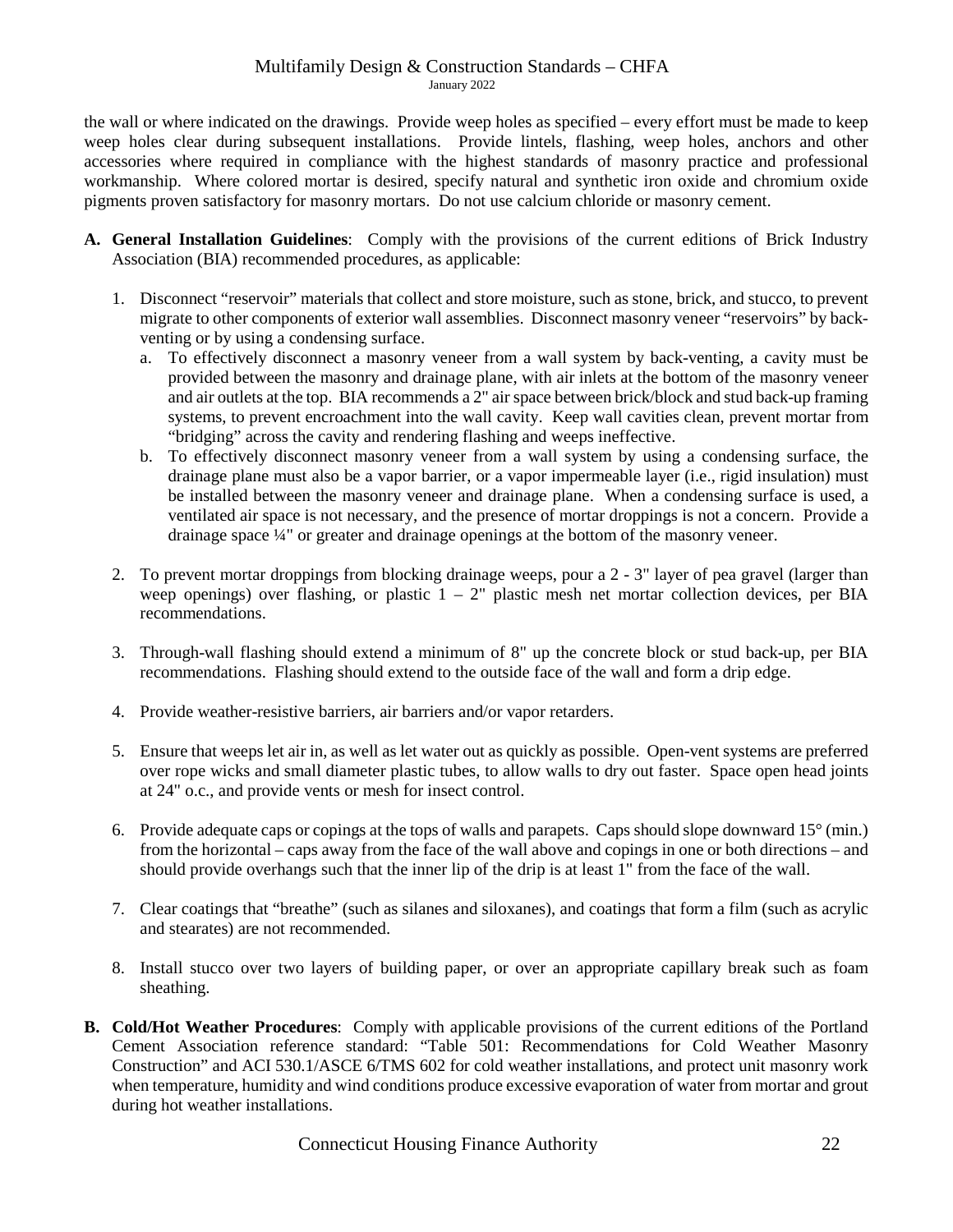- **C. Masonry Materials**: Comply with applicable provisions of the current editions of the ASTM Standards for all specified masonry materials, including concrete masonry units, brick, lintels, mortar, grout, ,joint reinforcement, steel bar reinforcing, anchors and ties, embedded flashing and all required miscellaneous masonry accessories, including compressible fillers, control joint gaskets, bond-breaker strips, round plastic weep tubing, cavity drainage material, cavity-wall insulation and masonry cleaners, etc.
- **D. Sustainable Masonry Practices**: See CHFA Construction Guidelines: Energy Conservation & Sustainability

# <span id="page-22-0"></span>**05000 METALS**

- **A. Specifications**: Comply with current applicable American Institute of Steel Construction (AISC) steel design and structural standards and provisions.
- **B. Materials**:Comply with applicable provisions of the current editions of the ASTM Standards for all specified metal materials, including W-shapes and WT-shapes, channels and angles, plates and bars, cold-formed hollow structural steel sections, steel pipe, welding electrodes, bolts, nuts, and washers, shear connectors, anchor bolts, un-headed anchor rods, threaded rods and welded wire fabric, etc.

The use of metal studs is generally discouraged. Where utilized, metal stud framing above grade must be provided with continuous rigid foam insulation with taped or sealed joints. If basement or below-grade spaces are designed and constructed to be occupied, metal studs should not be used, unless separated from floor slabs with sill gaskets and from perimeter foundation walls with continuous, vapor-permeable rigid insulation with taped or sealed joints, and should not be filled with cavity insulation. Metal Roof shall have a minimum warranty-period of 30 years. The minimum warranty-period for labor shall be 10 years, No-Dollar-Limit (NDL).

## <span id="page-22-1"></span>**06000 WOOD AND PLASTICS**

## **06100 Rough Carpentry**

Provide rough carpentry work as required by job conditions, including but not limited to the following: wall, ceiling framing, roof framing and sheathing; fasteners, attachments and accessories; blocking, bracing, shimming, furring, firestops, sleepers and nailers; and additional framing required to introduce the work of other contractors and trades. All materials, methods and details shall comply with current National Design Specifications, Wood Frame Construction Manual, and the Special Design Provisions for Wind and Seismic Supplement by the American Wood Council (AWC). Erect all work true to line, dimension, level, squared, plumb and securely fastened. All work shall conform to the highest standards of quality workmanship.

## **A. Framing Requirements**:

- 1. Where flush framing is indicated, method of fastening shall be by means of Code-approved, manufacturer recommended galvanized/stainless steel joist/beam hangers attached with required fasteners, and as specified by the structural engineer.
- 2. Do not impair integrity of structural members by improper drilling or cutting. All work shall be adequately braced until all portions of the building affecting its stability are in place and securely fastened. All drilling and notching of joists shall be in accordance with applicable codes/pre-engineered framing manufacturer requirements.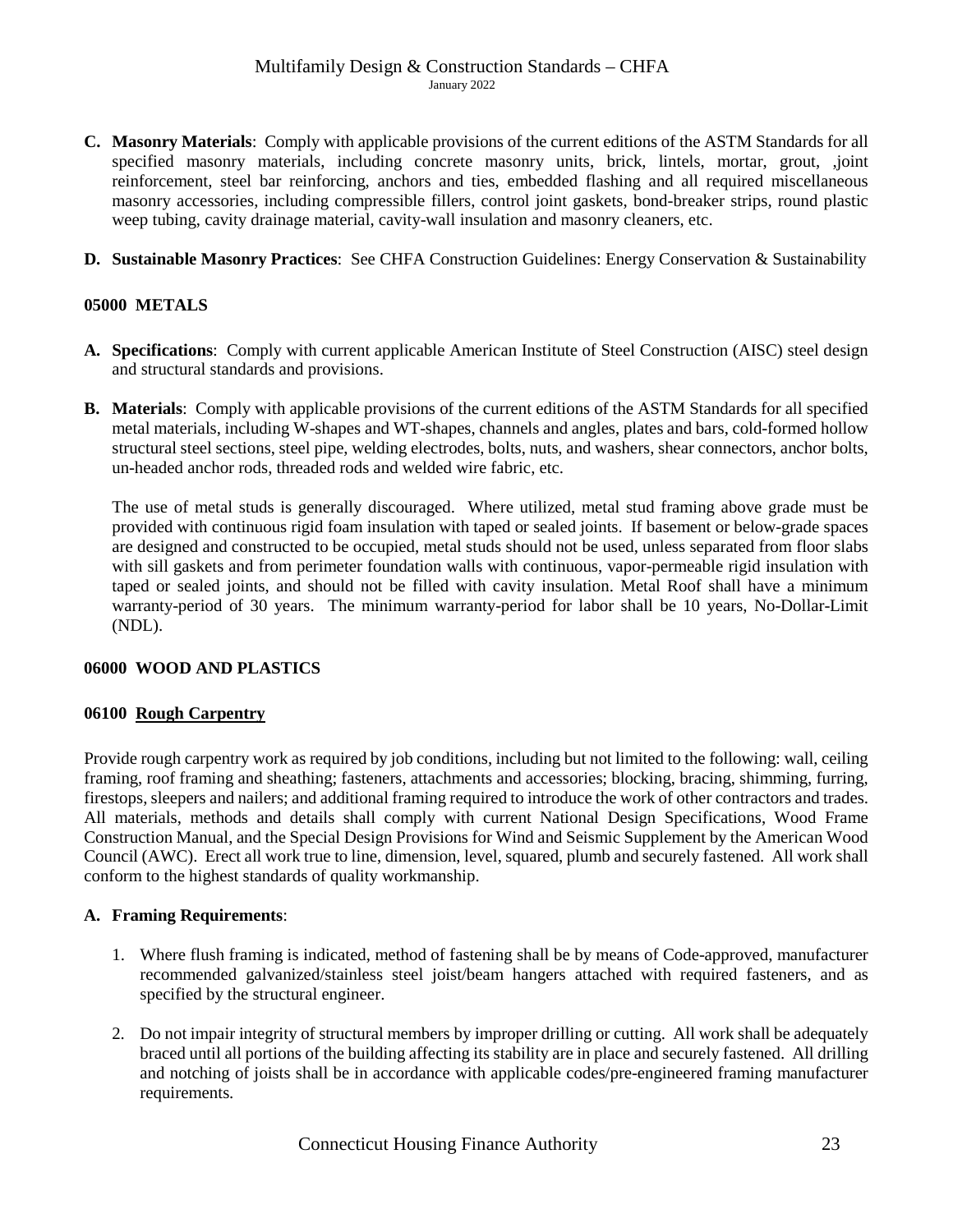- 3. Wall framing studs interior and exterior shall be installed on 12", 16", 19.2" or 24" mudules, as required by structural conditions. Spacing of framing shall conform to specifications on construction documents, except for variations needed to accommodate window and door openings. Coordinate window and door openings with the specified framing module. Provide double studs at all window and door openings; install additional studs only as specifically indicated on the structural engineering drawings. Provide blocking at windows and doors for adequate nailing of siding and trim materials.
- 4. Where provided, double walls should be two, independently-framed walls, with all framing off-set (except at window and door openings), to minimize thermal bridging and allow for continuous insulation.
- 5. Below-grade Floors:
	- a. In new construction, finished wood or carpeting may be installed over  $\frac{3}{4}$ " plywood subfloor on 1 x 4 furring at 16" o.c. Install furring over ¾" un-faced extruded polystyrene rigid insulation. Expanded polystyrene may be used if the spacing of the furring is reduced to 12" o.c., or if tongue and groove plywood with biscuit-joined narrow edges is supported directly by the foam. Provide a semi-permeable coating or chemical sealer on top of the floor slab. Do not use this assembly with visibly wet slabs or where salty efflorescence is visible.
	- b. In new construction and renovations finished wood may be installed over ¾" tongue and groove plywood, with biscuit-joined narrow edges. Install plywood over, but not mechanically fastened to, un-faced extruded polystyrene rigid insulation. Provide a dimpled plastic sheet membrane between the rigid insulation and the slab, with all joints taped and the membrane sealed to the perimeter foundation to isolate the airspace from the interior. Groundwater leakage can be handled with this approach by draining the airspace to a sump or floor drain.
- 6. Below-grade Walls: If basement or below-grade spaces are designed and constructed to be occupied, wood studs should be separated from floor slabs with sill gaskets and from perimeter foundation walls with vaporpermeable rigid insulation with taped or sealed joints. Below-grade wall framing should be pressuretreated.
- 7. Exterior sheathing shall be a nail-able wood product, with a minimum nominal thickness of ½". Structural, APA grade-stamped CDX fir plywood is preferred. Panels shall be stress-rated for job conditions; ½" (min.) at walls, and  $\frac{5}{8}$ " (min.) at roofs.
	- a. If OSB panels are specified, provide high-performance, water-resistant panels bonded with phenolic resin.
	- b. Consider using all-in-one structural sheathing and water-resistive barrier engineered wood roof and wall sheathing panels with integrated protective barriers and manufacturer's seam tape.
- 8. Floor sheathing shall be ⅝" (min.) thick, tongue and groove, APA grade-stamped structural panels. Veneerfaced or sanded-face plywood panels are preferred.
	- a. If OSB panels are specified, provide high-performance, water/mold/fungus/termite-resistant tongue and groove panels bonded with phenolic resin. Screw underlayment @ 8" o.c. (min.). All joints shall occur over structural framing members.
- 9. Install Class II vapor retarders with a vapor permeability of 0.1 to 1 perm (as tested by ASTM E-96 Test Method A – desiccant or dry cup method) in above-grade exterior wall assemblies. In new construction and significant renovations, paper-faced cavity insulation may be used, or provide un-faced cavity insulation, dry-blown/loose-fill/spray cellulose or low-density spray foam insulation in conjunction with a Class II vapor retarder. A Class III vapor retarder with a vapor permeability of 1.0 to 10.0 perms may be used in exterior walls with a vented exterior cladding or with insulated sheathing with R-value  $\geq$  R5 over a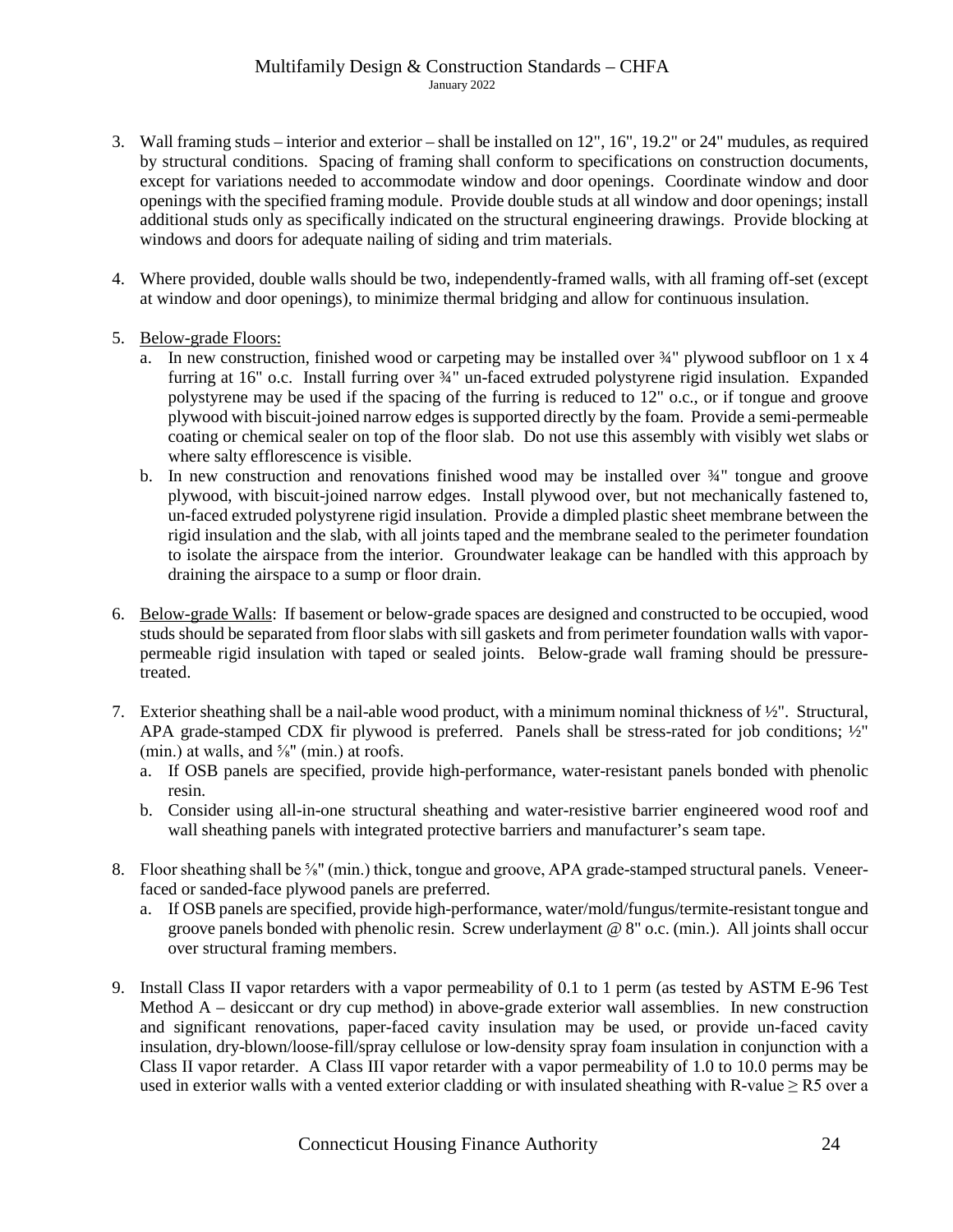2 x 4 wall or  $\geq$  R7.5 over a 2 x 6 wall.

- 10. Flashing/insect barriers at wall bases shall be detailed and specified for all conditions where the outside grade is less than 8" below the interior floor elevation. The flashing material used shall be compatible with the surface it is attached to.
- 11. Use termite-resistant building materials, or provide termite control through physical barriers between subterranean termites and wood-framed structures. Physical barriers include termite shields, aggregate, stainless steel mesh, and plastic impregnated with a termiticide. Isolate particularly vulnerable elements of a house, such as beneath concrete slabs on grade, along the interior and exterior of perimeter foundation walls, and around plumbing and wiring penetrations. Wherever finished grade will be less than 8" below the bottom of the sill plate, apply borate to wood framing materials from the bottom of the sill to 3' high (min.).
- **B. Engineered Wood Products**: See CHFA Construction Guidelines: Energy Conservation & Sustainability

## **06200 Finish Carpentry**

All millwork and exterior finishes shall be carefully cut, erected, and secured with finishing nails for tight-fitting joints. All materials, methods and details shall comply with American Woodwork Institute (AWI), American Hardboard Association (AHA), Hardwood Plywood and Veneer Association (HPVA), National Particleboard Association (NPA), National Electrical Manufacturers Association (NEMA), and Builders Hardware Manufacturers Association (BHMA) standards. Exposed nails shall be set for putty. All work shall be installed plumb, level, square, true to line and plane, and in conformance with the highest standards of quality professional workmanship.

- **A. Interior Trim**: All interior finish woods shall be kiln dried to maximum moisture content of 12% and free from knots, defects, and warping. Where painted finishes are desired, the use of non-solid sawn wood (such as finger-jointed) or non-wood material (such as cellular PVC) for interior trim is encouraged. Interior wood trim can be paint-grade, finger-jointed poplar or #1 pine. Polystyrene molded door casing and baseboard shall not be used. All rooms with floor coverings shall have base trim. Except where wall base trim abuts wall-to-wall carpeting, or vinyl cove base trim is provided at VCT flooring, all joints between interior trim and other adjoining finish materials should be caulked.
- **B. Exterior Trim**: Low-maintenance trim materials such as vinyl, cellular PVC, or pre-finished cement boards are preferred. All exterior wood trim shall be solid wood free from knots, defects and warpage or finger-jointed wood. Un-clad wood trim, wood columns or other high-maintenance materials shall not be permitted. Aluminum flat stock material, exceeding 6" in width, shall not be used for trim bands, unless a break in the aluminum stock is provided. This required break must be substantial enough to mitigate the effect of oil canning. A formed siding piece may be used in lieu of stock with a break.
- **C. Laminates**: Shelf, cabinet and countertop substrate material for plastic laminate shall be exterior-type, hardwood-faced plywood, or other material approved by the manufacturer of the plastic laminate. If particleboard is used, all 6 sides must be coated with a sealant having a maximum VOC content of 250 g/L. Consider particleboard panels that are manufactured with 100% recycled wood fiber or post-consumer waste, and a urea formaldehyde-free adhesive system. Whenever possible, eliminate new particleboard inside houses by using formaldehyde-free medium density fiberboard for shelving, cabinets and substrates for countertops and exterior panels. Sharp edges shall be avoided. Cut-out edges shall be sealed prior to the installation of sinks. Counter tops shall not have sharp exposed edges; provide chamfered or rolled edges. Corners protruding in excess of 1-1/2" shall be rounded or chamfered (45º). Regardless of countertop material(s) specified, protect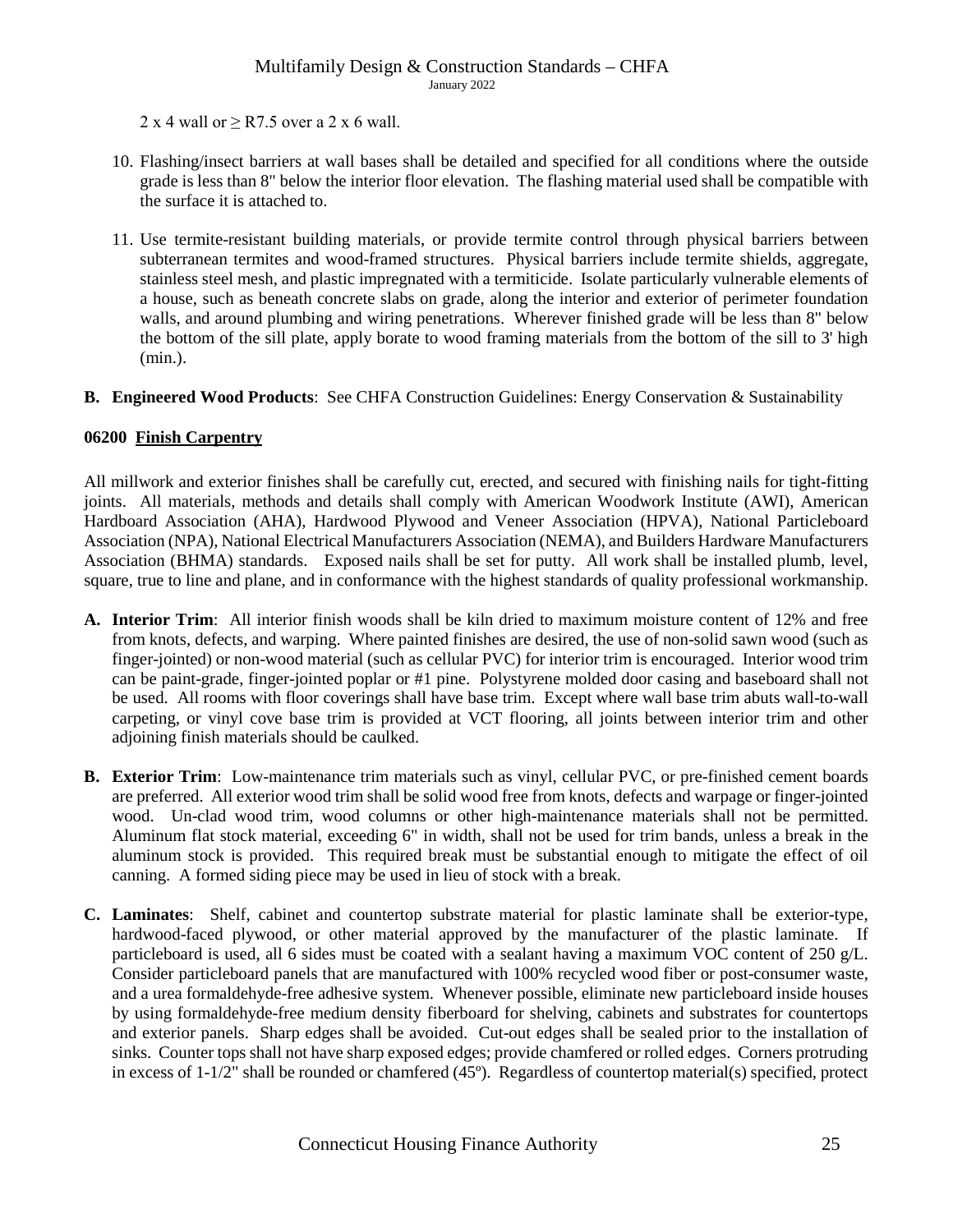abutting walls with back- and side-splashes; minimum  $\frac{3}{4}$ " w. x 4"h. at bathroom vanity tops, and  $\frac{3}{4}$ " w. x 6"h. at kitchen countertops.

**D. Railings and Stairs**: Handrails shall be easy to grasp and able to withstand 300 pound lateral and vertical loads, without damage or permanent set. Handrails shall meet the "graspability" requirements of, and be located in accordance with, all applicable codes. In buildings designed for elderly residents, handrails shall be provided on both sides of all corridors, and shall return to the walls at all interruptions such as doors and cased openings, and fire hose or fire extinguisher cabinets.

Guard rails not less than 36" in height shall be provided at all decks, porches, balconies or raised floor surfaces, including those provided with insect screen enclosures, more than 18" above the floor or grade below. Open sides of stairs with a total rise of more than 18" above the floor or grade below shall have guards not less than 34" in height. Guard rail openings shall comply with all applicable code limits.

Consider providing stair parts such as stringers and treads made from engineered wood, rather than solid hardwoods.

# <span id="page-25-0"></span>**07000 THERMAL & MOISTURE PROTECTION**

**07010 Energy-Efficient Building Envelope**: See CHFA Construction Guidelines: Energy Conservation & Sustainability

Design & Construction

- **A. Air Infiltration**:See CHFA Construction Guidelines: Energy Conservation & Sustainability
- **B. Air Sealing Measures**:See CHFA Construction Guidelines: Energy Conservation & Sustainability
- **C. Sealants and Caulking**:See CHFA Construction Guidelines: Energy Conservation & Sustainability
- **07200 Insulation**: See CHFA Construction Guidelines: Energy Conservation & Sustainability

## **07310 Roofing**

Where four-sided recesses are provided for screening mechanical equipment, the depth of such recesses should not exceed the installed height of the tallest specified piece of equipment intended to be screened.

- **A. Material Standards**:Provide materials complying with governing regulations, and which can be installed to comply with the factory mutual requirements for Class 1 of Noncombustible, including zoned resistance, and the UL Fire Classified and Class 1-90 wind uplift resistance. Comply with published recommendations of shingle manufacturer details and recommendations of NRCA Roofing Manual for installation of underlayment and shingles, using number of nails and coursing of shingles in accordance with manufacturer's standards.
- **B. Underlayment**: Roofing felt: 15 lb., asphalt-saturated non-perforated organic roofing felt, complying with ASTM D226, 36" wide, approximate weight 18 lbs. per square. Provide an adhesive ice and water protection membrane where roof slopes are less than 4:12 pitch, and at all valleys, roof penetrations, eaves, intersections of walls and roofs, hips, and wherever else required by job conditions. Apply sufficient layers of ice and water protection membrane at the eaves to cover the sheathing from drip edge to 24" inside any heated spaces below. Follow all the manufacturer's specifications for installation. Separate dissimilar metals with an ice and water protection membrane.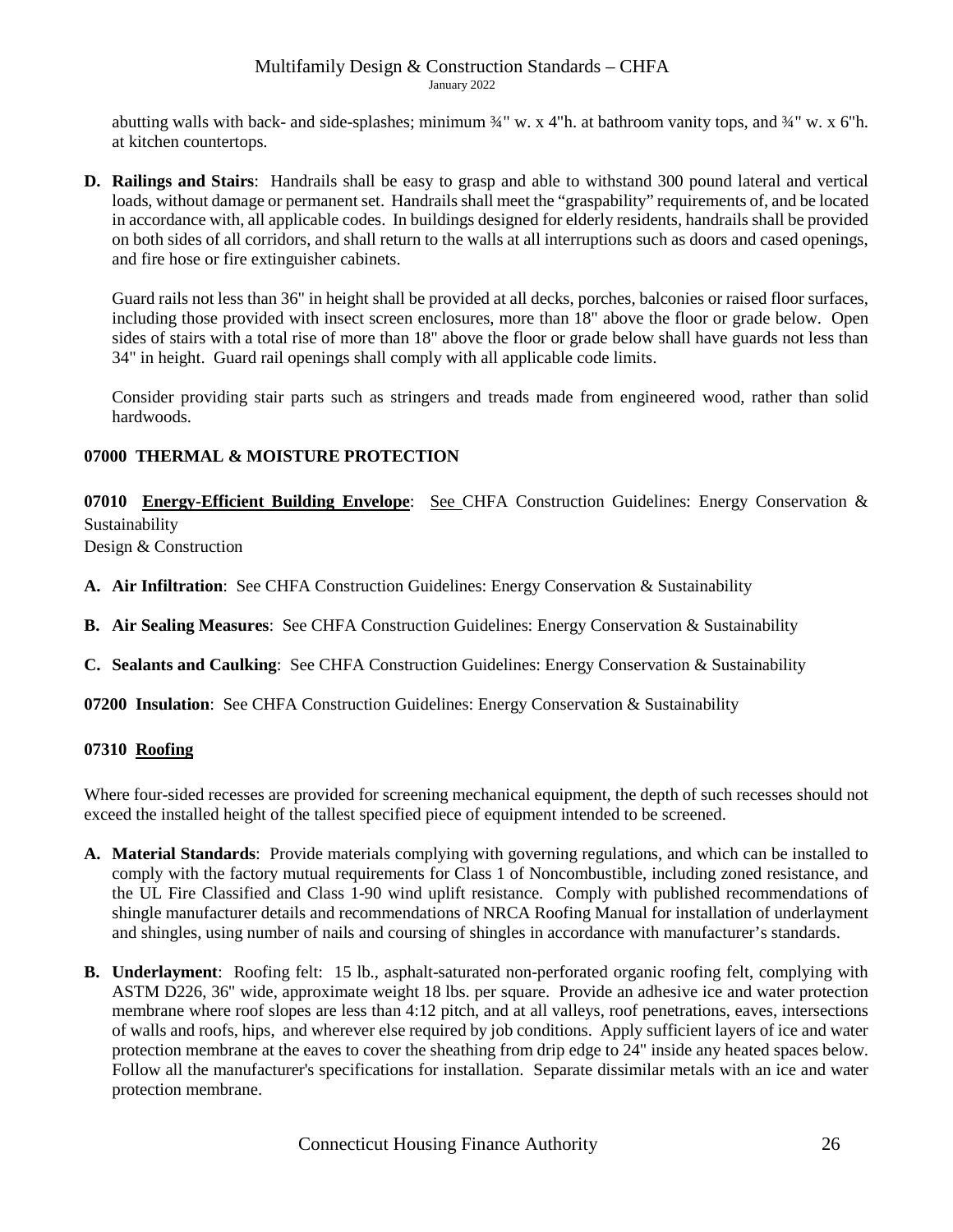- **C. Flashing**: Provide copper or pre-finished aluminum drip edge flashing at roof eaves and rakes, roof to chimney/wall/skylight connections, other horizontal roof material transitions, fastened with compatible metal fasteners.
- **D. Asphalt Cement**: Provid fibrated asphalt cement complying with ASTM D1822, designed for trowel application where required.
- **E. Shingles**: Provide asphalt fiberglass shingles on sloped roofs. Install mineral surfaced, self-sealing, fiberglass asphalt shingles with a 30-year warranty. Provide manufacturer's standard factory-precut ridge shingles units to match shingles or job-fabricated units cut from actual shingles used. Asphalt shingles shall meet ASTM D3462 standard verified by UL, and have a minimum warranty-period of 30 years. The minimum warrantyperiod for labor shall be 10 years, No-Dollar-Limit (NDL).
- **F. Shingle Fasteners**: Provide aluminum or hot-dip galvanized 11 or 12 gauge sharp pointed conventional roofing nails with barbed shanks, minimum 3/8" diameter head, and of sufficient length to penetrate minimum 3/4" into solid decking or to penetrate through plywood sheathing. Provide minimum 6 nails per shingle.
- **G. "Cool" Roofing**: See CHFA Construction Guidelines: Energy Conservation & Sustainability
- **H. Membrane Roofing**:Single-ply membrane roof covering shall have a minimum warranty period of 20 years, covering both labor and materials, with NDL. Minimum slope to drains shall be  $\frac{1}{4}$ " to 1'-0".
- **I. Gutters and Downspouts**:Where on-site rainwater collection/retention is not provided, rain from the roof shall be collected in a roof gutter system and directed via downspouts such that water is discharged at least 5' away from the foundation.The minimum thickness for aluminum gutters shall be 0.032", and 0.027" for aluminum flashing material.
	- 1. Where gutters are not desirable, roof overhangs shall be no less than 24", and a ground gutter system, not less than 12" wider than the overhang shall be provided. Ground gutters shall have 4" to 6" (minimum) of decorative stones over 16" (minimum) of processed stone, with (2) filter fabric-protected 4" perforated PVC pipes draining to rainwater collection/retention cisterns, drywells or approved outfalls.

# **07460 Siding**

Low-maintenance siding materials, such as vinyl, recycled-content hardboard, and pre-finished fiber-cement boards and panels are preferred. Solid-stained wood, applied over rainscreen panels or other pressure-equalizing, venting materials/assemblies may be used; pre-primed pine or cedar boards/battens, or cedar shakes/shingles shall be free from knots, defects and warpage. Where wood siding is provided, prime all cut ends, and back-prime before installation, to protect against dampness.

**A. Vinyl Siding**: When provided, vinyl siding shall be solid color virgin vinyl, with all required accessories and trim pieces, and may include decorative siding products. Standing and running trim may be solid PVC trim boards or siding manufacturer-provided vinyl components. Where horizontal vinyl siding is continuous across two or more stories of wood construction, an expansion joint shall be provided at the floor line to absorb the vertical shrinkage of the wood framing. Vinyl siding shall be at least 0.044" thick; horizontal siding shall have no vertical splice joints unless the width of the wall exceeds the standard 12' length. All splice joints in horizontal siding shall be offset a minimum of 2' from siding joints directly below. Warranty period shall be 20 years, NDL.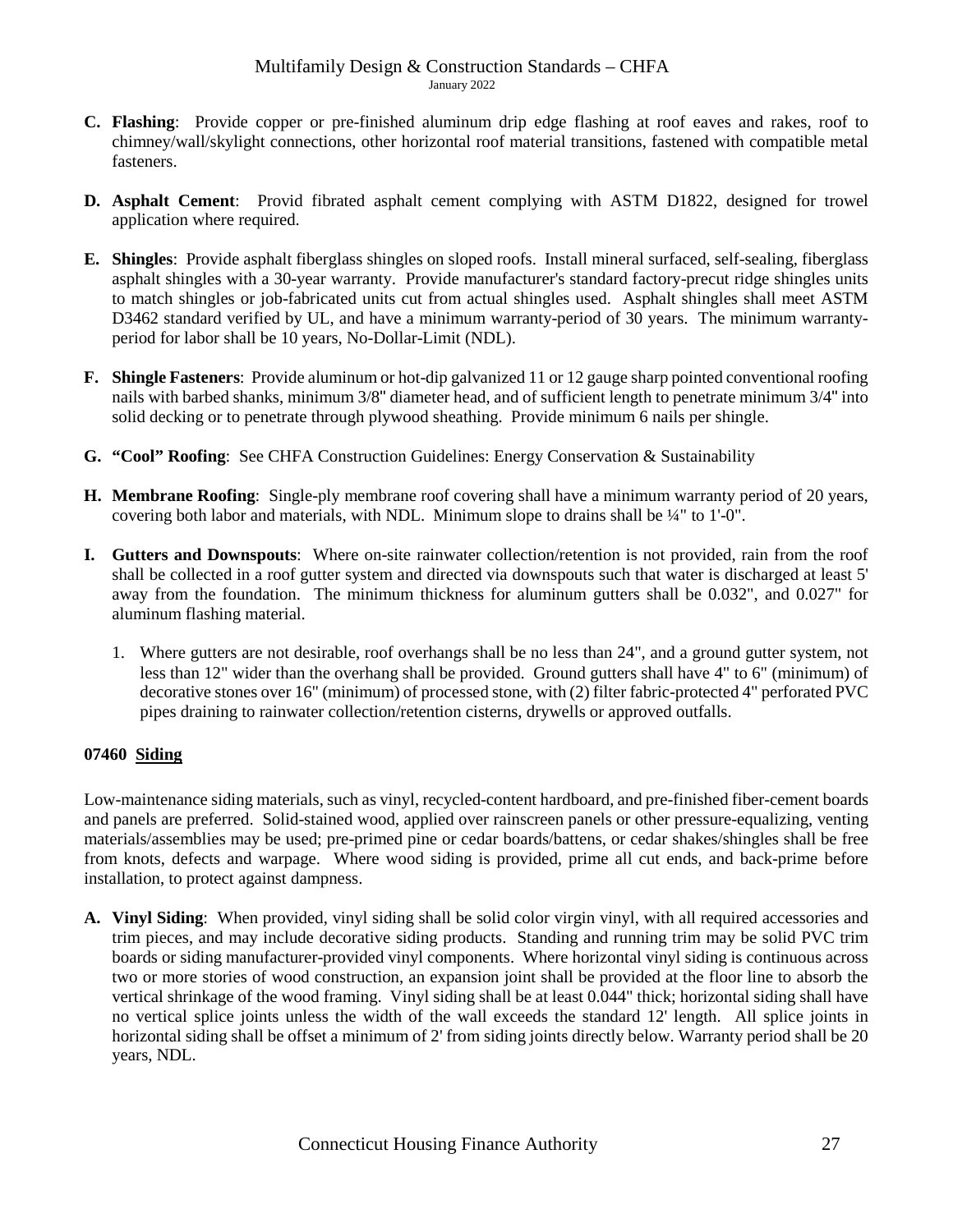- **B. Exterior Insulation & Finish System (EIFS)**: When provided, EIFS shall not be permitted unless rain-screen panels or other pressure-equalizing, vented back-draining system is specified. EIFS shall not be permitted on any walls at ground-floor level. Where walls are easily reachable by residents from private exterior stairs, balconies, decks, etc., provide heavy-duty reinforcement mesh. EIFS warranty period shall be 10 years, NDL.
- **C. Texture 1-11**:Texture 1-11 is not acceptable as the siding/sheathing material for any new construction or gut rehabilitation projects.
- **D. Fasteners and Anchorage**: Provide nails, screws, and other anchoring devices of type, size, material, and finish suitable for intended use and as required to provide secure attachment. Conceal fasteners where possible. Hot dip galvanized fasteners for work exposed to exterior and high humidity's to comply with ASTM A153. Staples shall not be used.
- **E. Recycled-content Siding**: See CHFA Construction Guidelines: Energy Conservation & Sustainability
- **F. Fiber-cement Siding**: Fiber-cement siding and panels, composed of cement, sand, and cellulose fibers, may be used wherever wood siding or a stucco finish would be desirable. Fiber-cement siding material warranty shall be 50 years, with a factory finish warranty of 15 years.
- **G. Flashing**: Provide 20 oz. copper or 0.027" th. pre-finished aluminum drip edge flashing at window and door head casings and other horizontal siding transitions, column/trim/ledge caps, and at all exposed locations where required, fastened with compatible metal fasteners nails. Aluminum flashing shall not be permitted where flashing is in direct contact with masonry or concrete materials. Provide moldable flashing tape over 20 oz. copper or 0.027" thick pre-finished aluminum head flashing/drip edges/nailing flanges at all windows and doors. Provide soldered copper sill pan flashing, a pre-fabricated recycled polypropylene pan system, or moldable flashing tape at all sills. Provide moldable flashing tape at all jambs.

# <span id="page-27-0"></span>**08000 WINDOWS, SKYLIGHTS & DOORS**

## **08001 Windows and Skylights**

Double-hung and single-hung windows are preferred. Awning and casement windows are acceptable, but their use should be limited due to hardware functioning concerns related to heavy and/or long-term use. Where maximum energy performance and resistance to air leakage is desirable, consider tilt/turn windows, with multiplepoint locking hardware. The use of awning and casement windows in elderly developments is discouraged; however, where such windows are determined to be the best option available, provide accessible hardware, installed in accordance with current ICC/ANSI A117.1 requirements. Sliding windows are not acceptable. Basement windows shall be operable awning units with insulating glass and vinyl insect screens. Size all window units as required to meet code requirements for natural light, ventilation and egress.

**A. Window Materials**: Vinyl and aluminum-clad wood, vinyl and fiberglass sash materials are preferable, but extruded aluminum frames may also be acceptable. Where aluminum is provided, hollow sections of frames and sash shall be thermally-broken and insulated. Provide argon gas-filled, low-E-coated, insulating glass. Latching devices and fiberglass screens in aluminum frames shall be provided for all operable windows. Screen frame corners shall be mitered and reinforced with concealed aluminum "L" reinforcing; vinyl corner splines are not acceptable. Where full screens are specified, provide intermediate screen mullions. Where half screens are specified, and where window air conditioners are to be utilized, provide sliding, locking screens. Manufacturer's warranty for window assemblies shall be 10 years (min.). All windows shall conform to all code requirements, including those for safety glazing and emergency egress. Provide emergency exit and rescue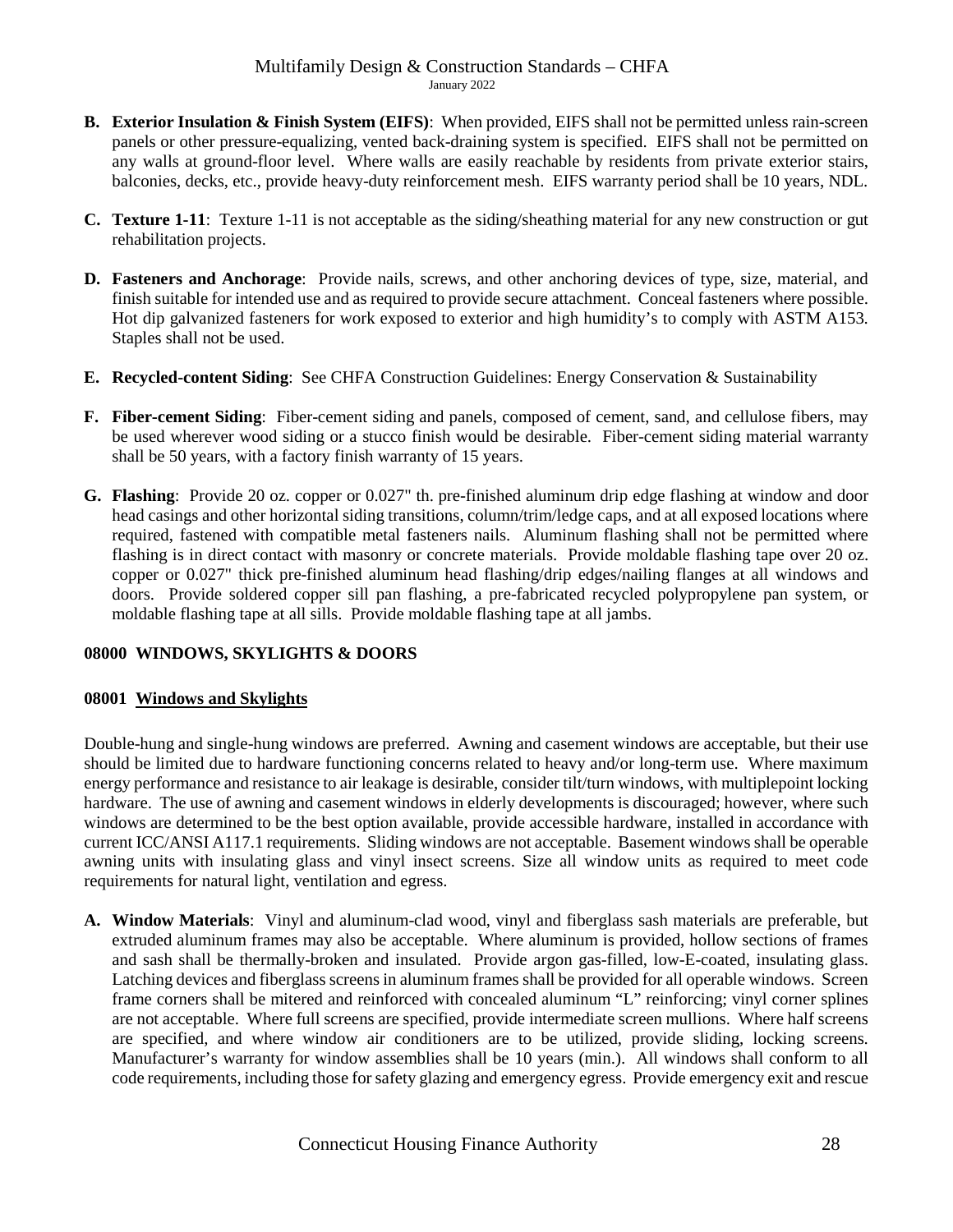openings as defined by IBC Section 1030 for all sleeping areas where there is only one exit from a story. This includes townhouse units and multistory units over flats following the IBC.

- **B. Energy and Performance Requirements**: See CHFA Construction Guidelines: Energy Conservation & Sustainability
- **C. Design Pressure Rating (DPR)**: All windows shall comply with Design Pressure Ratings (DPR) as required by code. Analyze the building site for exposure category, based on the quantity and spacing of wind obstructions. Determine the required DPRs based on the basic wind speed for the local municipality/code, the height and width of the building, the sizes and locations of windows on the building and the height and exposure adjustment coefficient. Provide manufacturer's standard, or manufacturer-modified, structurally upgraded window sash, frames, mullions and fasteners to meet the required DPR(s).
- **D. Security and Operation**: Windows within eight feet of grade, or otherwise accessible without the use of a ladder, shall be forced entry resistant meeting AAMA/WDMA/CSA 101/I.S.2/A440-08 standards.
- **E. Materials/Finishes**: All wood windows shall be clad with solid-color vinyl, or factory-finished aluminum with a high performance baked enamel paint finish, except as may be required in historic preservation projects. Allfiberglass and/or fiberglass and wood windows shall be factory-finished with high performance paint finishes. Aluminum windows shall have a high performance baked enamel paint factory finish; anodized aluminum finishes are not acceptable.
- **F. Vinyl (PVC) Windows**: When selected, vinyl (PVC) windows shall be manufactured by a single manufacturer having a minimum of ten (10) years of experience producing PVC windows. Window units shall have a minimum frame material thickness of 0.070", a minimum sash thickness of 0.065", factory-balanced block and tackle sash balances in compliance with AAMA-902 and cam-type sash locks.
- **G. Fiberglass Windows**: Consider fiberglass windows for dimensional stability and thermal performance which may outperform wood and vinyl. When selected, fiberglass windows shall be provided by a single manufacturer having a minimum of ten (10) years of experience producing fiberglass windows.
- **H. Extra-high-performance Glazing**: See CHFA Construction Guidelines: Energy Conservation & Sustainability
- **I. Acoustical Windows**: Where development properties are located near train lines, highways and/or airports, windows with a minimum Sound Transmission Rating of STC 34 shall be provided.
- **J. Installation**: Comply with manufacturer's instructions and recommendations for installation of door, window, and skylight units, hardware, accessories, and other components of work. Set units plumb, level, and true to line without warp or rack of frames or sash. Provide proper support and anchor securely in place. Provide joint fillers and sealants as required. Check for proper operation, adjust for proper closure and lubricate hardware.

# **08100 Doors**

All unit entrance doors, and all interior passage doors in elderly housing, shall be 36" wide. All interior passage doors in family developments shall be 32" wide (min.), or as otherwise required for accessibility.

**A. Insulated Steel, Fiberglass and Composite Doors**: Provide foam core insulated steel, fiberglass, or wood veneered steel composite exterior unit entry doors, with thermally-broken, adjustable, barrier-free thresholds. Sides and tops of doors shall be provided with foam-filled, compression-type weather-stripping, and bottoms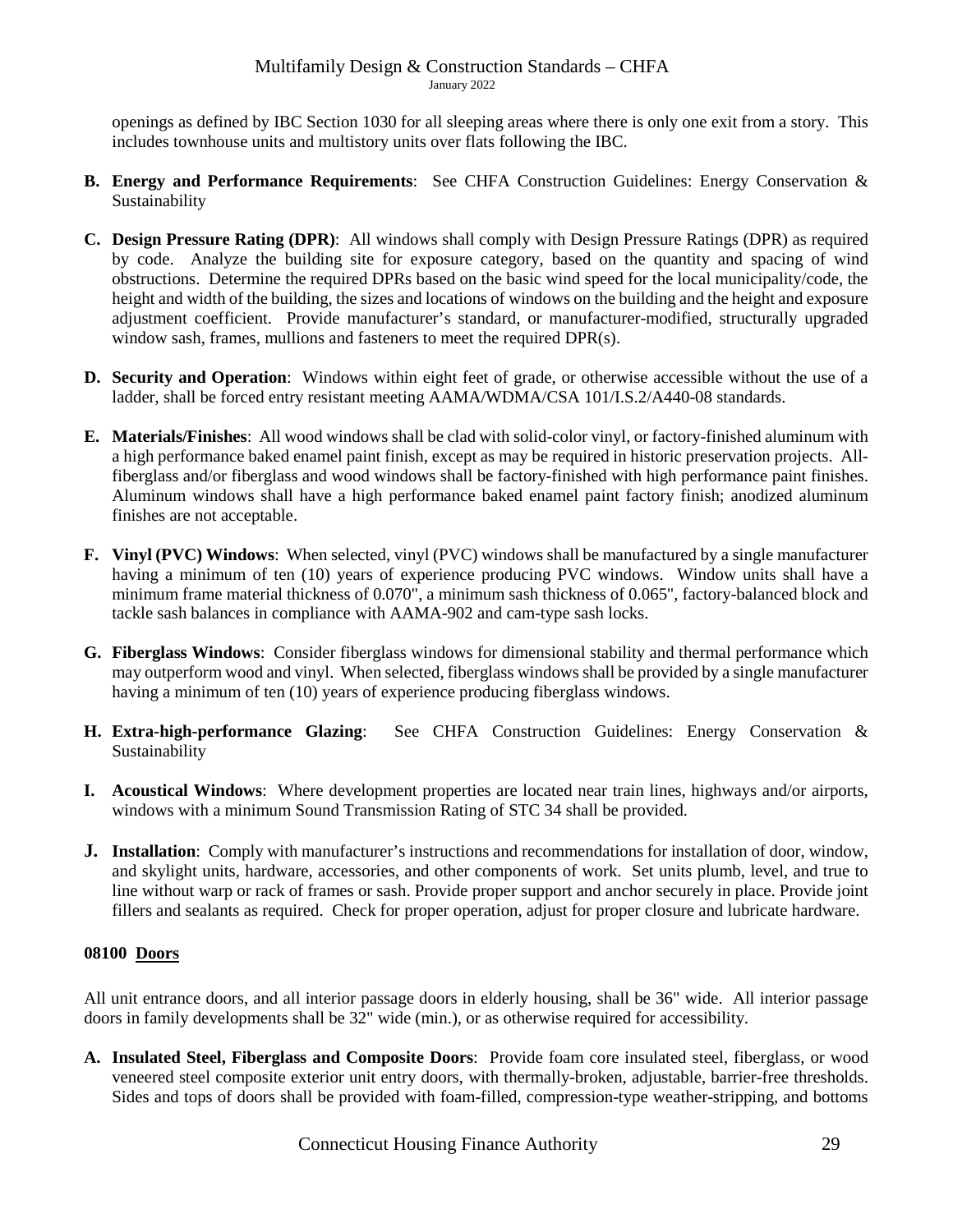of doors shall be provided with triple-contact (min.), extruded vinyl compression tube and blade sweeps. When selected, provide metal exterior unit entry doors with 25 gauge (min.) galvanized steel facings and thermallybroken, interlocking steel edges. Hinge stiles, lock stiles and top rails shall be solid, finger-jointed or laminated wood. Bottom rail reinforcement shall be rot-resistant, wood/fiberglass composite. Door jambs shall be reinforced with 2 x 4 horizontal bracing at strike and latch heights. Wood jambs at exterior and unit entry doors shall be rabbeted and finger-jointed. Detailed thermal performance requirements are outlined in the CHFA Construction Guidelines: Energy Conservation & Sustainability.

- **B. Wood and Molded Wood Fiber Doors**: All interior passage doors shall be solid-core flush wood or molded wood fiber. Provide doors with wood stiles, MDF top and bottom rails, and low-VOC particleboard cores. Sliding doors and pocket doors are not acceptable. Bi-fold doors are not acceptable, unless they meet the 1994 HUD guideline (or most current) spec for custom, fully-adjustable "heavy-duty bi-folding closet doors".
- **C. Aluminum and Glass Entrances, Curtain Walls and Storefronts**:For projects requiring aluminum and glass entrance doors and storefront windows, provide single acting, offset pivot or butt hung aluminum and glass doors in thermally-broken framing with low-emissivity, double- or triple-pane insulated glazing. Baked enamel paint finishes for aluminum and glass doors are preferred to anodized finishes, and sliding doors are discouraged due long-term operation and maintenance issues. Aluminum and glass doors shall be tested for air infiltration in accordance with ASTM E283, and for thermal performance in accordance with ASTM C236 and AAMA 1503, and forced entry resistant in accordance with AAMA/NWWDA/CSA 101/I.S.2-/A440-08 requirements.
- **D. Patio Doors**: In-swing French doors are preferred. In areas where the crime of breaking and entering is prevalent, swing doors in lieu of sliding doors shall be used as access to ground level patios. Sliding glass doors with panels more than 3'-0" wide (nominal) shall not be used. Where sliding doors are desirable, provide minimum factory-finished AAMA Performance Grade CW-40 aluminum sliding doors. Detailed sliding patio door thermal performance requirements are outlined in the CHFA Construction Guidelines: Energy Conservation & Sustainability. In housing for elderly residents, provide swinging French doors to patios in lieu of sliding glass doors. Where vinyl French doors are desirable, provide minimum DP-35 rated single and double swing doors with continuous metal core construction (reinforcement in stiles, rails and corners), stainless steel multi-point locksets and adjustable hinges tested ANSI Grade 3 requirements (220 lbs.). Particular attention during should be made toward addressing accessibility requirements for thresholds and 32" (min.) clear opening widths for egress.
- **E. Screen and Storm Doors**: When selected, provide pre-hung, heavy-duty, pre-finished aluminum screen and storm doors with foam-insulated frames, heavy-duty extruded aluminum corner gussets, hinges and closers, tempered glass and weather-stripping. Sliding screen doors with roll-formed frames are not acceptable.

# **08710 Hardware**

Provide all required finish hardware, including, but not be limited to all butts, hinges, locksets, mortise locks, passage sets, privacy sets, push-pulls, door stops, catches, coordinators, flush-bolts, shutter hardware, hooks, house numbers and peep-hole viewers.All hardware shall be Grade 2 (minimum) per ANSI/BHMA Standards, which should be reflected in each individual BHMA product number. All door hardware, inlcuding sliding glass door roller assemblies, door hinges, handle sets, door locks/multipoint locking hardware, etc. shall meet current AAMA Performance Requirement standards. All hardware shall be installed with the screws, bolts, and fasteners provided by the manufacturer and packaged with the hardware.

**A. Entrance Doors**: All entrance doors shall have Mortise-type locks. A hotel-type electronic card-key security system is preferred for apartment buildings. Peepholes with fish-eye viewers are required for front doors of apartment units and townhouses if the doors have no sidelights. Barrier-free units shall have a second peephole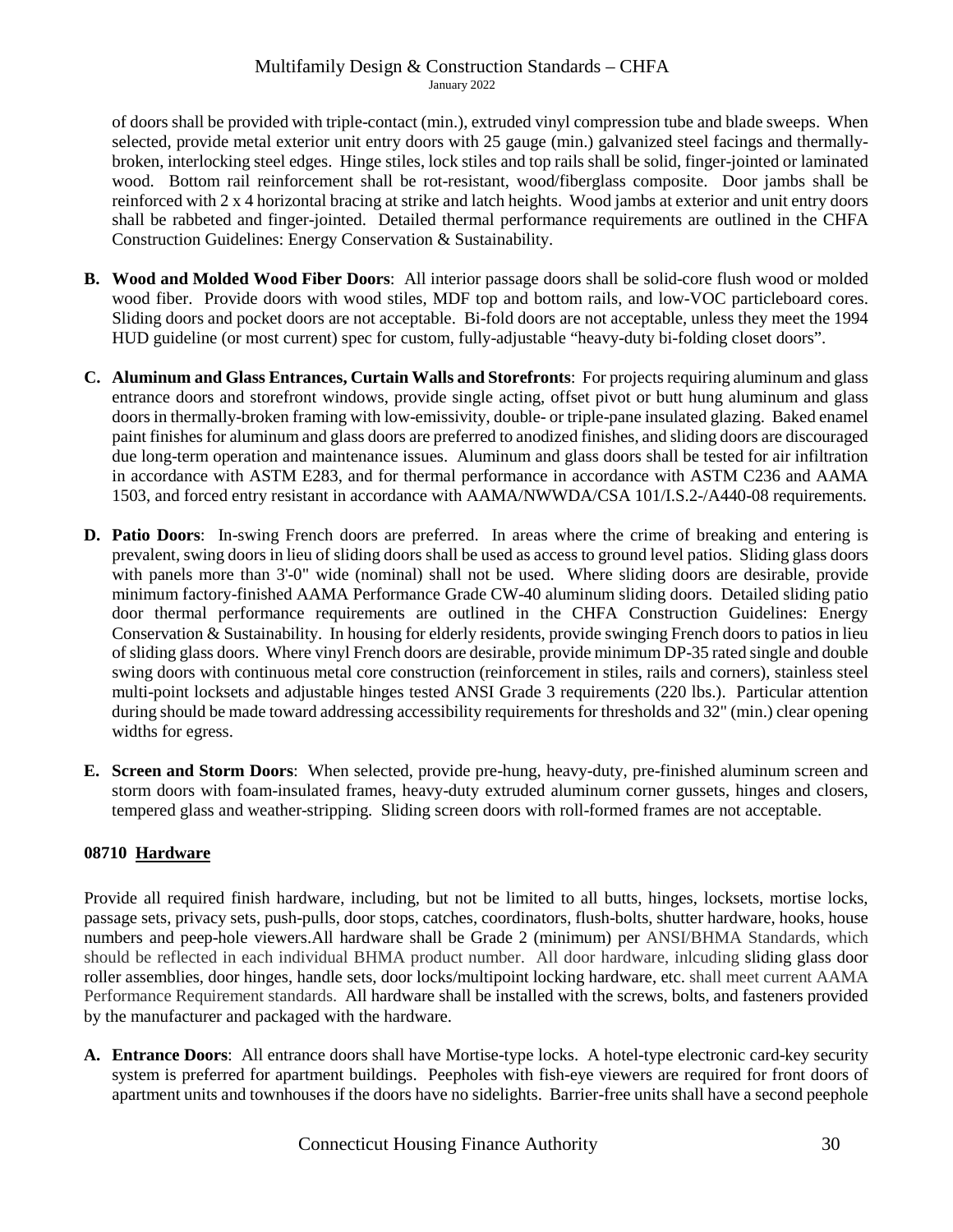at 42" above the finish floor. Doorbells or door-knockers shall be provided at the main entrance door to all dwelling units.

- **B. Locksets**:All unit entries shall have door locks with simultaneous retraction of the dead bolt and dead latch from the inside and a single key operation from the exterior. The dead bolt shall have a 1" throw. The dead latch shall have a 1/2" throw. Unit entry hardware shall not have parts made of plastic.
	- 1. Bathrooms and master bedrooms shall have door locks that are non-locking against egress, with panic release operation;
	- 2. Stair tower doors, first through sixth floors, to the corridor shall have self-locking dead latches and trigger bolt protection prohibiting entry from the stair tower to the corridor. In buildings over three stories, these doors shall also have electric strike releases that will unlock upon signal from the fire alarm; and,
	- 3. Rated exterior doors from common spaces, stairs, maintenance areas etc. shall have adjustable self-closing devices, self-locking dead latches and trigger bolt protection.
- **C. Door Hardware:** Handles, pulls, latches locks and other operable parts on Accessible doors shall have a shape that is easy to grasp with one hand and does not require tight grasping, pinching or twisting of the wrist to operate. Lever handles shall be provided at all doors in buildings designed for elderly residents, and in all barrier-free units.
- **D. Hinge Pins**: Out-swinging exterior doors shall have non-removable hinge pins or shall have security type hinges that prevent unauthorized door removal.
- **E. Electric Locksets**: Exterior doors intended for common entry, in buildings designed for multiple dwelling units for elderly residents, high-rise developments in large metropolitan areas, and all buildings designed for multiple dwelling units in areas where security from trespass is anticipated as a substantial problem, shall have code-compliant electric security with multi-point entry door locks, multi-point exit door locks and exit devices. Such doors shall be electronically-controlled by telephone-based intercom/remote entry and key fobs, key cards, etc.
- **F. Alarms**:Exterior doors intended only for emergency exit from buildings designed for multiple dwelling units for elderly residents, high-rise developments in large metropolitan areas, and all buildings designed for multiple dwelling units in areas where security from trespass is anticipated as a substantial problem, shall have door-ajar alarms wired to a central control panel. Such doors shall be provided with panic hardware and signage which clearly indicates "Emergency Exit Only – Door Alarm Will Sound". Door-ajar signals shall require manual resetting.

# <span id="page-30-0"></span>**09000 FINISHES**

# **09250 Gypsum Board and Acoustic Ceiling Panels**

- **A. Gypsum Board**: Manufacturer's recommendations shall be followed in specifying ceiling drywall adequate for supporting the weight of specified attic insulation. Only gypsum board panels manufactured in the United States, and labeled "made in the U.S.A." with the manufacturers name and manufacturing site location, shall be provided.
	- 1. Provide the following materials as required by code, the Standards, project design and job conditions:
		- a. Gypsum Wall Board: ½" (min.) gypsum-core wall panels surfaced with paper on front, back, and long edges in compliance with ASTM C 36 and C 1396;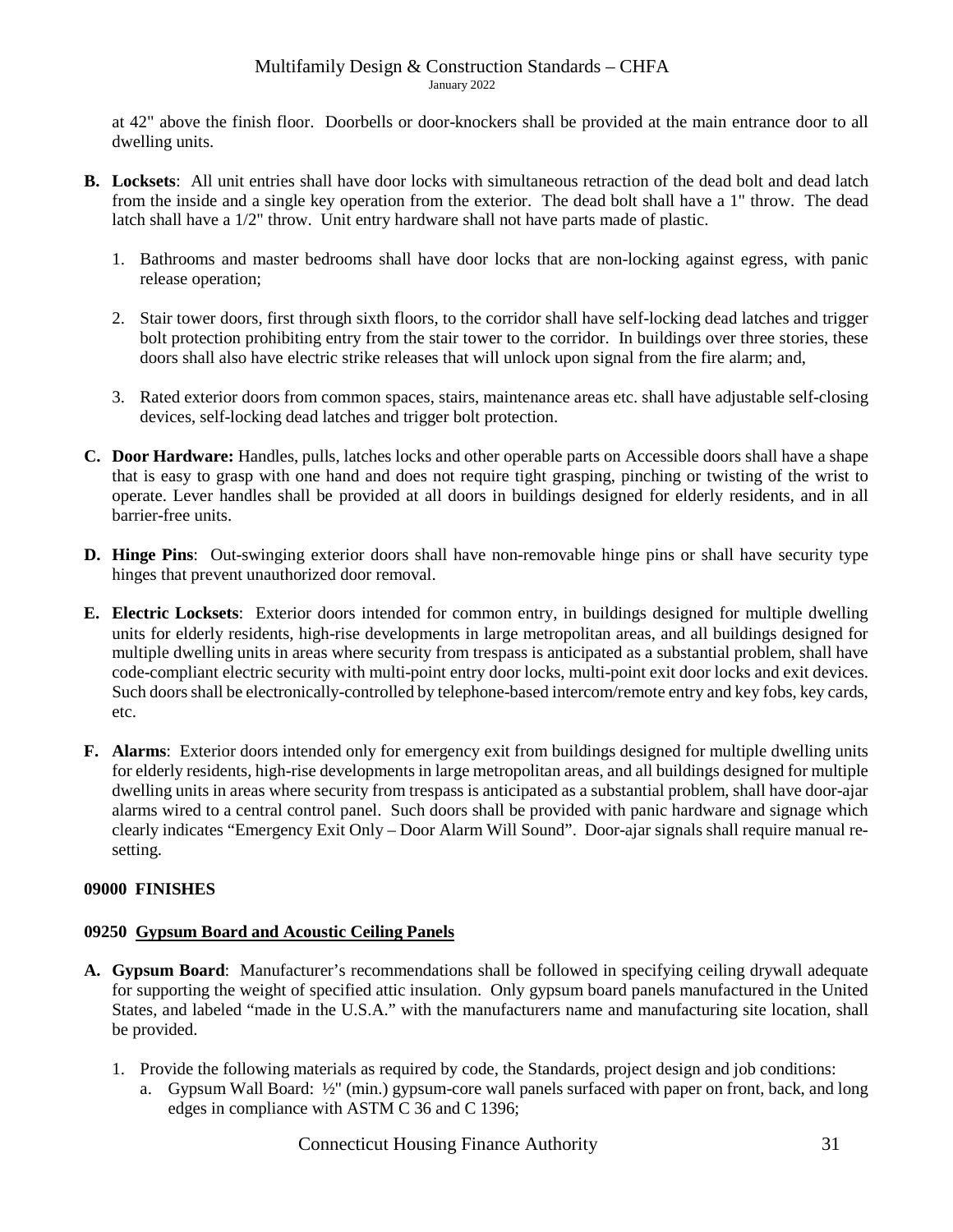- b. Gypsum Ceiling Board:  $\frac{1}{2}$ " (min.) gypsum-core ceiling panels with additives to enhance the sagresistance of the core; surfaced with paper on front, back, and long edges; in compliance with ASTM C 1395 and C 1396;
- c. Fire-rated Gypsum Board: ⅝" (min.) gypsum core wall panels with additives to enhance fire resistance of the core and surfaced with paper on front, back, and long edges; in compliance with ASTM C 36 and C 1396, Type "X";
- d. Mold-resistant Gypsum Board [bathroom walls and ceilings, kitchen walls and wherever wall tile is indicated (except within tub and shower enclosures)]:  $\frac{1}{2}$  (min.) gypsum core wall panels with additives to enhance water resistance of core; surfaced with moisture/mold/mildew-resistant paper on front, back, and long edges; in compliance with ASTM C 630 and ASTM C 1396, and having a mold and mildew resistance ASTM 3273 panel test score of 10;
- e. Fire-rated Mold-resistant Gypsum Board: ⅝" (min.) gypsum core wall panel with additives to enhance fire resistance of the core; surfaced with moisture/ mold/mildew resistant paper on front, back, and long edges; and complying with ASTM C 630 and ASTM C 1396, Type "X", , and having a mold and mildew resistance ASTM 3273 panel test score of 10;
- f. Cement Backer Board [tub and shower wall enclosures]: ½" (min.) cementitious, water durable panels, surfaced with fiberglass reinforcing mesh on front and back, with long edges wrapped; and complying with ANSI A118.9 and ASTM C 1325; and,
- g. Gypsum Sheathing Board: ½" (min.) gypsum core wall panels with additives to enhance the waterresistance of the core; surfaced with water-repellant paper on front, back, and long edges; and complying with ASTM C 79 and C 1396.
- 2. Consider providing soundproof fire-rated and non-fire-rated ½" and ⅝" thick drywall panels, with STC ratings ranging from 49 to 74, in lieu of standard sound attenuation techniques such as resilient channels and clips.
- **B. Gypsum Board Accessories**: Provide gypsum board accessories in compliance with ASTM C 1047. Use corrosion-resistant steel furring channels to attach drywall to inside faces of concrete or C.M.U. walls, except in below grade spaces. Use corner beads at all outside corners and edges. Use J-trim as required by details/job conditions. Use drywall screws to fasten panels to studs as recommended by the drywall manufacturer. Use manufacturer's recommended reinforced tape and joint reinforcement at all seams, corners and screw heads. In order to eliminate or reduce shrinkage and expansion cracking, manufactured drywall expansion joints shall be placed in long corridor walls above each jamb of all door openings, and elsewhere as required by details/job conditions.
- **C. Acoustic Ceiling Panels**: See CHFA Construction Guidelines: Energy Conservation & Sustainability

# **09650 Floor Finishes**

Floor finishes must be provided over all substrates of plywood, "gypcrete" or lightweight concrete. Where gypcrete is provided, follow the manufacturer's recommendations for compressive strength(s) based on the substrate(s) provided.

- A. Resilient Flooring: <sup>1</sup>/<sub>8</sub>" thick (min.) commercial grade sheet vinyl resilient flooring or  $\frac{3}{32}$ " thick (min.) vinyl composition tile (VCT) is acceptable for use in kitchens, bathrooms, laundry areas and storage rooms (except at slabs-on-grade with no vapor barrier).
	- 1. 8 mm thick (min.) commercial grade tongue and groove, high-pressure laminate vinyl plank flooring with melamine resin/water repellent-treated core material, a 20 mil wear layer and a minimum 15 year warranty is acceptable. Laminate floor products are rated using AC ratings after manufacture to determine the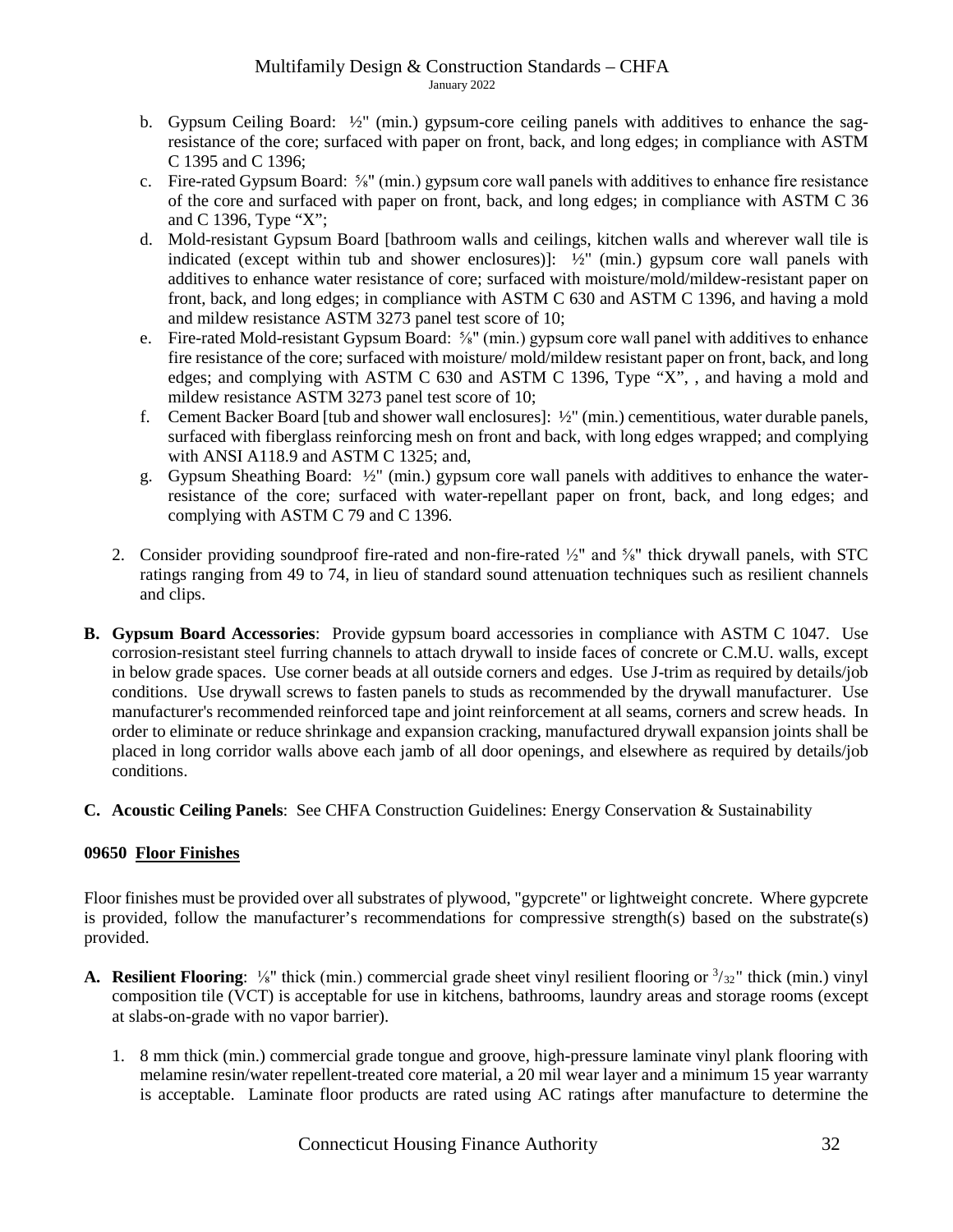products durability. Choose AC-rated laminate flooring products according to their intended installation location:

- a. Bedrooms and Closets:  $AC<sub>2</sub>$
- b. Unit Hallways and Living Areas:  $AC<sub>3</sub>$
- c. Community Spaces, Common Lobbies and Corridors: AC4
- d. Commercial Spaces:  $AC<sub>5</sub>$

## **B. Rapidly-Renewable Flooring Materials**: See CHFA Construction Guidelines: Energy Conservation & Sustainability

- **C. Ceramic Tile**: Ceramic tile is accepatble as a wall and floor finish in kitchens, bathrooms, laundry areas, storage rooms and mechanical rooms. Conform to standards and methods in Tile Council of America, Inc. (TCA) Handbook for Ceramic Tile Installation, current edition, and ANSI Standard Specifications for Installation and manufacturer's instructions and recommendations for installation. Use setting materials according to the recommendations of the tile manufacturer. Stone saddles at bathroom doors shall be beveled. Transitions between floor materials shall occur at centerline of doors. Provide sealant at joints where and as recommended by TCA and approved by architect. Tile in wet areas shall be laid on ½" waterproof cement backer board at walls, and over ¾" subfloor at floors. Consider using recycled content ceramic tile in lieu of standard tile.
- **D. Carpeting**: Carpeting in dwelling units is acceptable in living and dining areas, bedrooms and bedroom closets; however, hard-surface flooring with the option for area rugs is preferable to wall-to-wall carpeting. Do not install carpets in basements, entryways, laundry rooms, bathrooms or kitchens. Floor areas designated for carpeting shall be covered with material having a minimum 10 year performance warranty including, but not limited to, abrasive wear static protection, tuft bind and delamination.
	- 1. For all carpeting in moderate traffic areas (inside units) and heavy traffic areas (common corridors, community rooms and public spaces) consider:
		- a. Construction: Tufted level & textured level loop
		- b. Fiber: 100% Nylon
		- c. Dye Method: 70% or greater solution dyed
		- d. Face Weight: 24 oz. or greater
		- e. Standards: HUD UM44d and Green Label Plus Certification Program
		- f. Carpet Emission Limits:
			- i. VOC: 0.50 mg/m² hr
			- ii. 4-Phenycyclohexane: 0.05 mg/m² hr
			- iii. Formaldehyde: 0.05 mg/m² hr
			- iv. Styrene: 0.40 mg/m² hr
			- v. Standard: Green Label Plus Certification Program
		- g. For all cushioning, consider:
			- i. Material: synthetic fiber
			- ii. Standard: Green Label Plus Certification Program
			- iii. Emission Limits:
				- o TVOC's:  $1.00 \text{ mg/m}^2 \cdot \text{hr}$
				- o BHT: 0.30 mg/m² hr
				- o Formaldehyde: 0.05 mg/m² hr
				- o 4-PCH: 0.05 mg/m² hr
				- o Standard: Green Label Plus Certification Program
	- 2. Moderate Traffic Areas; Consider:
		- a. Secondary backing: Action backing or unitary backing with 20 lb. tuft or equal;

Connecticut Housing Finance Authority 33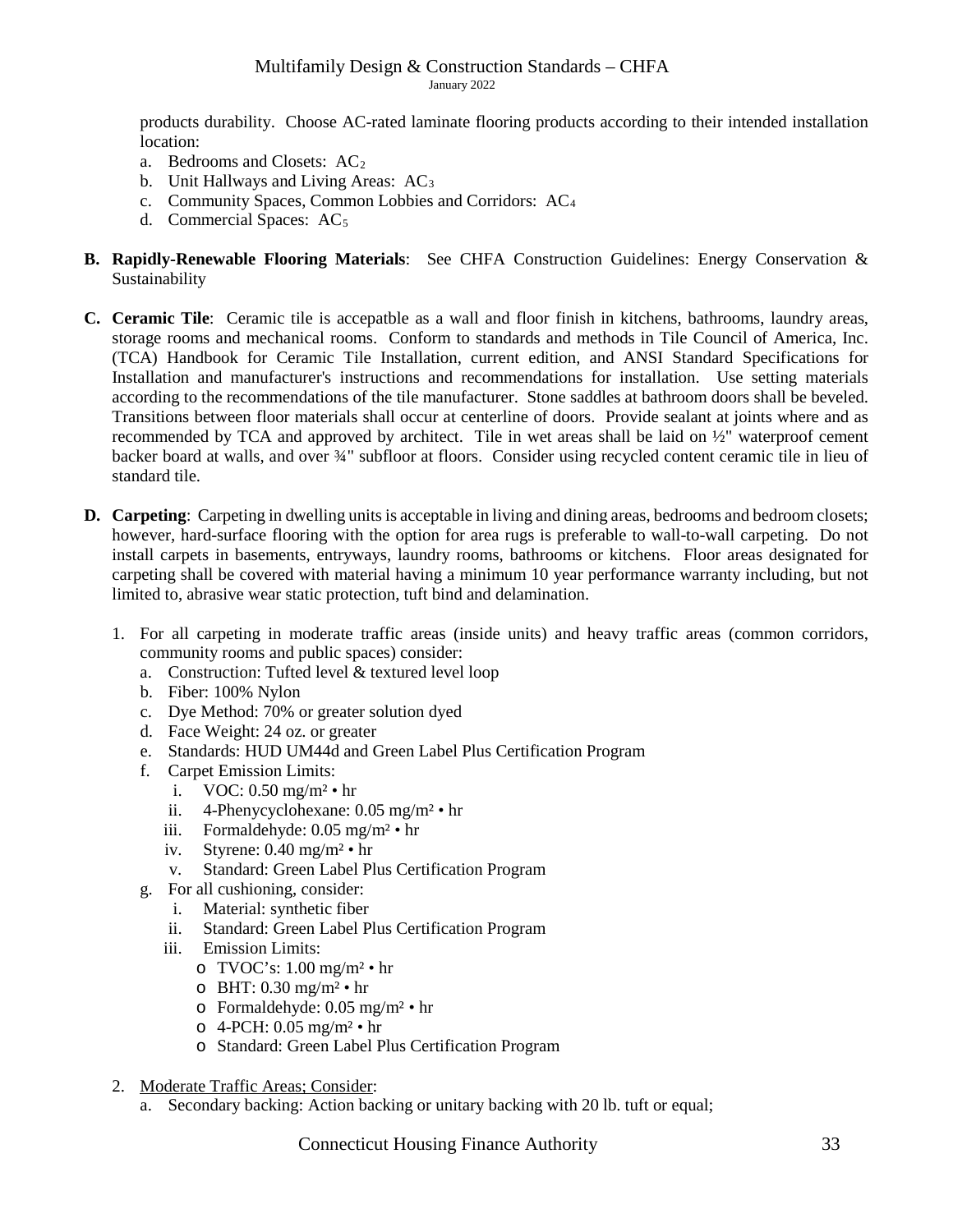- b. Gauge: 1/8 (min.); and,
- c. Cushion (recommended, but not required) Thickness/Weight: .25" th./6-8 lbs.
- 3. Heavy Traffic Areas; Consider:
	- a. Secondary backing: unitary backing with 20 lb. tuft or equal;
	- b. Gauge: 1/10 (min.);
	- c. Cushion (recommended, but not required) Thickness/Weight: .33" th./ 6-8 lbs. ;
	- d. Recycled-content carpet, padding, and underlayment made from recycled plastic bottles, wool or cotton; and,
	- e. Floor coverings with PVC-free backing systems, which may be retrieved by their manufacturers at the end of their life cycles free of charge, and nylon fibers in the carpeting may be recycled into new carpet fiber.

## **09900 Paints and Coatings**

- **A. Non-toxic Paint Strippers**:See CHFA Construction Guidelines: Energy Conservation & Sustainability
- **B. Low-VOC and Formaldehyde-free Paint and Water-based Wood Finishes**:See CHFA Construction Guidelines: Energy Conservation & Sustainability
- **C. Low-VOC Paint and Architectural Coating Standards**: See CHFA Construction Guidelines: Energy Conservation & Sustainability
- **D. Natural Paints and Finishes**: See CHFA Construction Guidelines: Energy Conservation & Sustainability
- **E. Paint**: Paint shall be the highest quality grade, and shall be delivered to the site in original containers labeled by the manufacturer, with seals unbroken.
	- 1. Painting Schedule:
		- a. Exterior Siding: 2 coats solid-body stain over pre-primed siding;
		- b. Exterior Trim: 1 coat primer, 2 coats semi-gloss paint;
		- c. Interior Partitions & Walls: 1 coat primer, 2 coats satin or eggshell latex paint;
		- d. Interior Ceilings: 1 coat primer, 2 coats flat latex paint; and,
		- e. Interior Trim/painted woodwork: 1 coat primer, 2 coats semi-gloss latex paint.

# **F. Interior Painting Requirements**:

- 1. All paint over interior drywall shall meet or exceed the limit of 400 strokes on the scrub ability testing standards established in the most recent version of ASTM D-2486.
- 2. Kitchens and baths shall be painted with a washable semi-gloss paint. Satin sheen or egg shell finish paint may be used if a satin or egg shell finish is used throughout the residential unit. Using one paint type (satin or egg shell) throughout is preferable.
- 3. Dwelling units shall have painted drywall ceilings. Painted concrete ceilings are acceptable where the concrete is part of the structural system, but only where sprayed-on popcorn texturing has been applied.

# **G. Exterior Painting Requirements**: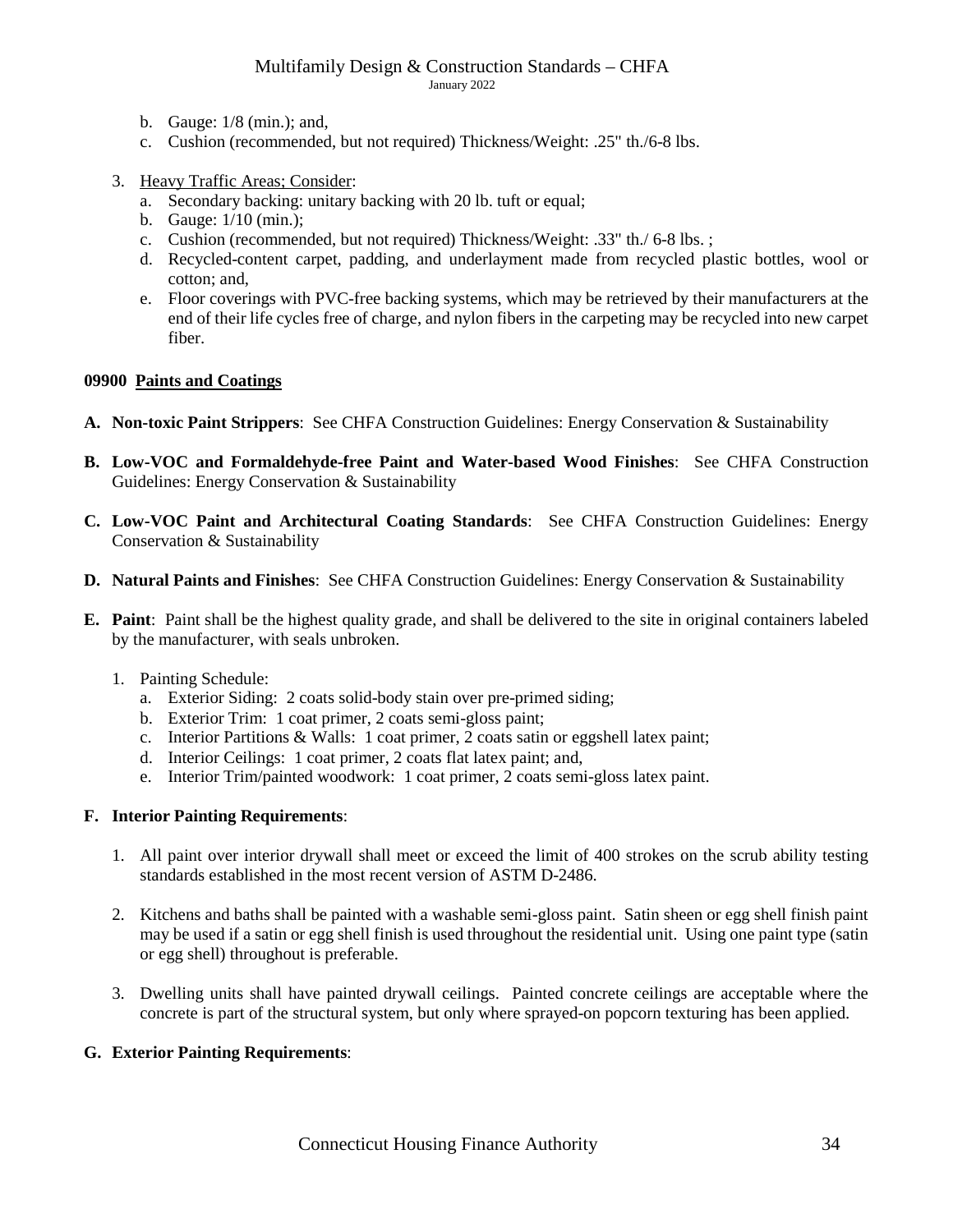- 1. If the exterior is stained wood, the finish shall be a solid-body stain, not the transparent or semitransparent type.
- 2. Vents penetrating roofs, with the exception of stainless steel vents, shall be painted with appropriate paint to match the roof shingles.
- **H. PVC-free Peel and Stick Wall Covering**: See CHFA Construction Guidelines: Energy Conservation & Sustainability

## <span id="page-34-0"></span>**10000 SPECIALTIES**

- **A. Interior Signs**: Provide interior signs consistent with current IBC and ICC/ANSI A117 requirements.
- **B. Mailboxes**:In buildings designed for elderly residents, mailboxes shall be mounted with the bottom of the lowest box no less than 28", and the top of the highest box no more than 58" above the floor, or to meet applicable ADA requirements. Boxes shall have keyed locks, and shall be numbered sequentially. If necessary, boxes for barrier-free units shall be located separately to maintain the sequential numbering. Boxes shall have labeling sized for easy reading.
- **C. Bath Accessories**: Provide and install all required bathroom accessories, including paper holders, towel bars, grab bars and robe hooks. Confirm and coordinate all blocking with accessory locations prior to installation of insulation and drywall. Install all accessories plumb, level, true to line and dimension, securely anchored and fastened to solid blocking.
	- 1. Provide grab bars in all "Type A" accessible dwelling units as required by code. Provide solid wood blocking for grab bars in all "Type B" adaptable dwelling units as required by code.
		- a. In buildings designed for elderly residents, grab bars shall be provided at all bathtubs. One 24" long, 1" minimum diameter grab bar shall be placed at 45º, centered on the side opposite the accessible side, and with the lowest point of the bar 12" above the tub rim. The highest end of the diagonal bar shall be at the control end of the bathtub. An alternative to this diagonal grab bar may be proposed. One 24" long, 1" minimum diameter grab bar shall be placed vertically at the control end of the bathtub at the outside edge, with the top of the bar 4'-6" above the floor.
		- b. In buildings designed for elderly residents, grab bars shall be provided at all showers. One 24" long, 1" minimum diameter grab bar shall be placed at 45º, centered on the side opposite the accessible side, and with the lowest point of the bar 29" above the shower floor. The highest end of the diagonal bar shall be at the control end of the shower. An identical bar shall be placed vertically at the control end of the shower at the outside edge, with the top of the bar 4'-6" above the floor.
		- c. Tub/shower enclosures with integral grab bars substantially complying with the aforementioned grab bar requirements may not be used without approval.
	- 2. Medicine cabinets with beveled-edge mirror doors shall be provided at all bathrooms.

<span id="page-34-1"></span>**11000 EQUIPMENT**: See CHFA Construction Guidelines: Energy Conservation & Sustainability

**A. Residential Appliances**: All dwelling unit kitchen appliances, including range/oven, refrigerator, and dishwasher, shall be by a single manufacturer. Clothes washers and dryers shall be by a single manufacturer. All appliances including range and ovens, refrigerators, water heaters, washers, dryers, dishwashers, ventilation fans, furnaces and air conditioners shall be listed by Underwriter's Laboratories. Refrigerators, water heaters, washers, dishwashers, ventilation fans, furnaces and air conditioners must be ENERGY STAR-qualified.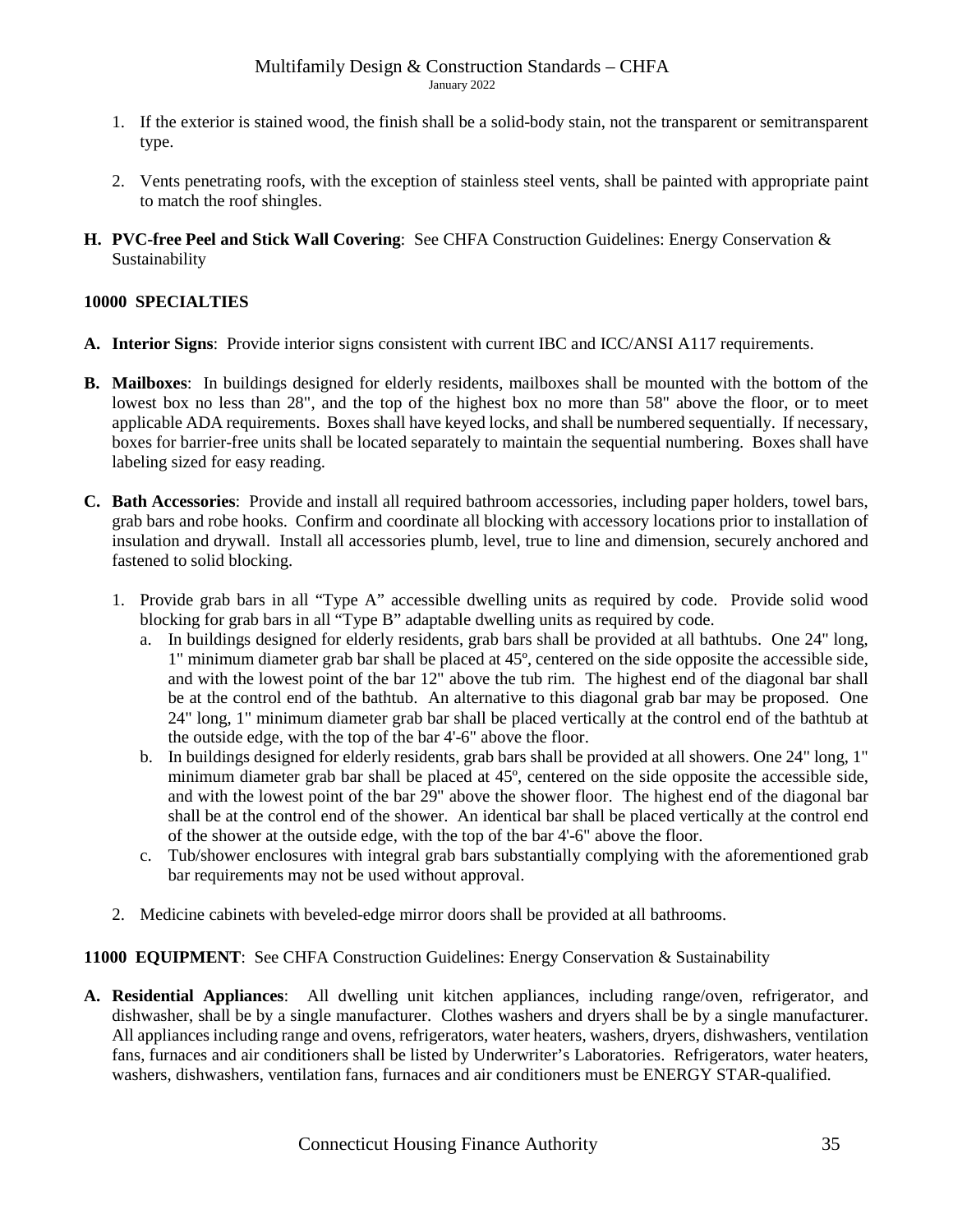- 1. Refrigerators: All refrigerators shall be frost-free refrigerator/freezers with separate compartment doors. Minimum acceptable sizes acceptable are 15 cubic feet for studio and one-bedroom units, 17 cubic feet for two-bedroom units, 19 cubic feet for three-bedroom units and 21 cubic-feet for four-bedroom units. Refrigerators shall be placed so that the door will be able to swing at least 135º to allow removal of all drawers. Where refrigerators other than side-by-side type are used, this requirement may be met by selecting a refrigerator with a door design which allows removal of all drawers with a 90º door swing.In elderly units, the refrigerator/freezers shall be side-by-side. In barrier-free units, the refrigerators shall have a two-door refrigerator compartment with a bottom freezer drawer compartment, unless otherwise specifically designed by the manufacturer for handicap-accessibility.
- 2. Range/Ovens: All ranges and ovens shall be four (4) burner electric appliances with a minimum width of 30 inches. Gas range/ovens may be used where they have automatic ignition and automatic pilot shutoff. Ranges in units designed as barrier-free or for elderly residents shall have front controls with indicator lights, and shall be self-cleaning, unless a roll-under access space is located adjacent to the appliance. Some jurisdictions may require separate cook-tops and wall oven; confirm all local requirements.
- 3. Microwave Ovens: Where microwave ovens are provided as an amenity, they shall provide a minimum cooking area of 1.0 ft<sup>3</sup>. An electrical outlet shall be provided directly behind the microwave location. In housing for elderly residents, an electrical outlet shall be conveniently placed for a counter top microwave oven.
- 4. Garbage Disposal Units: Garbage disposal units shall be provided at all unit kitchens and common area kitchen sinks.
- 5. Kitchen Ventilation: All kitchens shall be provided with a means of exhaust ventilation to the outside. Provide recessed ceiling fans for kitchen ventilation, or ceiling grills ducted to in-line or roof-top exhaust fans for kitchen ventilation. Range hoods with integral task lighting shall be provided to match the width of the range below. Kitchen exhaust fans shall be sized to provide a rate of  $>$  5 ACH continuous ventilation, or an intermittent rate of > 100 cfm. Sound ratings for kitchen ventilation fans shall be < 1 sone at minimum flow rate, and  $<$  3 sones at maximum flow rate.
- 6. Bath Ventilation: All full and half baths, and common area toilet rooms, shall be provided with a means of exhaust ventilation to the outside. Ceiling grills ducted to in-line, roof-top or side-wall exhaust fans for bathroom ventilation are preferred. Dwelling unit bathroom exhaust fans shall be sized to provide a rate of  $>$  20 cfm continuous ventilation, or an intermittent rate of  $>$  50 cfm. Sound ratings for bath ventilation fans shall be  $\lt 1$  sone at minimum flow rate, and  $\lt 3$  sones at maximum flow rate. Bath exhaust fans shall be switched separately from bathroom lighting, and shall be timer-controlled to run for a minimum of twenty minutes of use, or humidity sensor-controlled. Recessed bath fan/light/night light fixtures, with both humidity sensor and manual odor control modes of operation, may also be available.
- 7. Washers and Dryers: Recessed washer and dryer hook-up assemblies shall be provided in each dwelling unit of family housing. Convert washers to rinse with cold water only. If washers and dryers are provided within dwelling units, side-by-side, or full-size stacking washers and dryers shall be provided for units up to two bedrooms. For units with more than two bedrooms, extra-large capacity side-by-side units must be provided. Front-loading, side-by-side or under-cabinet combination units must be provided in barrier-free units. All washer hoses shall be braided stainless steel.
	- a. Where in-unit washers and dryers are not installed, common laundry facilities shall be provided in a minimum ratio of one washer for every 8 units, and one dryer for each 12 units, rounding up to the next whole number for any fractions. Common laundry facilities provided in the first phase of a development must be sized to accommodate the future installation of additional appliances during future phases. Provide a floor drain at all common laundry facilities.

Connecticut Housing Finance Authority 36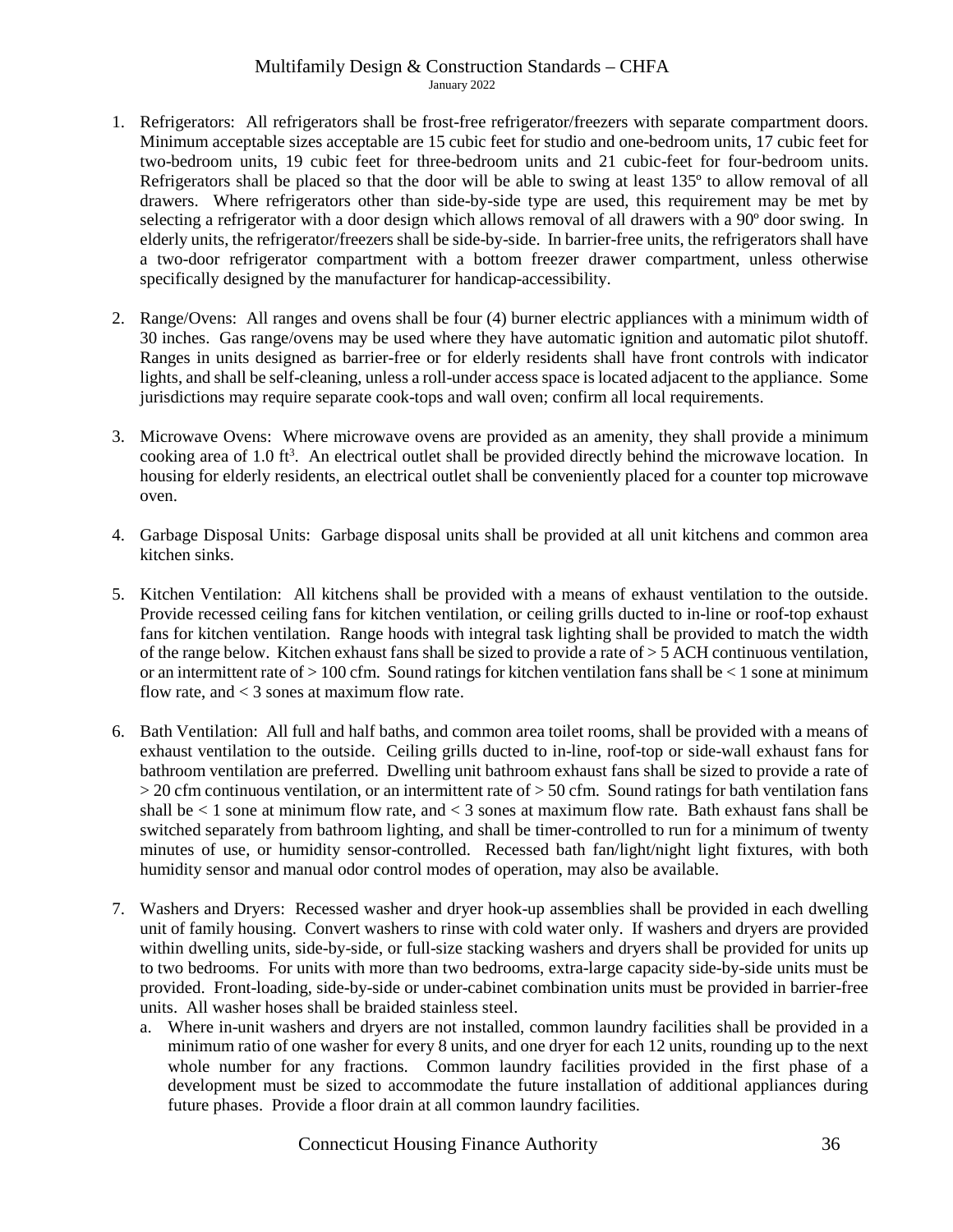- 8. Dryer Ventilation: All dryers shall vent to the outside. Where in-unit appliances are provided and dryers are not located on an exterior wall (or within the dryer manufacturer's recommended maximum distance to a screened, louvered vent), and in common laundries, provide in-line, roof-top or side-wall dryer booster fans with pressure-sensitive controls. In such cases, rigid metal ductwork shall be used for venting; with the exception that flexible metal ductwork may be used as a final connection to the appliance. Ductwork shall not be left exposed. Where dryer connections are left for occupant installation of the washer/dryer, vents shall be temporarily capped on the interior and exterior to prevent air infiltration.
- **B. Kitchen and Bath Cabinets**: Kitchen and bath cabinetry constructed of plywood boxes with hardwood stile and rail face frames is preferred. In barrier-free units, and units designed for elderly residents, kitchen and bath cabinets shall have easily-grasped door and drawer pulls.
	- 1. Kitchen and bath cabinetry for family developments shall be certified by the Kitchen Cabinet Manufacturers Association (KCMA) as meeting ANSI/KCMA A161.1 severe use standards, including the following minimum components:
		- a. Face Frames: 3/4" x 1-3/4" solid hardwood, mortised and tenoned, glued and fastened
		- b. Tops and Bottoms: 1/2" thick hardwood plywood
		- c. Back: 1/4" thick hardwood plywood
		- d. End Panels: 1/2" thick hardwood plywood
		- e. Shelves: 3/4" thick edge-banded hardwood plywood with side edges dadoed and exterior glued into the side panels
		- f. Hanging Rails:
			- Wall cabinets:  $5/8$ " x 3" softwood lumber dadoed to receive tops, bottoms, sides and backs
			- Base cabinets:  $5/8$ " x 6" softwood lumber dadoed to receive tops, bottoms, sides and backs
		- g. Toe Kick: 3/4" pressure-treated lumber
		- h. Support Brackets: 3/4" x 1-1/2" solid hardwood
		- i. Drawer Boxes: 5/8" sides and backs of solid lumber; dove-tailed into drawer fronts, with 1/2" thick hardwood plywood bottoms
		- j. Drawer Fronts and Doors: 3/4" thick edge-banded hardwood plywood
		- k. Drawer Glides: 100 lb. capacity, 3/4 extension, heavy-duty epoxy-coated ball-bearing slides
		- l. Hinges: Heavy-duty semi-concealed
	- 2. If particle board is used for any cabinet components, all exposed cut edges at sink cut-outs must be coated with a water-based polyurethane sealant or a specialty low-formaldehyde sealant. Particleboard sealant shall have a maximum VOC content of 250 g/L. Whenever possible, eliminate new particleboard inside dwelling units by using formaldehyde-free medium density fiberboard (MDF) for cabinet components and shelving.
	- 3. Verify access and clearance required for the installation of each cabinet. Install materials and systems in accordance with manufacturer's instructions and approved submittals, in proper relation with adjacent construction and with uniform appearance. Anchor securely in place; coordinate with countertop installation and other sections. Adjust and lubricate hardware. Restore damaged finishes and test for proper operation.
	- 4. All dwelling unit bathrooms shall have 42" wide vanities (min.), with a 30" removable sink base and 12" fixed drawer base. In bathrooms designed to be barrier-free, provide a lavatory set in a counter top on an accessible cabinet in accordance with accessible knee and foot clearance requirements, in order to provide "roll-under" access. In such cases, storage shelving at appropriate heights shall be provided elsewhere in the bathroom.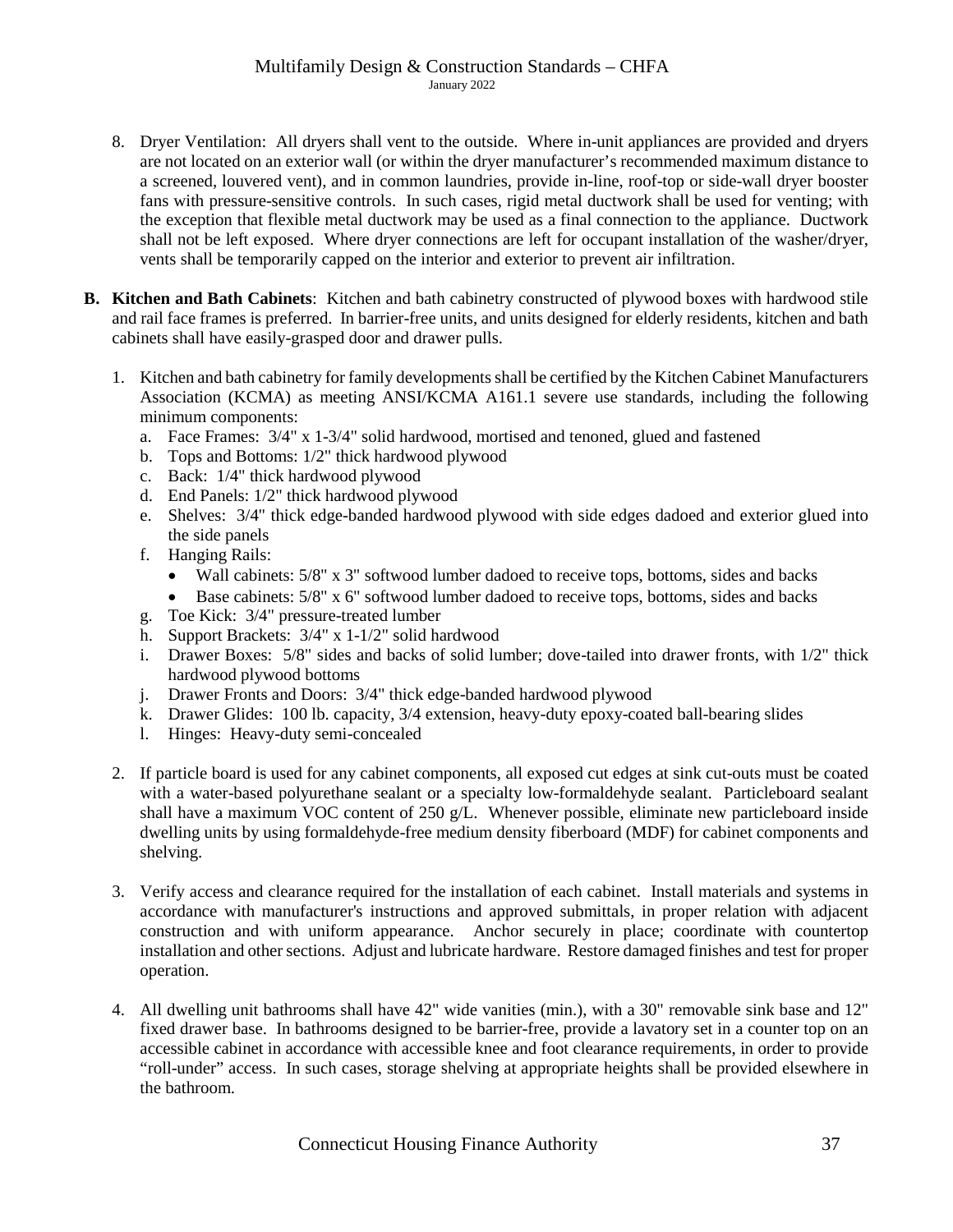5. Countertops and vanities made natural stone can range from granite, limestone, marble, slate and sandstone each requiring specific type of seal. Unsealed stone can absorb stains, chemical discolorations or darkening spots. Considered the time and cost of maintenance before selecting natural stone use in kitchen and vanities, in lieu of more cost effective materials. CHFA discourages the use of quartz due to the cost and risk of high temperature staining, and tile due to the risks of staining and moisture retention of the grout.

## <span id="page-37-0"></span>**12000 FURNISHINGS**

- **A. Shades and Blinds**: Shades or blinds shall be furnished for all windows. Spring-loaded, roll-up shades are not acceptable. For elderly developments, and in units designed for barrier-free occupancy, or anywhere fire suppression of the units is not provided, shades or blinds shall not be made of PVC. Safety cord stops shall be installed on all window treatment cords to prevent injury.
- **B. Furniture and Accessories**: In housing for elderly residents, exterior seating and common area seating shall have backs and arms, or some other means of support for rising. In common Laundry Rooms, provide a hanging rack and a laundry folding table 30" to 34" in height.

# <span id="page-37-1"></span>**13000 SPECIAL CONSTRUCTION**

**A. Alternative Construction Systems**: Consider using alternative construction systems, such as panelized framing, structural insulated panels and modular box construction. Note that finance application threshold requirements related to design, construction and environmental/energy sustainability apply equally to all projects, regardless of proposed construction methods.

## <span id="page-37-2"></span>**14000 CONVEYING SYSTEMS**

**A. Elevators**: In order to provide accessibility/visitability to all floors, a minimum of one elevator shall be provided in all three-story apartment buildings; in buildings with four stories or more, two shall be provided. Where elevators are provided, at least one shall be a service elevator of a sufficient size (approx. 5' x 7'), and be so located as to facilitate tenant move-ins/outs and emergencies (able to accommodate evacuees in prone position on EMS stretchers/folding gurneys). Provide hooks and removable pads in service elevators. In buildings with one elevator, provide an "attic stock" of long lead-time maintenance parts in order to minimize service outages. Non-hydraulic elevators are preferred, but for servicing existing elevators, or in situations in which a hydraulic elevator is the only option, consider using a biodegradable fluid.

## <span id="page-37-3"></span>**15000 MECHANICAL**

**15050 Plumbing**: See CHFA Construction Guidelines: Energy Conservation & Sustainability

- **A. Plumbing Design**: Furnish a complete hot and cold domestic water distribution system. Furnish and install all service, distribution, drainage and vent piping within the building(s), including vent flashing at roof connections. Provide all fixtures, fittings, devices, and accessories as required. Supply, vent and drain piping shall be sized as indicated or required to meet all codes and standards of authorities having jurisdiction, and to comply with highest accepted practices of the trade.
	- 1. Lay out the plumbing system in careful coordination with the drawings and existing conditions, determining proper elevations for all components of the system and using only the minimum number of bends to produce a satisfactorily functioning system. Lay out all pipes to fall within partitions, walls or roof cavities, and not to require furring other than as shown on the drawings.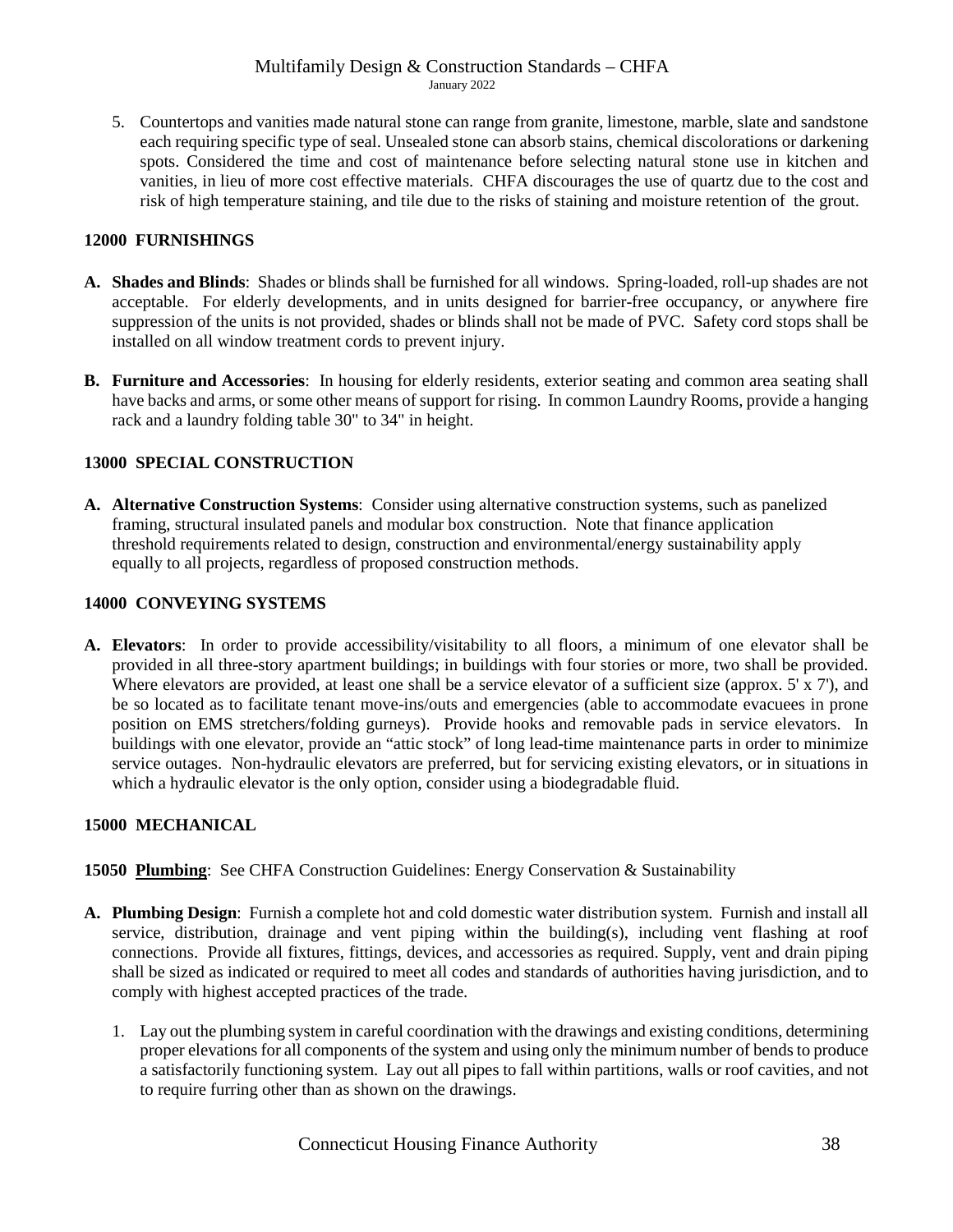- 2. Do not cut into or reduce the size of any load-carrying member without the prior approval of the Architect or structural engineer.
- 3. Provide pipe and pipe fittings such as Hub and Spigot Cast Iron and Hubless Sewer Pipe, PVC Sewer Pipe, Underground (Type K) and Aboveground Copper, Cross-linked Polyethylene plastic flexible tubing and Chlorinated Polyvinyl Chloride Water Pipe and Tracpipe Black Iron Underground Gas Pipe – in compliance with applicable ASTM Standards.
- 4. All drainage and vent piping shall be ASTM D2836-72 solvent welded PVC or ASTM D2751 solvent welded ABS plastic. Cellular foam core PVC shall not be used.
- 5. Provide hose bibbs with lockable, freeze-proof cast brass valves on all gut-rehabilitated and newly constructed buildings.
- 6. Provide proper labeling of equipment and piping in conformance with the latest industry standards.
- 7. In finished spaces, and within sink and vanity base cabinets, furnish a chromium-plated sectional escutcheon on each pipe or hanger rod penetrating the wall, floor or ceiling. Plates shall fit snugly.
- 8. Upon completion of rough-in, fully test supply system at full pressure. Verify and ensure that system is free from leaks. Obtain all approvals and certificates of inspection from all authorities having jurisdiction upon the work.
- **B. Pipe Insulation**: Insulate all plumbing piping. Insulation shall be continuous over pipes, valves and fittings, etc. Insulate all soil, waste and storm drainage stacks for their entire length, unless cast iron is specified. Provide the following minimum R-Values:  $\frac{3}{8}$ " diameter to  $\frac{1}{2}$ " diameter - R-5;  $\frac{5}{8}$ " diameter to  $\frac{3}{4}$ " diameter - R-7; ⅞" diameter to 2" diameter - R-9; 2½" diameter to 4" diameter - R-8.
	- 1. Heating Piping: Insulation shall be securely applied to all steam heating and hot water heating supply and return piping exposed or concealed, except short run-outs above the floor to terminal units, except dead end loops.
	- 2. Domestic Water Supply Piping: All water piping in unconditioned spaces, such as basements, crawl spaces, attics and exterior walls shall be covered with universal insulating jacket.
	- 3. Barrier-free Design: Insulate exposed piping below kitchen sinks and bathroom lavatories in units designed as barrier-free to insure residents in wheelchairs do not touch exposed metal piping. Provide factory-made decorative insulating covers specifically designed for this purpose.
- **C. Plumbing Fixtures and Trim**: All exposed pipe fittings, trim, faucets, traps and exposed connections shall be chrome-plated brass. Faucets shall be heavy brass, compression type, with replaceable seats and discs or cartridges. Provide a stop or shut-off valve in the water connection(s) to each water heater, water closet, group of fixtures and main riser.
	- 1. Kitchen sinks shall be single bowl and shall be stainless steel, 20 gauge or thicker. Pull-out spray hoses shall not be provided.A garbage disposal shall be provided.
	- 2. Lavatories shall not be made of fiberglass.Wall hung lavatories shall not be used in dwelling units. In common areas where wall hung lavatories are used, wall chairs to support the lavatories shall be provided.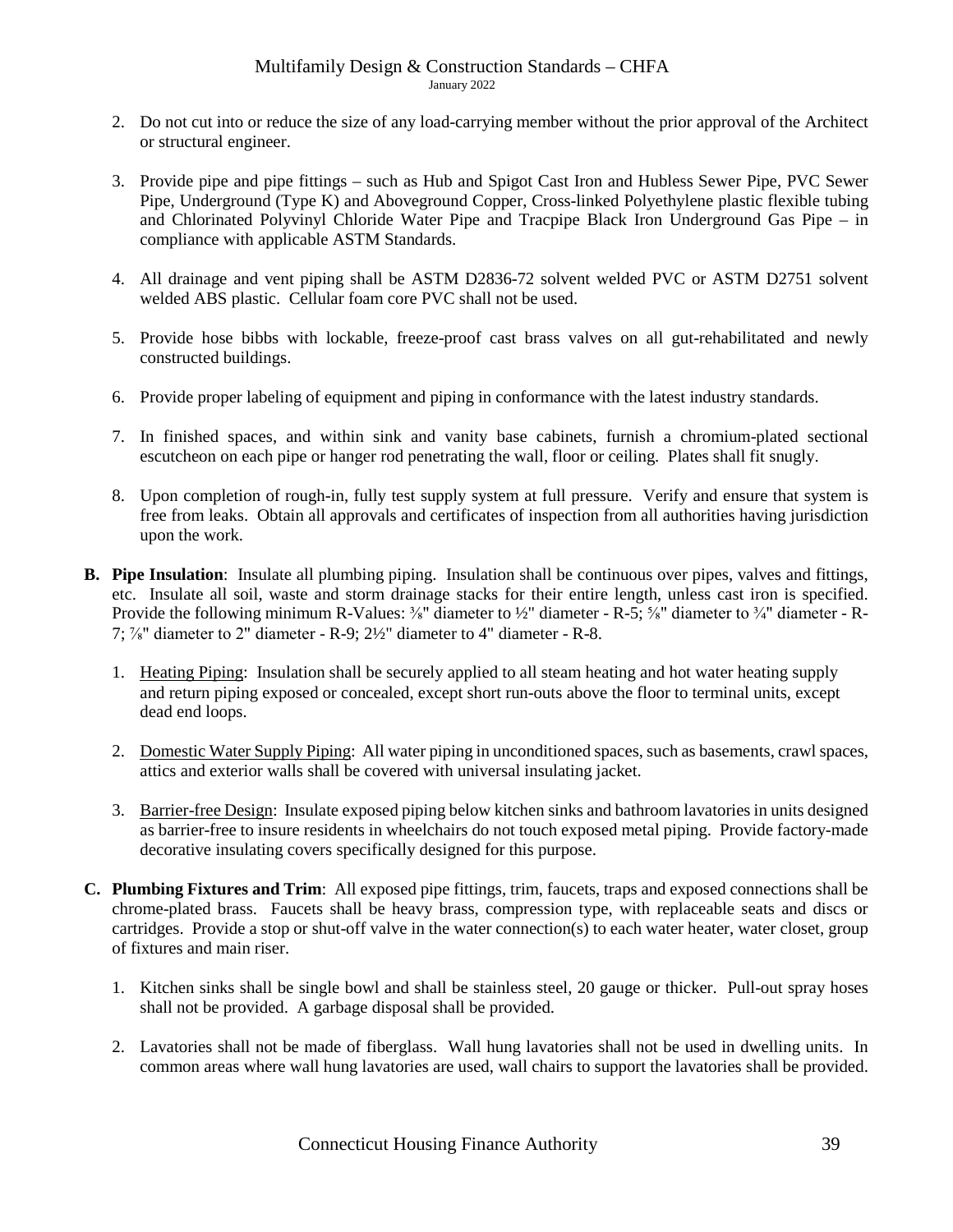- 3. In buildings designed for elderly residents, except in barrier-free designed units, bathtub rim heights above finish floor shall not be higher than 16". Bathroom floors and the bottoms of all bathtub basins shall have slip-resistant finishes. In Type B units for elderly residents, it is preferable to have water closets located adjacent to a wall 48" (min.) in length (perpendicular to the plumbing wall) to facilitate the future addition of a grab bar, in the event that the resident's needs change. Faucet controls at bathtubs and showers shall be offset toward the entry side of the fixture for ease of access. In housing for elderly residents and for barrier-free designed units, all showerheads, whether in bathtubs or showers, shall be height adjustable on a slide bar device. In non-barrier-free units for elderly residents a flexible, detachable head, with brackets allowing several mounting heights, is an acceptable alternative. All kitchen and bathroom water controls shall be single lever controls, and all toilets, shall comply with barrier-free design requirements.
- 4. Consider providing a graywater lavatory water recycling system for toilet water, in lieu of fresh water.
- **D. Fire Protection Sprinkler Systems**: All required fire protection systems shall be wet-pipe sprinkler systems.

Fire Sprinkler Heads: All fire sprinkler heads in finished residential spaces shall be white in color and have a minimal cowling. Heads recessed into ceilings and walls are preferable.

## **15470 Water Heaters**: See CHFA Construction Guidelines: Energy Conservation & Sustainability

- **A. Residential Water Heaters**:All dwelling units designed for family occupancy shall have individual water heaters. Water heaters used as the heat source shall be installed per manufacturer's recommendations with particular attention paid to the outlet locations. Water heater tanks shall have an insulating jacket equal to or greater than R-5. Jacket(s) must be installed according to manufacturer's recommendations.
	- 1. Where permitted, shutoff valves for inlet and outlet lines shall be provided for ease of replacement. Heat traps are required on all water heaters.
	- 2. Water heater drains from pressure-temperature relief valves shall not be discharged onto the floor. A separate protective pan, connected to a floor drain shall be installed under all water heaters.
- **B. Tankless Water Heaters**: See CHFA Construction Guidelines: Energy Conservation & Sustainability
- **C. Commercial Water Heaters**: See CHFA Construction Guidelines: Energy Conservation & Sustainability

**15600 Heating, Ventilation, and Air Conditioning (HVAC)**: See CHFA Construction Guidelines: Energy Conservation & Sustainability

- **A. HVAC Design**: Heating equipment and fuel sources shall be selected based on efficiency ratings and life-cycle costs.
	- 1. It is preferable that all dwelling units shall have individual HVAC units. All thermostats for heating systems shall be programmable thermostat to control space temperature. Dwelling unit thermostats shall be placed on an interior wall, at 48" above the finish floor, away from the direct flow of forced air and drafts. In apartment buildings, smaller, sectional boilers for all apartments may be provided, which shall be located in a centralized boiler room. Thermostats in common areas shall have automatic setback controls.
	- 2. Interior design temperatures for calculations shall be for 70º F (max.) for heating and 75º (min.) for cooling when the outside temperature is the appropriate outdoor design temperature for each development location, as specified in accordance with the ASHRAE 99% scale. Warranty period for equipment shall be 5 years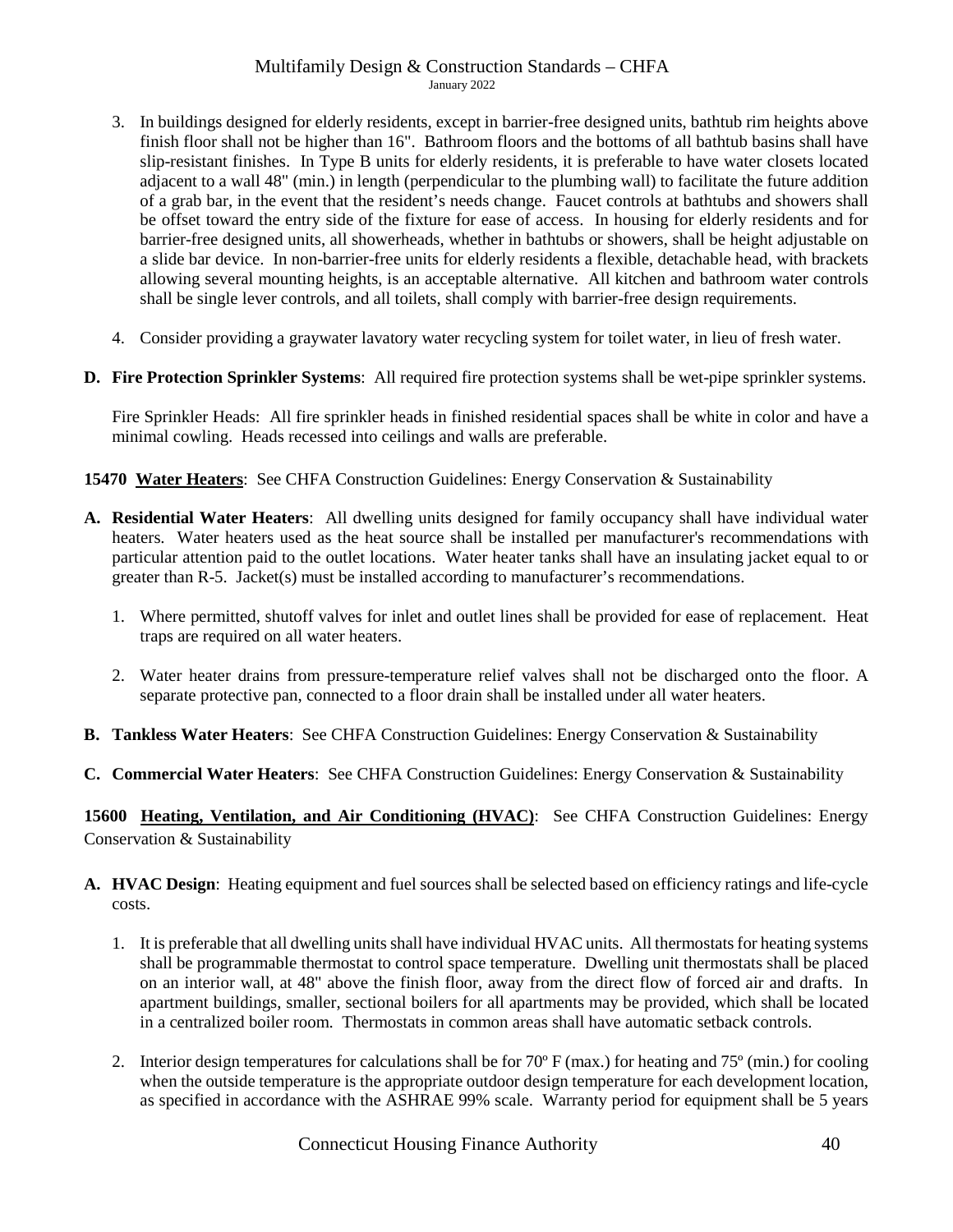minimum.

- 3. Fresh air by mechanical means shall be provided in all public corridors and other community spaces in apartment buildings.
- 4. Common spaces in developments designed for elderly residents shall be air-conditioned. Corridor makeup air shall maintain corridor temperature at 75º F in the summer, and 72º F in the winter. Common laundries, craft rooms and trash and trash compactor rooms shall all be designed to have negative pressure.
- 5. All roof-top equipment shall be installed on 12" high (min.) curbs. Heavy-duty radiator covers, 18 gauge or better, shall be used when a hydronic heating system is specified. Where unit entries are located at grade for units that have living areas above grade, i.e.: individual entry stacked units, a supply air duct run shall be provided at the grade level entry foyer.
- 6. Where applicable, the use of zoned hydronic radiant heating is encouraged.
- 7. Utilize the Air-conditioning Contractors of America (ACCA) System Design Process for the proper design and installation of "right-sized" residential HVAC systems, including Manual J (load calculation), Manual T (air distribution), Manual S (equipment selection), and Manual D (duct size calculation).
	- a. All dwelling units shall be provided with a mechanical ventilation system meeting current ASHRAE 62.2 minimum ventilation requirements. Intake of ventilation air directly from the outdoors is preferred. Air inlets shall be located > 10' from stacks, exhaust vents/hoods, or vehicular exhaust, > 3' from dryer exhaust, and such that they will remain unobstructed by snow, plantings or other materials. Screen air inlets with mesh with openings  $\langle \frac{1}{2} \rangle$ .
	- b. Only sealed combustion, direct-vented, power-vented or induced-draft combustion appliances should be installed inside conditioned spaces for space conditioning or for domestic hot water. The combustion safety of combustion appliances shall be verified according to current ASTM, ANSI and NFPA standards for assessing depressurization-induced back-drafting and spillage from vented combustion appliances. Gas ovens, gas stoves or gas cooktops should only be installed where exhaust range hoods vent directly to the exterior.
	- c. Residences should be constructed to have a low building envelope air leakage rate and a controlled mechanical ventilation system. The ventilation system should slightly pressurize the dwelling unit when the air handler unit blower is operating, restricting air exchange to exfiltration. Ducts shall be located in conditioned spaces.Appliance and occupant heat gain should be factored into the design process. For the outdoor design temperature, use the cooling dry bulb temperature listed in the ASHRAE 2013 Handbook of Fundamentals. The building design load shall be calculated for the worst case elevation at the solar orientation that produces the highest heat gain. For equipment selection, indoor and outdoor coils should be matched. The equipment should be selected to meet the design sensible load at the actual outdoor and indoor design conditions (not ARI standard conditions). Avoid over-sizing cooling equipment to try to compensate for high occupancy, large thermostat setbacks, unusual loads, poor initial design, or inadequate distribution. Perform room-by-room load calculations according ACCA Manual J guidelines: calculate the required cubic feet per minute (CFM) based on loads and select equipment based on loads and required CFM. Size the cooling system to appropriately meet the design load calculated according to ACCA Manual J, to provide good air distribution for improved indoor air quality and thermal comfort. The total capacity of the cooling system should be no greater than 110% of the ACCA Manual J total load. Size the equipment based on 100% of the total cooling load (not the sensible cooling load) at the actual outdoor design condition (not the ARI rated condition) and for the realistically-expected evaporator air flow.
	- d. The capacity of cooling and heating systems should be specified based on the building orientation that creates the highest total load. At a minimum, the four N, E, S, W orientations should be considered. It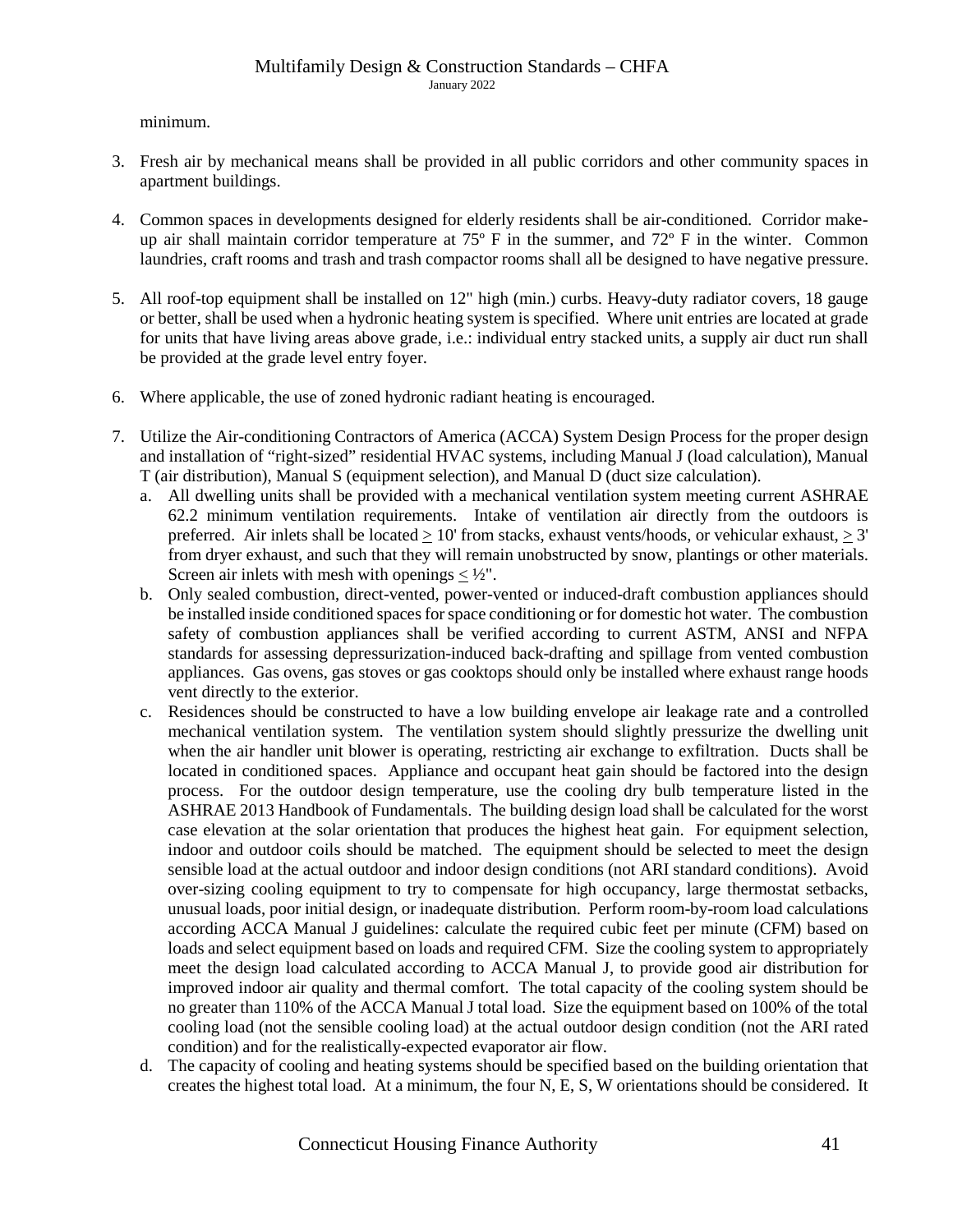may be advisable to also consider the four off-angle orientations of NE, SE, SW, NW as well, especially if there is significant off-angle, un-shaded glass.

- **B. Furnaces, Boilers and Heat Pumps**: See CHFA Construction Guidelines: Energy Conservation & Sustainability.
- **C. Ventilation**:See CHFA Construction Guidelines: Energy Conservation & Sustainability
- **D. Air Conditioning**:See CHFA Construction Guidelines: Energy Conservation & Sustainability
- **E. CEE/AHRI Verified Directory**: See CHFA Construction Guidelines: Energy Conservation & Sustainability
- **F. Ductwork and Flues:** Comply with Sheet Metal & Air Conditioning Contractors' National Association (SMACNA) HVAC Duct Construction Standards. Fiberglass ductwork or fiberglass insulation within ductwork shall not be used. Rigid glass fiber insulation with a factory applied vapor barrier on the side facing the air stream is acceptable if all requirements of UL 181 for a Class 1 Air Duct System are satisfied. All ductwork terminating at the exterior shall be equipped with a back draft damper. Vertical flue vent pipe shall be double-wall vent type in order to prevent condensation due to the high-efficiency furnaces, boiler and water heaters. Vent pipes shall not extend more than 6" above a chimney or chimney enclosure. Horizontal direct venting is acceptable for equipment specifically designed for that purpose.
	- 1. Ductwork design shall comply with the ACCA Manual D guidelines. Duct work made of rigid sheet metal materials is preferred. Different size rooms may require different size ducts. Avoid excessive duct lengths, loops, hard turns and compression in flexible ducts. Support flexible ducts at intervals recommended by the manufacturer, but not  $\lt 5'$ , and with a maximum sag of  $\frac{1}{2}$ "/ft of spacing between supports. Where possible, an extended supply plenum with enough room to make mostly homerun run-outs is the preferred duct layout method, so final air balancing is not dependent on the limitations and difficulties of cascading supply branches. Airflow for each duct run shall be measured and balanced to comply with Manual D specifications to within 15 cfm of design air flow.
	- 2. All air handlers shall be installed with a ducted return plenum sealed to the unit and any associated ducts with mastic or mastic tape.
	- 3. All duct systems shall feature at least one long supply trunk with multiple take-offs. "Octopus" systems, with all duct runs originating at the supply plenum, are not acceptable.
	- 4. Each bedroom shall have a dedicated return duct, or, for apartments with no return ducts located in bedrooms, all supply air shall have a direct path back to a return grill even when doors are closed. In order to keep supply air from pressurizing closed rooms by more than 3 Pa, provide transfer grills, jump ducts or interior bedroom doors with additional clearance between the bottom of door when closed, and the finished floor surface, to allow supply air to flow back to the central system return.
	- 5. All ductwork for heating or cooling shall be run through conditioned space inside the insulated envelope. No exposed duct runs shall be installed within habitable spaces. Duct runs within chases shall be incorporated into the design as required. Seal all joints and seams in air handler and ductwork with mastic or mastic tape. Use removable tape for filter door. Seal collars to plenum with mastic or mastic tape. All duct trunk lines located outside conditioned space, such as crawl spaces and attics, shall be insulated. Ducts in unconditioned attics shall have insulation  $>$  R-8.
	- 6. All ducts and air handlers shall be located in conditioned space, and ductwork must be sealed and insulated according to the IECC. Total duct leakage shall be  $<$  4 CFM<sub>25</sub>/100 ft<sup>2</sup> or  $<$  4 CFM<sub>25</sub> (whichever is greater)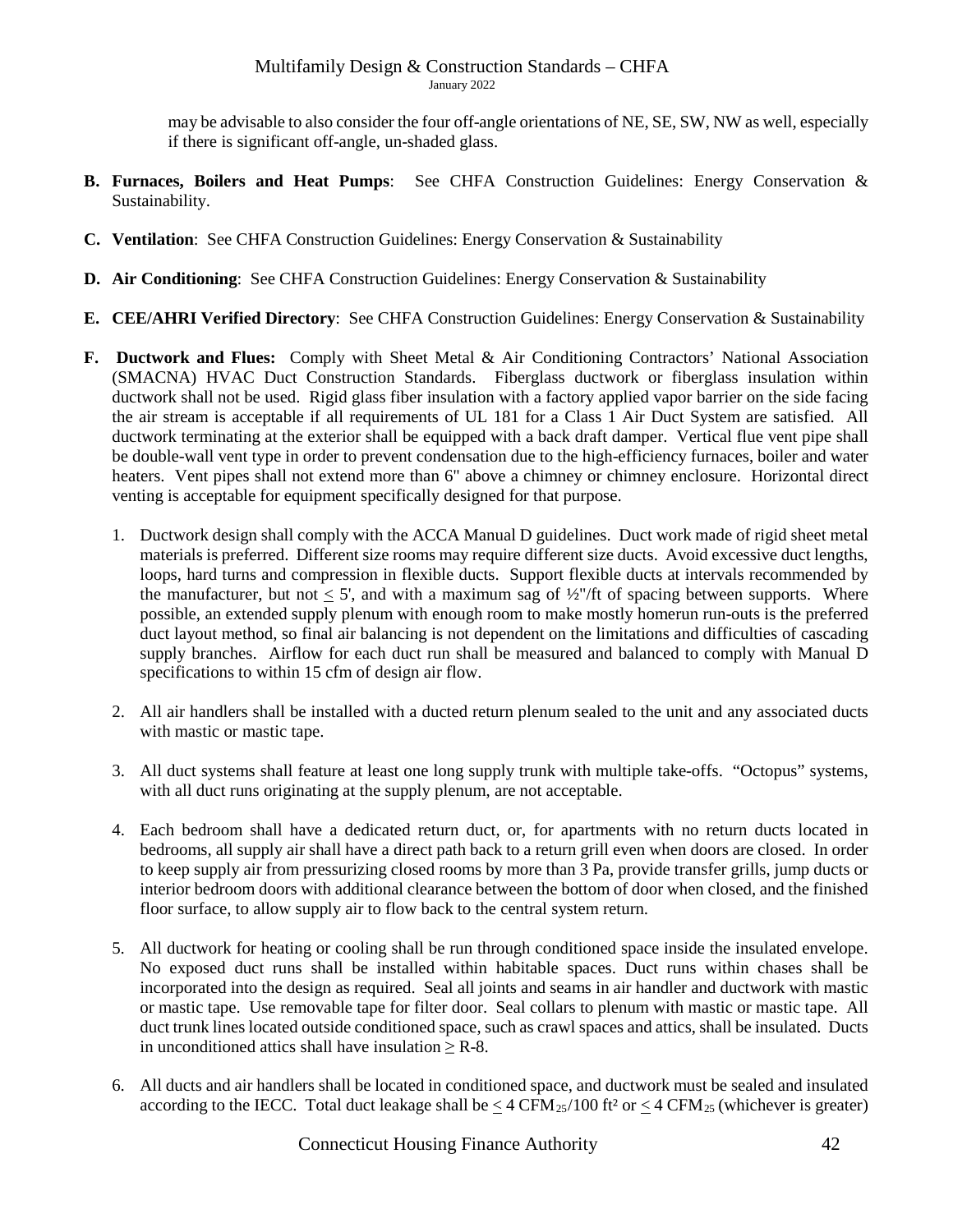of conditioned floor area at rough-in (max.), verified through RESNET HERS-approved testing protocol. All unions between components of HVAC system including joints between ductwork and the air handler shall be sealed with mastic or mastic tape. Flex-to-flex duct connections must have a metal collar connecting them and be sealed with mastic. All transverse seams in supply and return ducts, including supply and return plenums and leakage sites in the air handler, shall be sealed with duct mastic and fibrous reinforcing mesh according to SMACNA specifications. Duct tape is not an acceptable sealant for ducts, but may be used for sealing leakage sites at the air handler's removable access panels and at filter access panels.

- 7. Clean or vacuum all ducts prior to occupancy, before carpet is laid and finishes are applied.
- 8. Test and balance all mechanical systems in conformance with Associated Air Balance Council (AABC) or National Environmental Balancing Bureau (NEBB) Standards.
- 9. Size the air handler to accommodate the reduced air pressure caused by the filter. Provide > MERV 8 highefficiency particulate air (HEPA) filters in the return air stream at the air handler, located so that return and ventilation air pass through prior to conditioning.
- 10. Designing heat recovery ventilation units (HRVs) into HVAC systems, to recover heat from exhausted indoor air and transfer it to the incoming fresh air stream, is encouraged. Use of HRVs is particularly appropriate in units with blower door test results of less than 0.35 ACH.

# <span id="page-42-0"></span>**16000 ELECTRICAL**

- **A. Electrical Design**: Furnish and install all wire, cable, conductors, connectors, conduit, junction boxes, electrical services and other rough-in equipment, fixtures, outlets, lamps, and trim requires to render a complete and fully operating, inspected and approved electrical power distribution and lighting system as required. All work shall be in accordance with Underwriters' Laboratories, National Electrical Manufacturers Associates, Illuminating Engineer Society, National Fire Protection Association and the Connecticut Electrical Code.
	- 1. Provide and install sufficient electrical service to all equipment, appliances, and devices indicated in the drawings and specifications, including, but not limited to: residential appliances, HVAC equipment, light fixtures, receptacles, alarm system, telephone system, cable system, doorbells, etc. Ground the entire system, providing ground-fault interrupters and interrupting capacity of circuit breakers as required by the code.
	- 2. Electrical service shall be designed so that all dwelling units can be metered separately; a separatelymetered electrical load center with a capacity of 100 amps (min.) for each dwelling unit is preferred. A maximum of six service-main disconnects in the same location or room will be allowed. Rated fire assemblies separating main disconnects shall not be penetrated with circuiting. Energy load data for heating and electrical energy loads comprised of summary loads of each type of dwelling shall be provided. Branch circuit load calculations for general lighting and receptacles in dwelling areas shall be a maximum of 80% of branch circuit capacity.
	- 3. Copper wiring shall be used throughout except that aluminum wiring may be used for wiring #6 or larger. Wire size shall be based on 75º Celsius. Solid aluminum conductors, stranded aluminum conductors Smaller than #8 Awg, stranded aluminum #8 Awg without antioxidant paste at lugs, and aluminum conductors as a ground for antenna systems are not permitted.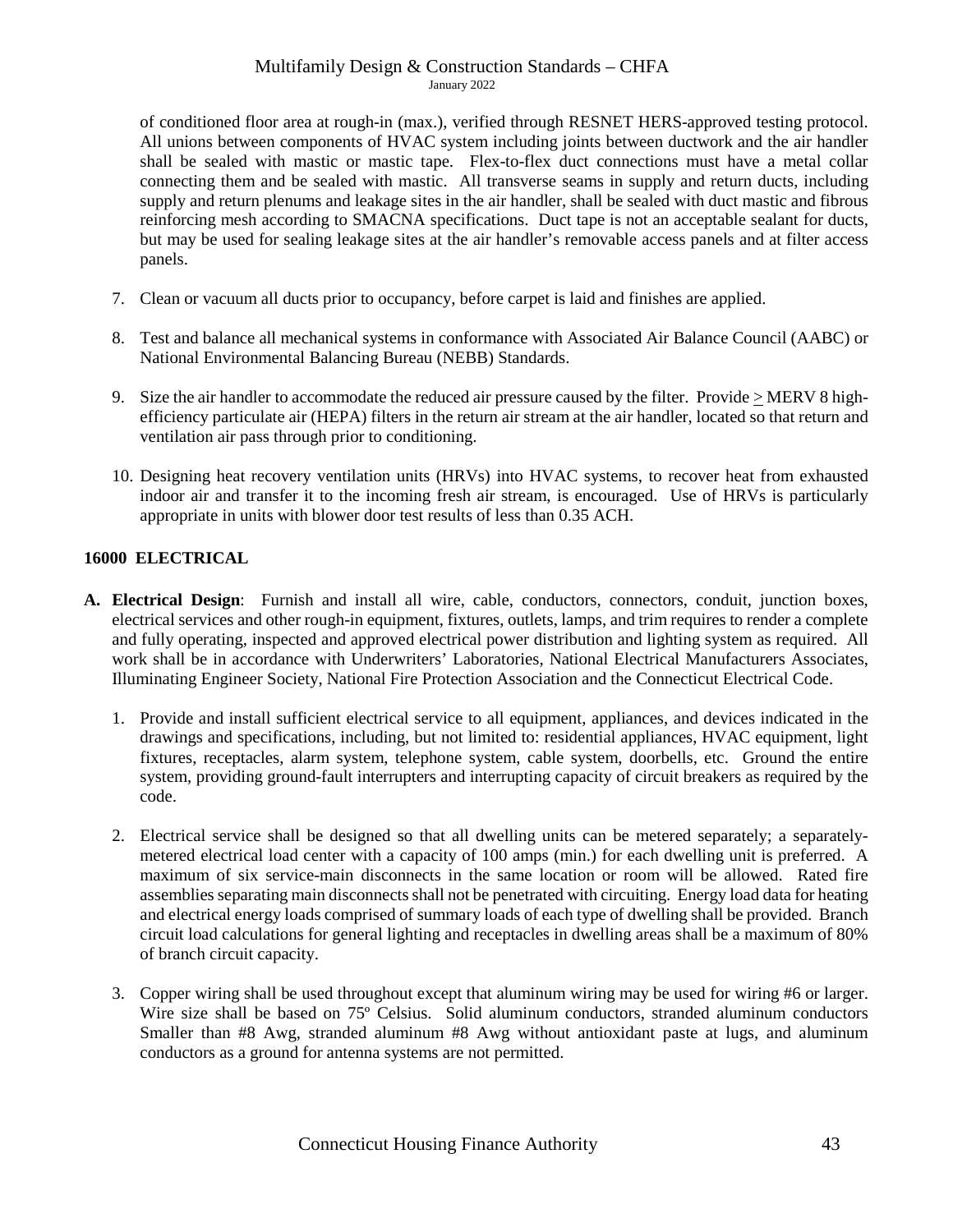- 4. Controls for garbage disposal unit and range hood switches are required to be within reach for access by elderly and handicapped persons, on a side wall or at the front of the cabinet. An electrical outlet shall be conveniently placed for a counter-top microwave oven, unless a built-in microwave is being provided.
- 5. Exterior doors in buildings designed for multiple dwelling units for elderly residents, or any apartment buildings in areas where security from trespass may be problematic, shall have electric lock release hardware with door-ajar alarms wired to a central control panel, requiring manual reset.
- 6. Stair tower doors to corridors (on first through sixth floors) shall have self-locking dead latches and trigger bolt protection prohibiting entry from the stair tower to the corridor. In buildings over three stories, provide electric strike releases that unlock when signaled by the fire alarm.
- 7. The use of ceiling fans and/or ceiling fans equipped with lighting fixtures in living rooms and bedrooms, to reduce the need for air conditioning and heating is encouraged. If provided, ceiling fans must be adequately supported between framing members, and ENERGY STAR-qualified.
- 8. The use of alternative energy sources to supplement the operation of common area features, amenities, and fixtures is encouraged.
	- a. Lower future energy costs may justify the initial installation cost of a PV system for signage, parking area lighting or common area and hallway lighting, etc. If not immediately viable financially, siting, designing, engineering and wiring the development to make the development "PV-ready" is encouraged; and,
	- b. Passive and active (pumped) solar hot water systems for washing and bathing, or to supplement home heating in conjunction with auxiliary energy sources, are encouraged.
- **B. Emergency Generator**: See CHFA Construction Guidelines: Energy Conservation & Sustainability
- **C. Lighting**: See CHFA Construction Guidelines: Energy Conservation & Sustainability
	- 1. Lighting fixtures shall be selected to provide a minimum of glare. Bare bulb porcelain fixtures shall not be used. The average (min.) illumination levels at task surfaces, in foot-candles (fc), shall be: 50fc at Office desk surfaces; 30fc at kitchen counter top, sink and range surfaces and bathrooms vanity tops; 15fc at bathroom bathtubs and corridors, lobby, stairs and common area bathrooms; 10fc at store rooms, mechanical rooms and electrical rooms.Egress emergency lighting shall be maintained at a 1fc inside the building, and to any point 20 feet outside the building exits.
	- 2. Provide a night light, or an outlet for a night light, near the bedroom/bathroom area in all units designed for the elderly.
	- 3. Provide Insulation-Compatible (IC) lighting fixtures with fluorescent or LED lamps wherever recessed fixtures are installed in insulated framing.

# **D. Alarm and Detection Systems**:

- 1. Carbon Monoxide and Smoke Detectors: Provide carbon monoxide detectors as indicated below, and as otherwise required by code:
	- a. A minimum of one carbon monoxide alarm shall be installed on each habitable level of all residential facilities, and on each habitable level of a dwelling unit or sleeping unit, that are equipped with fossilfuel burning heat and hot water equipment or appliances, in use groups R-1, R-2, R-3, R-4, I-1 and I-4,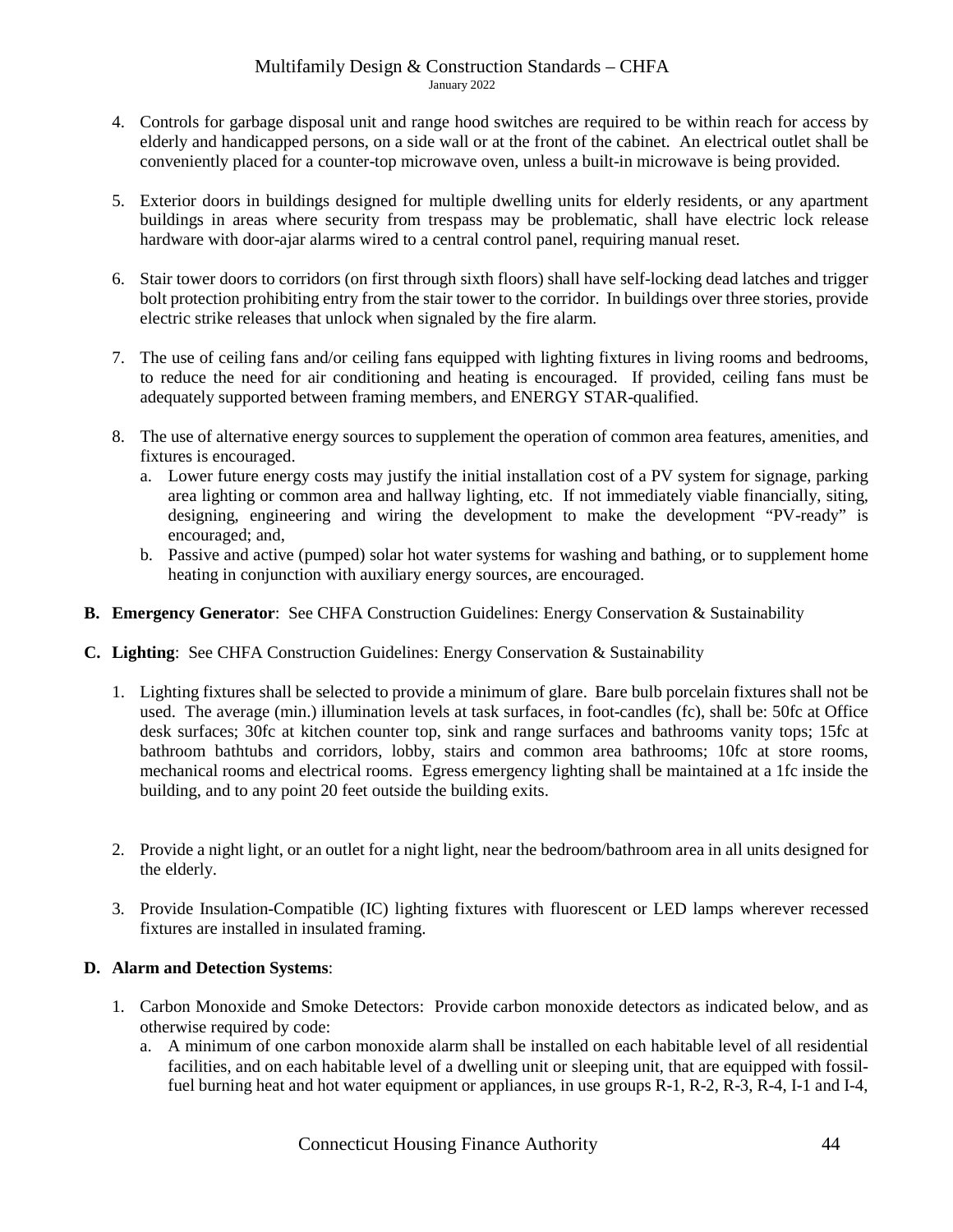whether regulated by the IBC or the IRC. In addition, approved carbon monoxide alarms must be installed within 10 feet of each room used for sleeping purposes;

- b. For new construction, carbon monoxide alarms must receive their primary power from the building wiring, with either battery or emergency electrical system backup. Exceptions to this provision may be made for projects involving only minor revisions to buildings where hard-wiring would require removal of interior wall or ceiling finishes;
- c. All carbon monoxide alarms within large multi-unit facilities must be interconnected so that all alarms will sound on the activation of one alarm:
- d. Multiple alarms within dwelling units must be interconnected, so that the activation of one alarm will activate all of the alarms. Unit smoke detectors shall not be wired in a "buddy" or "zoned" configuration with other dwelling units, nor shall they initiate the general building alarm.
- e. Smoke detectors must be installed in every level of all dwelling units (including basements), inside every bedroom, outside every bedroom and on levels without bedrooms near the stairway to upper levels;
- f. If mounted on the ceiling, the detector must be  $> 4$ " from the wall; if mounted on the wall, the detector must be  $> 4$ " but  $< 12$ " from the ceiling; detectors installed in basements must be ceiling mounted at the bottom of the stairs leading to the next level;
- g. Detectors must be installed at least 10' from cooking appliances, and should not be installed near windows, doors or air ducts, where drafts might interfere with operation;
- h. All dwelling unit smoke detectors shall be photoelectric-type;
- i. In buildings for elderly residents, the unit smoke detectors shall be part of a "fully addressable" system (see below), and shall be wired to activate an audible alarm in the unit and at the primary annunciator panel. The system shall also activate a remote signal in the manager's unit if a secondary panel is provided. Unit smoke detectors shall not be wired in a "buddy" or "zoned" configuration with other dwelling units, nor shall they initiate the general building alarm. The system must require a manual reset at the annunciator panel. The system shall also have the capability to send the same identifying information to a remote location off-site to a monitoring agent, pager, etc.; and,
- j. The operation of the alarm system shall be discussed during the design stage with the local emergency medical service provider determine their system operation requirements, in compliance with service provider regulations, such that the capabilities of the system shall not be diminished.
- 2. Visible alarms shall be provided when new fire alarm systems are installed, and when existing systems are upgraded or replaced.
- 3. Fully addressable emergency call systems shall be installed in all buildings designed for elderly residents.
	- a. Pull cord stations shall be provided in bathrooms and bedrooms (with bathroom fixture and accessory locations and bedroom furnish ability dictating station placement), with a colored light (no bell or alarm) over the unit entry door;
	- b. An annunciator panel shall be located in the manager's office or reception area, on which a light displays and a sound is emitted to indicate the dwelling unit in which the emergency call was pulled, or a remote annunciator panel located in the manager's unit; and,
	- c. To be fully addressable, the display at the office annunciator panel(s) shall differentiate between smoke detector alarm and emergency call signals, be able to identify the dwelling unit from which the call originated, have the capability to send the same identifying information to a remote location off-site to a monitoring agent, pager, etc. and must require a manual reset at the annunciator panel(s).
- 4. Intrusion alarms shall be installed within residential units with grade level entrances or where otherwise vulnerable to intrusion, in buildings designed for multiple dwelling units for elderly residents, or any apartment buildings in areas where security from trespass is anticipated as a substantial problem.